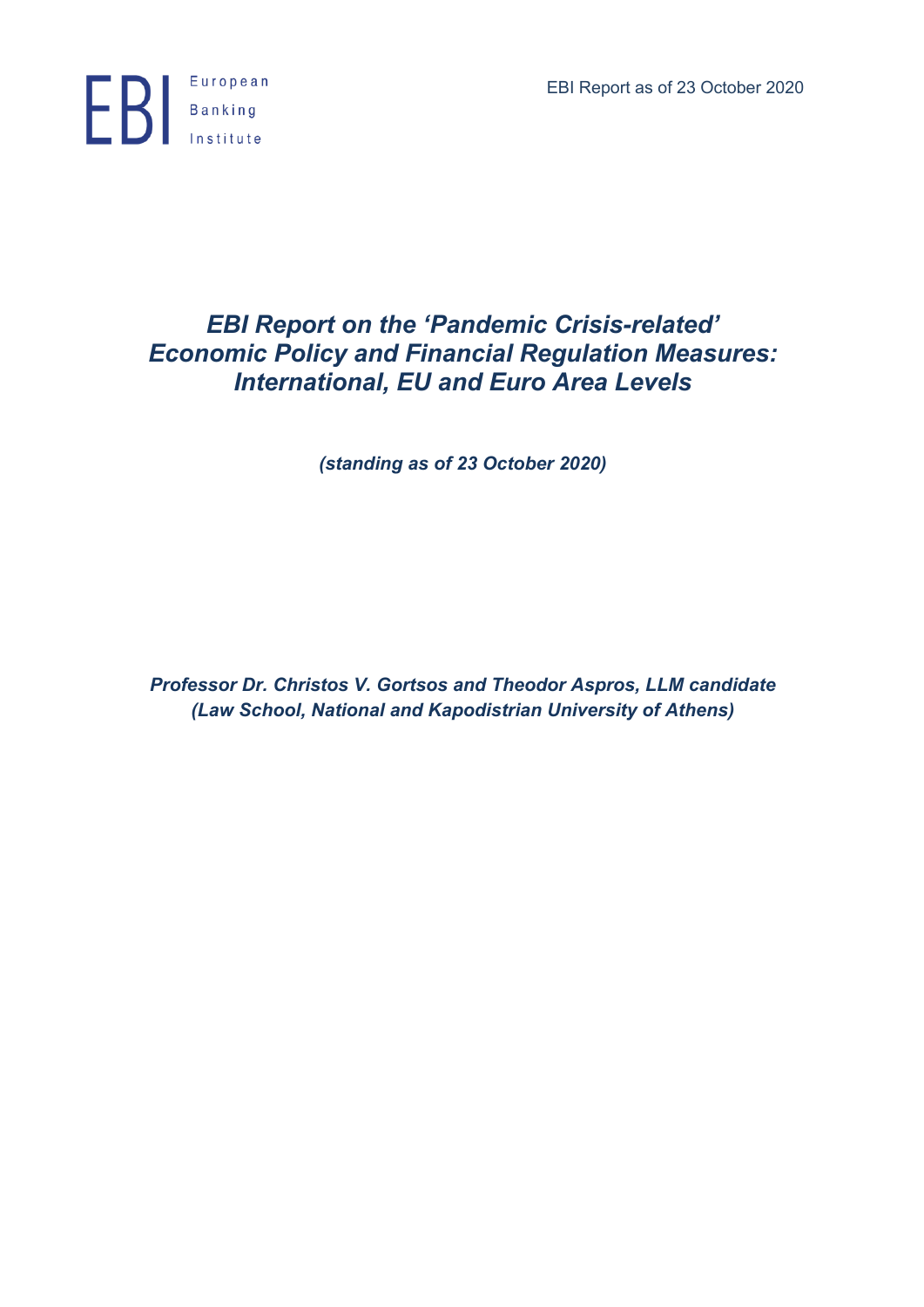**ED** Banking

# **TABLE OF CONTENTS**

## **I. Economic Policy Measures**

## **A. Monetary Policy Measures: European Central Bank (ECB) – Eurosystem**

## **B. Other Economic Policy Measures**

- 1. EU Council Eurogroup Reports and Statements
- 2. Council of the EU
- 3. European Parliament and Council of the EU
- 4. European Commission
	- Decisions and Regulations
	- Proposals for legislative acts
	- Communications / Guidelines / Recommendations
	- Other
- 5. European Stability Mechanism (ESM)
- 6. Measures taken by Member States
- 7. Organisation for Economic Co-operation and Development (OECD

## **II. Financial Stability – Banking Regulation**

## **A. International Level**

- 1. Financial Stability Board (FSB)
- 2. Basel Committee on Banking Supervision (BCBS)
- 3. International Association of Deposit Insurers (IADI)

## **B. EU – Euro Area Level**

- 1. ECB Single Supervisory Mechanism (SSM)
- 2. European Banking Authority (EBA)
- 3. Single Resolution Board (SRB)
- 4. European Systemic Risk Board (ESRB)

## **III. Capital Markets Regulation**

## **A. International Level: International Organization of Securities Commissions (IOSCO)**

- **B. EU Level:** 
	- 1. Council of the EU (new)
	- 2. European Securities and Markets Authority (ESMA)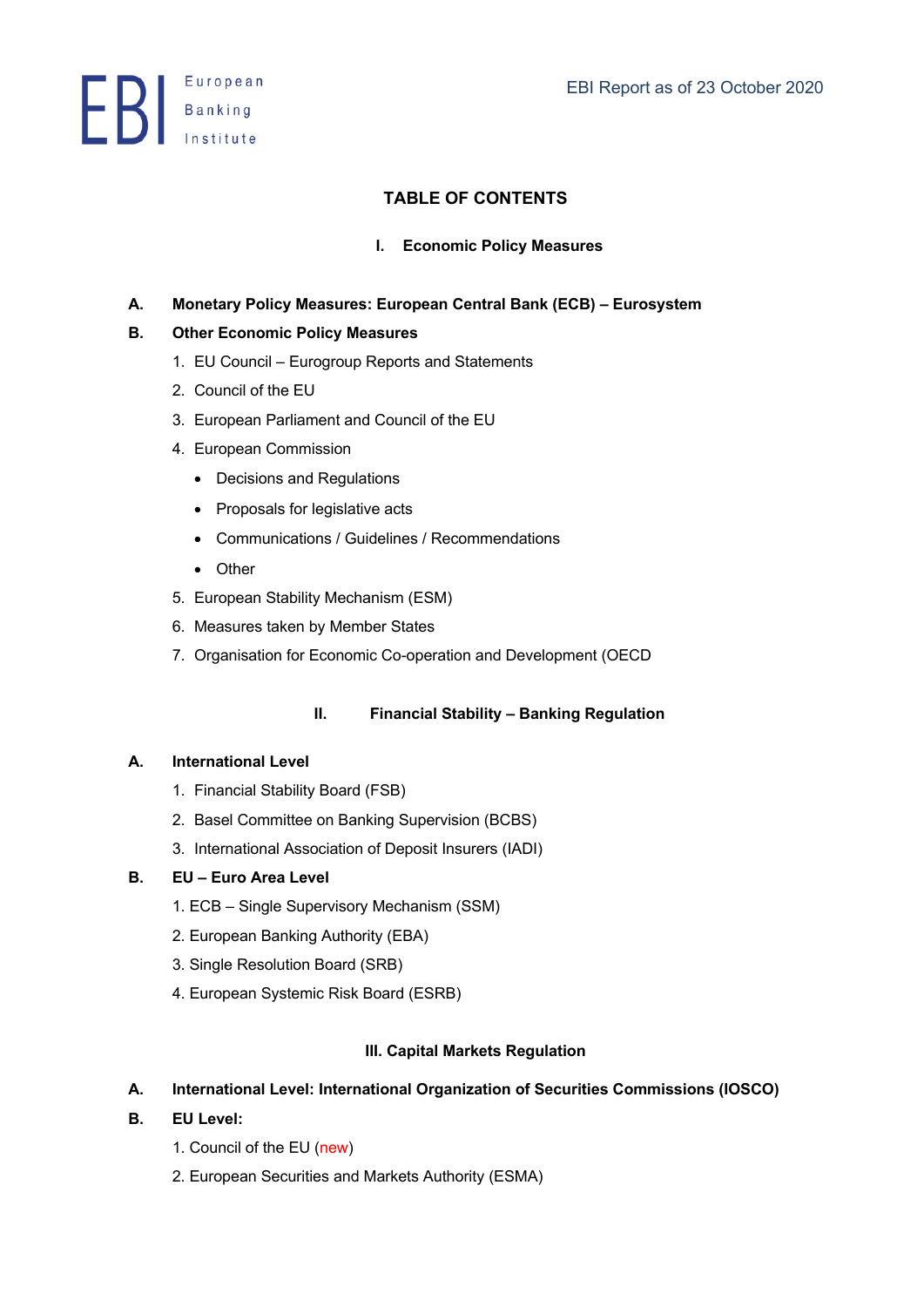### **I. Economic Policy Measures**

#### **A. Monetary Policy Measures: European Central Bank (ECB) – Eurosystem**

Decision (EU) 2020/1264 of the European Central Bank of 8 September 2020 amending Decision (EU) 2019/1743 of the European Central Bank on the remuneration of holdings of excess reserves and of certain deposits (ECB/2020/38, OJ L 297, 11.9.2020, p. 5): https://eur-lex.europa.eu/legalcontent/EN/TXT/?uri=uriserv:OJ.L\_.2020.297.01.0005.01.ENG&toc=OJ:L:2020:297:TOC **(11/9)**

Monetary policy decisions:

https://www.ecb.europa.eu/press/pr/date/2020/html/ecb.mp200910~f4a8da495e.en.html **(10/9)**

Decision (EU) 2020/1143 of the European Central Bank of 28 July 2020 amending Decision (EU) 2020/440 on a temporary pandemic emergency purchase programme (ECB/2020/36, OJ L 248, 31.7.2020, p. 24): https://eur-lex.europa.eu/legal-

content/EN/TXT/?uri=uriserv:OJ.L\_.2020.248.01.0024.01.ENG&toc=OJ:L:2020:248:TOC **(31/7)**

Decisions taken by the Governing Council of the ECB (in addition to decisions setting interest rates): https://www.ecb.europa.eu/press/govcdec/otherdec/2020/html/ecb.gc200731~33d1f664a6.en.html **(31/7)**

The impact of the ECB's monetary policy measures taken in response to the COVID-19 crisis: https://www.ecb.europa.eu/pub/economic-bulletin/focus/2020/html/ecb.ebbox202005\_03~12b5ff68bf.en.html **(30/7)**

Europe's response to the crisis:

https://www.ecb.europa.eu/press/blog/date/2020/html/ecb.blog200723~c06fafabb6.en.html **(23/7)**

Monetary policy decisions:

https://www.ecb.europa.eu/press/pr/date/2020/html/ecb.mp200716~fc5fbe06d9.en.html **(16/7)**

Necessary, suitable and proportionate:

https://www.ecb.europa.eu/press/blog/date/2020/html/ecb.blog200628~d238a8970c.en.html **(28/6)**

New Eurosystem repo facility to provide euro liquidity to non-euro area central banks: https://www.ecb.europa.eu/press/pr/date/2020/html/ecb.pr200625~60373986e5.en.html **(25/6)**

The market stabilisation role of the pandemic emergency purchase programme: https://www.ecb.europa.eu/press/blog/date/2020/html/ecb.blog200622~14c4269b9e.en.html **(22/6)**

Opinion of the ECB of 8 May 2020 on a proposal for a regulation on the establishment of a European instrument for temporary support to mitigate unemployment risks in an emergency (SURE) following the COVID-19 outbreak (CON/2020/14, OJ C 190, 8.6.2020, p. 1): https://eur-lex.europa.eu/legalcontent/EN/TXT/?uri=uriserv:OJ.C\_.2020.190.01.0001.01.ENG&toc=OJ:C:2020:190:TOC **(8/6)**

Expanding the pandemic emergency purchase programme: https://www.ecb.europa.eu/press/blog/date/2020/html/ecb.blog200605~0ee256bcc9.en.html **(5/6)**

Monetary policy decisions:

https://www.ecb.europa.eu/press/pr/date/2020/html/ecb.mp200604~a307d3429c.en.html **(4/6)**

Guideline (EU) 2020/634 of the ECB of 7 May 2020 amending Guideline ECB/2014/31 on additional temporary measures relating to Eurosystem refinancing operations and eligibility of collateral (ECB/2020/29, OJ L 148, 11.5.2020, p. 10): https://eur-lex.europa.eu/legalcontent/EN/TXT/?uri=uriserv:OJ.L\_.2020.148.01.0010.01.ENG&toc=OJ:L:2020:148:FULL **(11/5)**

Decision (EU) 2020/614 of the European Central Bank of 30 April 2020 amending Decision (EU) 2019/1311 on a third series of targeted longer-term refinancing operations (ECB/2020/25, OJ L 141, 5.5.2020, p. 28): https://eur-lex.europa.eu/legal-

content/EN/TXT/?uri=uriserv:OJ.L\_.2020.141.01.0028.01.ENG&toc=OJ:L:2020:141:TOC **(5/5)**

The monetary policy response to the pandemic emergency: https://www.ecb.europa.eu/press/blog/date/2020/html/ecb.blog200501~a2d8f514a0.en.html **(1/5)**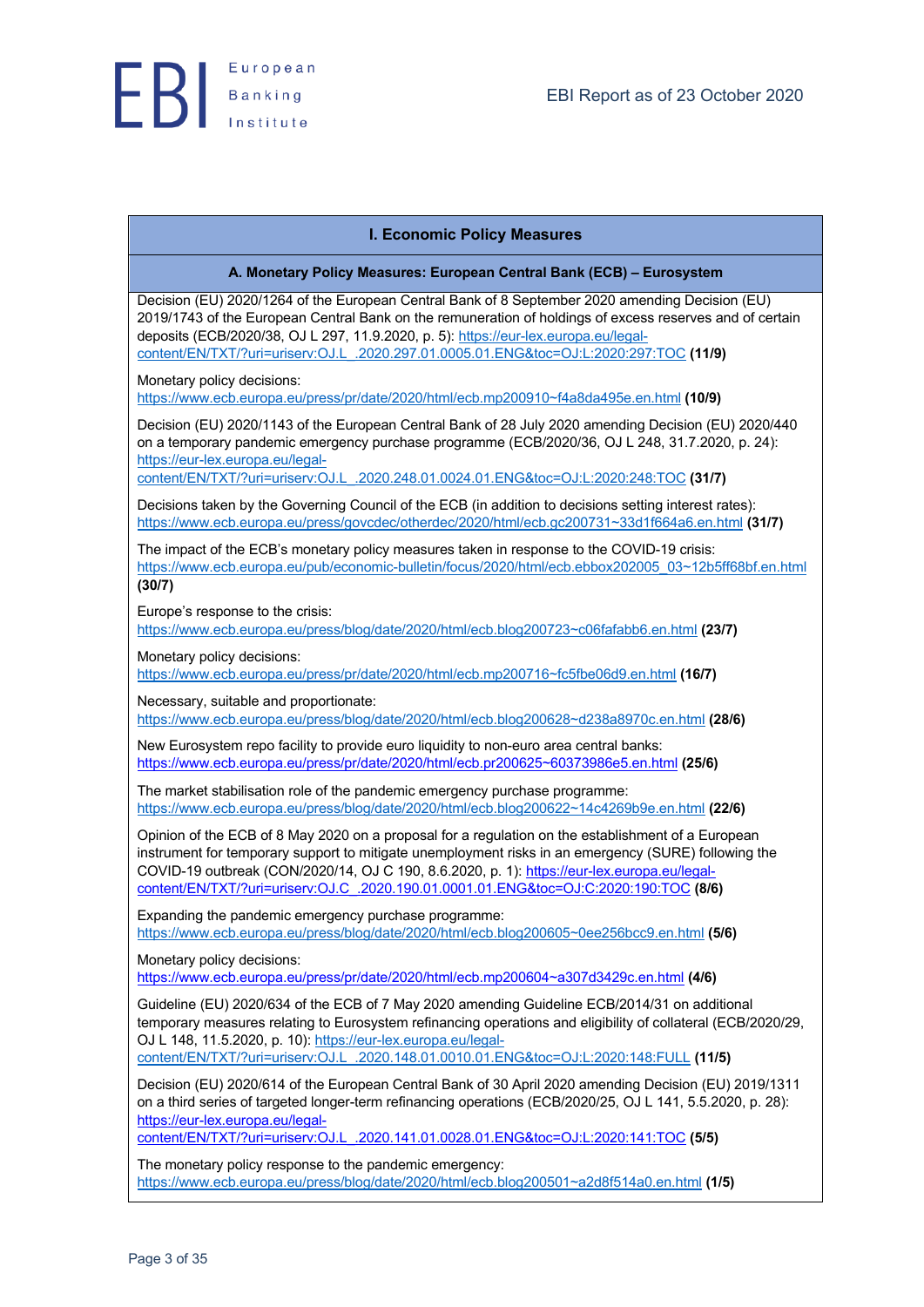

European **EB** Banking

> ECB announces new pandemic emergency longer-term refinancing operations: https://www.ecb.europa.eu/press/pr/date/2020/html/ecb.pr200430\_1~477f400e39.en.html **(30/4)**

ECB recalibrates targeted lending operations to further support real economy: https://www.ecb.europa.eu/press/pr/date/2020/html/ecb.pr200430~fa46f38486.en.html **(30/4)**

ECB communication to reporting agents on the extension of deadlines for the reporting of statistical information in the context of COVID-19:

https://www.ecb.europa.eu/pub/pdf/other/ecb.200429\_extension\_deadlines\_statistical\_info\_covid~13f0c6dca 1.en.pdf?73e15e0d647950b36b682dc9dddbe5c5 **(29/4)**

ECB takes steps to mitigate impact of possible rating downgrades on collateral availability: https://www.ecb.europa.eu/press/pr/date/2020/html/ecb.pr200422\_1~95e0f62a2b.en.html **(22/4)**

Improving funding conditions for the real economy during the COVID-19 crisis: the ECB's collateral easing measures: https://www.ecb.europa.eu/press/blog/date/2020/html/ecb.blog200422~244d933f86.en.html **(22/4)**

Regulation (EU) 2020/533 of the European Central Bank of 15 April 2020 on the extension of deadlines for the reporting of statistical information (ECB/2020/23, OJ L 119, 17.4.2020, p. 15): https://eurlex.europa.eu/legal-content/EN/TXT/?uri=uriserv:OJ.L\_.2020.119.01.0015.01.ENG&toc=OJ:L:2020:119:FULL **(17/4)**

ECB communication to reporting agents on the collection of statistical information in the context of COVID-19: https://www.ecb.europa.eu/pub/pdf/other/ecb.200415\_communication\_reporting\_agents\_on\_statistical\_info\_c ovid~563fccc78b.en.pdf **(15/4)**

How the ECB is helping firms and households: https://www.ecb.europa.eu/press/blog/date/2020/html/ecb.blog200409~3aa2815720.en.html **(9/4)**

Guideline (EU) 2020/515 of the ECB of 7 April 2020 amending Guideline ECB/2014/31 on additional temporary measures relating to Eurosystem refinancing operations and eligibility of collateral (ECB/2020/21, OJ L 110I, 8.4.2020, p. 26): https://eur-lex.europa.eu/legalcontent/EN/TXT/?uri=uriserv:OJ.LI.2020.110.01.0026.01.ENG&toc=OJ:L:2020:110I:FULL **(8/4)**

Decision (EU) 2020/506 of the ECB of 7 April 2020 amending Guideline (EU) 2015/510 on the implementation of the Eurosystem monetary policy framework and Guideline (EU) 2016/65 on the valuation haircuts applied in the implementation of the Eurosystem monetary policy framework (ECB/2020/20, OJ L 109I, 7.4.2020, p. 1): https://eur-lex.europa.eu/legal-

content/EN/TXT/?uri=uriserv:OJ.LI.2020.109.01.0001.01.ENG&toc=OJ:L:2020:109I:FULL **(7/4)**

ECB announces package of temporary collateral easing measures: https://www.ecb.europa.eu/press/pr/date/2020/html/ecb.pr200407~2472a8ccda.en.html **(7/4)**

The ECB's commercial paper purchases: A targeted response to the economic disturbances caused by COVID-19: https://www.ecb.europa.eu/press/blog/date/2020/html/ecb.blog200403~54ecc5988b.en.html **(3/4)**

ECB extends review of its monetary policy strategy until mid-2021: https://www.ecb.europa.eu/press/pr/date/2020/html/ecb.pr200402~942a1358ee.en.html **(2/4)**

Decision (EU) 2020/441 of the ECB of 24 March 2020 amending Decision (EU) 2016/948 of the European Central Bank on the implementation of the corporate sector purchase programme (ECB/2020/18, OJ L 91, 25.3.2020, p. 5): https://eur-lex.europa.eu/legalcontent/EN/TXT/?uri=uriserv:OJ.L\_.2020.091.01.0005.01.ENG&toc=OJ:L:2020:091:FULL **(25/3)**

Decision (EU) 2020/440 of the ECB of 24 March 2020 on a temporary pandemic emergency purchase programme (ECB/2020/17, OJ L 91, 25.3.2020, p. 1): https://eur-lex.europa.eu/legalcontent/EN/TXT/?uri=uriserv:OJ.L\_.2020.091.01.0001.01.ENG&toc=OJ:L:2020:091:FULL **(25/3)**

Our response to the coronavirus emergency: https://www.ecb.europa.eu/press/blog/date/2020/html/ecb.blog200319~11f421e25e.en.html **(19/3)**

Decision (EU) 2020/407 of the European Central Bank of 16 March 2020 amending Decision (EU) 2019/1311 on a third series of targeted longer-term refinancing operations (ECB/2020/13, OJ L 80, 17.3.2020, p. 23): https://eur-lex.europa.eu/legal-content/EN/TXT/?qid=1584535316067&uri=CELEX:32020D0407 **(17/3)**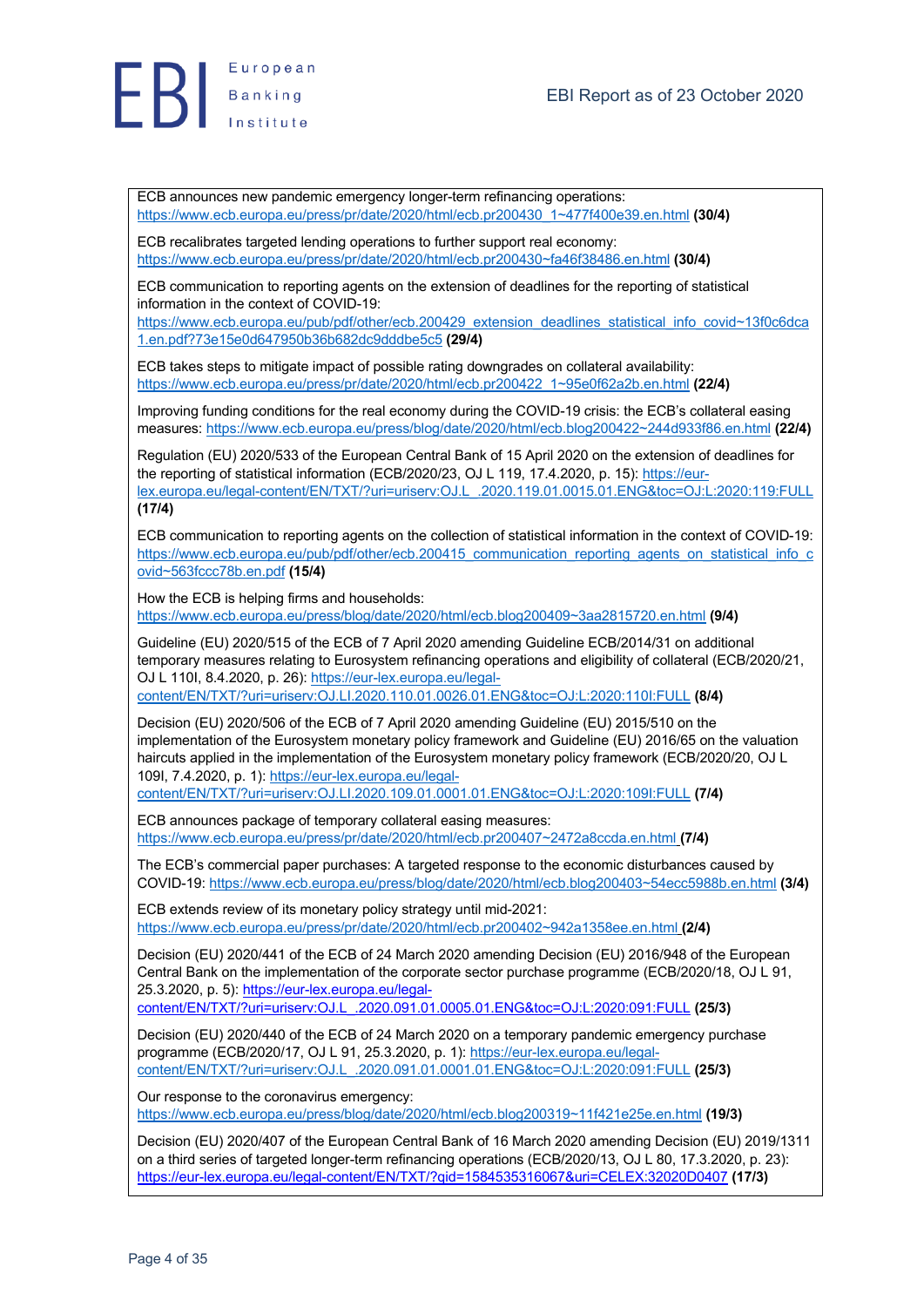

The Monetary Policy Package: An Analytical Framework:

https://www.ecb.europa.eu/press/blog/date/2020/html/ecb.blog200313~9e783ea567.en.html **(13/3)**

ECB announces easing of conditions for targeted longer-term refinancing operations (TLTRO III): https://www.ecb.europa.eu/press/pr/date/2020/html/ecb.pr200312\_1~39db50b717.en.html **(12/3)**

ECB announces measures to support bank liquidity conditions and money market activity: https://www.ecb.europa.eu/press/pr/date/2020/html/ecb.pr200312\_2~06c32dabd1.en.html **(12/3)**

#### **B. Other Economic Policy Measures**

#### **1. EU Council – Eurogroup Reports and Statements**

European Council conclusions, 17-21 July 2020: https://www.consilium.europa.eu/media/45109/210720 euco-final-conclusions-en.pdf **(21/7)**

Eurogroup Statement on the Pandemic Crisis Support: https://www.consilium.europa.eu/el/press/pressreleases/2020/05/08/eurogroup-statement-on-the-pandemic-crisis-supportn **(8/5)**

Conclusions of the President of the European Council following the video conference of the members of the European Council, 23 April 2020: https://www.consilium.europa.eu/en/press/pressreleases/2020/04/23/conclusions-by-president-charles-michel-following-the-video-conference-with-membersof-the-european-council-on-23-april-2020 **(23/4)**

Report on the comprehensive economic policy response to the COVID-19 pandemic: https://www.consilium.europa.eu/en/press/press-releases/2020/04/09/report-on-the-comprehensiveeconomic-policy-response-to-the-covid-19-pandemic **(9/4)**

Statement on COVID-19 economic policy response: https://www.consilium.europa.eu/en/press/pressreleases/2020/03/16/statement-on-covid-19-economic-policy-response **(16/3)**

#### **2. Council of the EU**

Council Recommendation (EU) 2020/1475 of 13 October 2020 on a coordinated approach to the restriction of free movement in response to the COVID-19 pandemic (OJ L 337, 14, 10, 2020, p. 3); https://eurlex.europa.eu/legal-content/EN/TXT/?uri=uriserv:OJ.L\_.2020.337.01.0003.01.ENG&toc=OJ:L:2020:337:TOC **(14/10)**

Council Implementing Decision (EU) 2020/1357 of 25 September 2020 granting temporary support under Regulation (EU) 2020/672 to the Slovak Republic to mitigate unemployment risks in the emergency following the COVID-19 outbreak (OJ L 314, 29.9.2020, p. 63): https://eur-lex.europa.eu/legalcontent/EN/TXT/?uri=uriserv:OJ.L\_.2020.314.01.0063.01.ENG&toc=OJ:L:2020:314:TOC **(29/9)**

Council Implementing Decision (EU) 2020/1356 of 25 September 2020 granting temporary support under Regulation (EU) 2020/672 to the Republic of Slovenia to mitigate unemployment risks in the emergency following the COVID-19 outbreak (OJ L 314, 29.9.2020, p. 59): https://eur-lex.europa.eu/legalcontent/EN/TXT/?uri=uriserv:OJ.L\_.2020.314.01.0059.01.ENG&toc=OJ:L:2020:314:TOC **(29/9)**

Council Implementing Decision (EU) 2020/1355 of 25 September 2020 granting temporary support under Regulation (EU) 2020/672 to Romania to mitigate unemployment risks in the emergency following the COVID-19 outbreak (OJ L 314, 29.9.2020, p. 55): https://eur-lex.europa.eu/legalcontent/EN/TXT/?uri=uriserv:OJ.L\_.2020.314.01.0055.01.ENG&toc=OJ:L:2020:314:TOC **(29/9)**

Council Implementing Decision (EU) 2020/1354 of 25 September 2020 granting temporary support under Regulation (EU) 2020/672 to the Portuguese Republic to mitigate unemployment risks in the emergency following the COVID-19 outbreak (OJ L 314, 29.9.2020, p. 49): https://eur-lex.europa.eu/legalcontent/EN/TXT/?uri=uriserv:OJ.L\_.2020.314.01.0049.01.ENG&toc=OJ:L:2020:314:TOC **(29/9)**

Council Implementing Decision (EU) 2020/1353 of 25 September 2020 granting temporary support under Regulation (EU) 2020/672 to the Republic of Poland to mitigate unemployment risks in the emergency following the COVID-19 outbreak (OJ L 314, 29.9.2020, p. 45): https://eur-lex.europa.eu/legalcontent/EN/TXT/?uri=uriserv:OJ.L\_.2020.314.01.0045.01.ENG&toc=OJ:L:2020:314:TOC **(29/9)**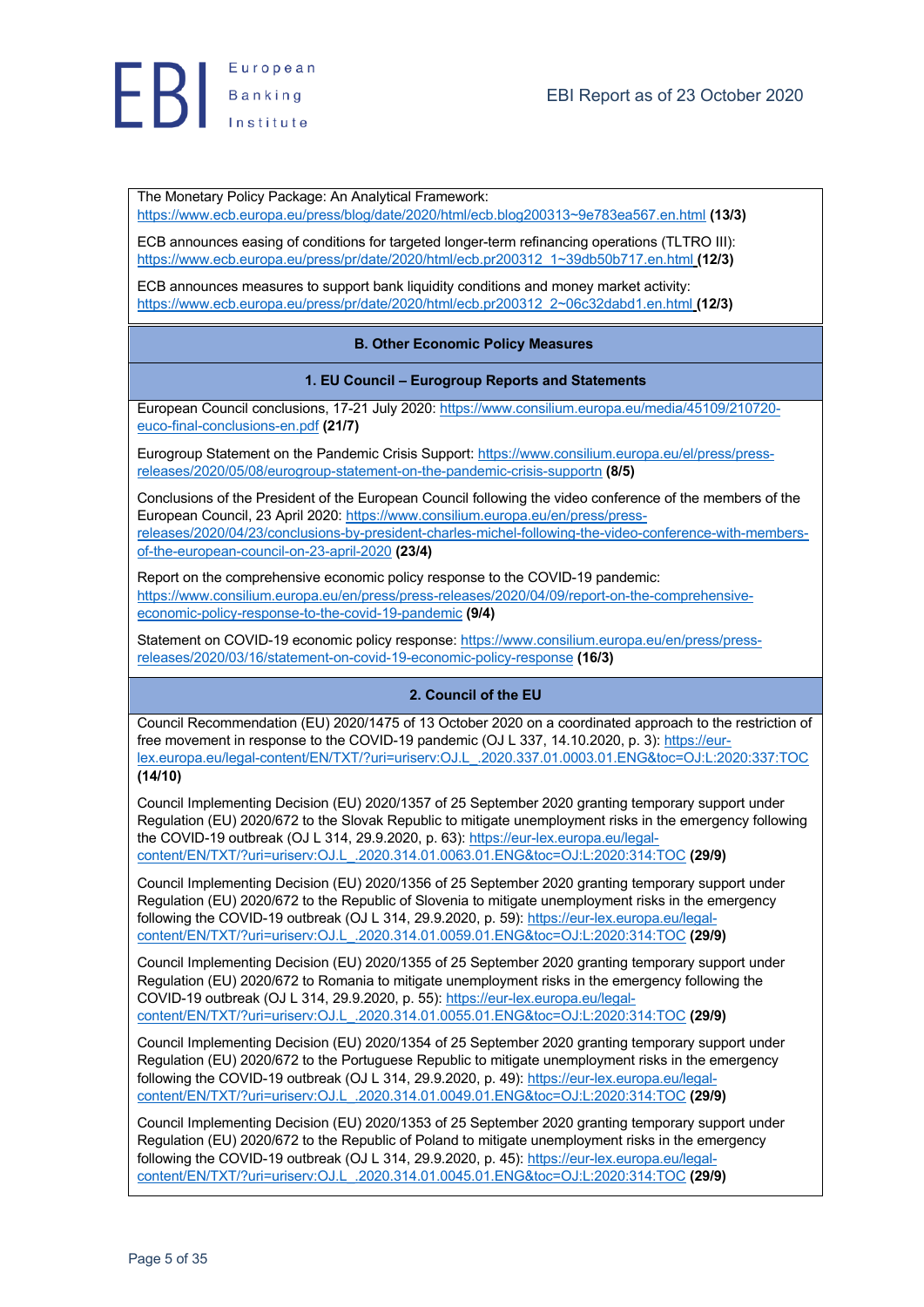

Council Implementing Decision (EU) 2020/1352 of 25 September 2020 granting temporary support under Regulation (EU) 2020/672 to the Republic of Malta to mitigate unemployment risks in the emergency following the COVID-19 outbreak (OJ L 314, 29.9.2020, p. 42): https://eur-lex.europa.eu/legalcontent/EN/TXT/?uri=uriserv:OJ.L\_.2020.314.01.0042.01.ENG&toc=OJ:L:2020:314:TOC **(29/9)**

Council Implementing Decision (EU) 2020/1351 of 25 September 2020 granting temporary support under Regulation (EU) 2020/672 to the Republic of Latvia to mitigate unemployment risks in the emergency following the COVID-19 outbreak (OJ L 314, 29.9.2020, p. 38): https://eur-lex.europa.eu/legalcontent/EN/TXT/?uri=uriserv:OJ.L\_.2020.314.01.0038.01.ENG&toc=OJ:L:2020:314:TOC **(29/9)**

Council Implementing Decision (EU) 2020/1350 of 25 September 2020 granting temporary support under Regulation (EU) 2020/672 to the Republic of Lithuania to mitigate unemployment risks in the emergency following the COVID-19 outbreak (OJ L 314, 29.9.2020, p. 35): https://eur-lex.europa.eu/legalcontent/EN/TXT/?uri=uriserv:OJ.L\_.2020.314.01.0035.01.ENG&toc=OJ:L:2020:314:TOC **(29/9)**

Council Implementing Decision (EU) 2020/1349 of 25 September 2020 granting temporary support under Regulation (EU) 2020/672 to the Italian Republic to mitigate unemployment risks in the emergency following the COVID-19 outbreak (OJ L 314, 29.9.2020, p. 31): https://eur-lex.europa.eu/legalcontent/EN/TXT/?uri=uriserv:OJ.L\_.2020.314.01.0031.01.ENG&toc=OJ:L:2020:314:TOC **(29/9)**

Council Implementing Decision (EU) 2020/1348 of 25 September 2020 granting temporary support under Regulation (EU) 2020/672 to the Republic of Croatia to mitigate unemployment risks in the emergency following the COVID-19 outbreak (OJ L 314, 29.9.2020, p. 28): https://eur-lex.europa.eu/legalcontent/EN/TXT/?uri=uriserv:OJ.L\_.2020.314.01.0028.01.ENG&toc=OJ:L:2020:314:TOC **(29/9)**

Council Implementing Decision (EU) 2020/1347 of 25 September 2020 granting temporary support under Regulation (EU) 2020/672 to the Kingdom of Spain to mitigate unemployment risks in the emergency following the COVID-19 outbreak (OJ L 314, 29.9.2020, p. 24): https://eur-lex.europa.eu/legalcontent/EN/TXT/?uri=uriserv:OJ.L\_.2020.314.01.0024.01.ENG&toc=OJ:L:2020:314:TOC **(29/9)**

Council Implementing Decision (EU) 2020/1346 of 25 September 2020 granting temporary support under Regulation (EU) 2020/672 to the Hellenic Republic to mitigate unemployment risks in the emergency following the COVID-19 outbreak (OJ L 314, 29.9.2020, p. 21): https://eur-lex.europa.eu/legalcontent/EN/TXT/?uri=uriserv:OJ.L\_.2020.314.01.0021.01.ENG&toc=OJ:L:2020:314:TOC **(29/9)**

Council Implementing Decision (EU) 2020/1345 of 25 September 2020 granting temporary support under Regulation (EU) 2020/672 to the Czech Republic to mitigate unemployment risks in the emergency following the COVID-19 outbreak (OJ L 314, 29.9.2020, p. 17): https://eur-lex.europa.eu/legalcontent/EN/TXT/?uri=uriserv:OJ.L\_.2020.314.01.0017.01.ENG&toc=OJ:L:2020:314:TOC **(29/9)**

Council Implementing Decision (EU) 2020/1344 of 25 September 2020 granting temporary support under Regulation (EU) 2020/672 to the Republic of Cyprus to mitigate unemployment risks in the emergency following the COVID-19 outbreak (OJ L 314, 29.9.2020, p. 13): https://eur-lex.europa.eu/legalcontent/EN/TXT/?uri=uriserv:OJ.L\_.2020.314.01.0013.01.ENG&toc=OJ:L:2020:314:TOC **(29/9)**

Council Implementing Decision (EU) 2020/1343 of 25 September 2020 on granting temporary support under Regulation (EU) 2020/672 to the Republic of Bulgaria to mitigate unemployment risks in the emergency following the COVID-19 outbreak (OJ L 314, 29.9.2020, p. 10): https://eur-lex.europa.eu/legalcontent/EN/TXT/?uri=uriserv:OJ.L\_.2020.314.01.0010.01.ENG&toc=OJ:L:2020:314:TOC **(29/9)**

Council Implementing Decision (EU) 2020/1342 of 25 September 2020 granting temporary support under Regulation (EU) 2020/672 to the Kingdom of Belgium to mitigate unemployment risks in the emergency following the COVID-19 outbreak (OJ L 314, 29.9.2020, p. 4): https://eur-lex.europa.eu/legalcontent/EN/TXT/?uri=uriserv:OJ.L\_.2020.314.01.0004.01.ENG&toc=OJ:L:2020:314:TOC **(29/9)**

Council Decision (EU) 2020/1253 of 4 September 2020 further extending the temporary derogation from the Council's Rules of Procedure introduced by Decision (EU) 2020/430, and extended by Decisions (EU) 2020/556, (EU) 2020/702 and (EU) 2020/970, in view of the travel difficulties caused by the COVID-19 pandemic in the Union (OJ L 294, 8.9.2020, p. 1): https://eur-lex.europa.eu/legalcontent/EN/TXT/?uri=uriserv:OJ.L\_.2020.294.01.0001.01.ENG&toc=OJ:L:2020:294:TOC **(8/9)**

Council Recommendation (EU) 2020/1186 of 7 August 2020 amending Council Recommendation (EU) 2020/912 on the temporary restriction on non-essential travel into the EU and the possible lifting of such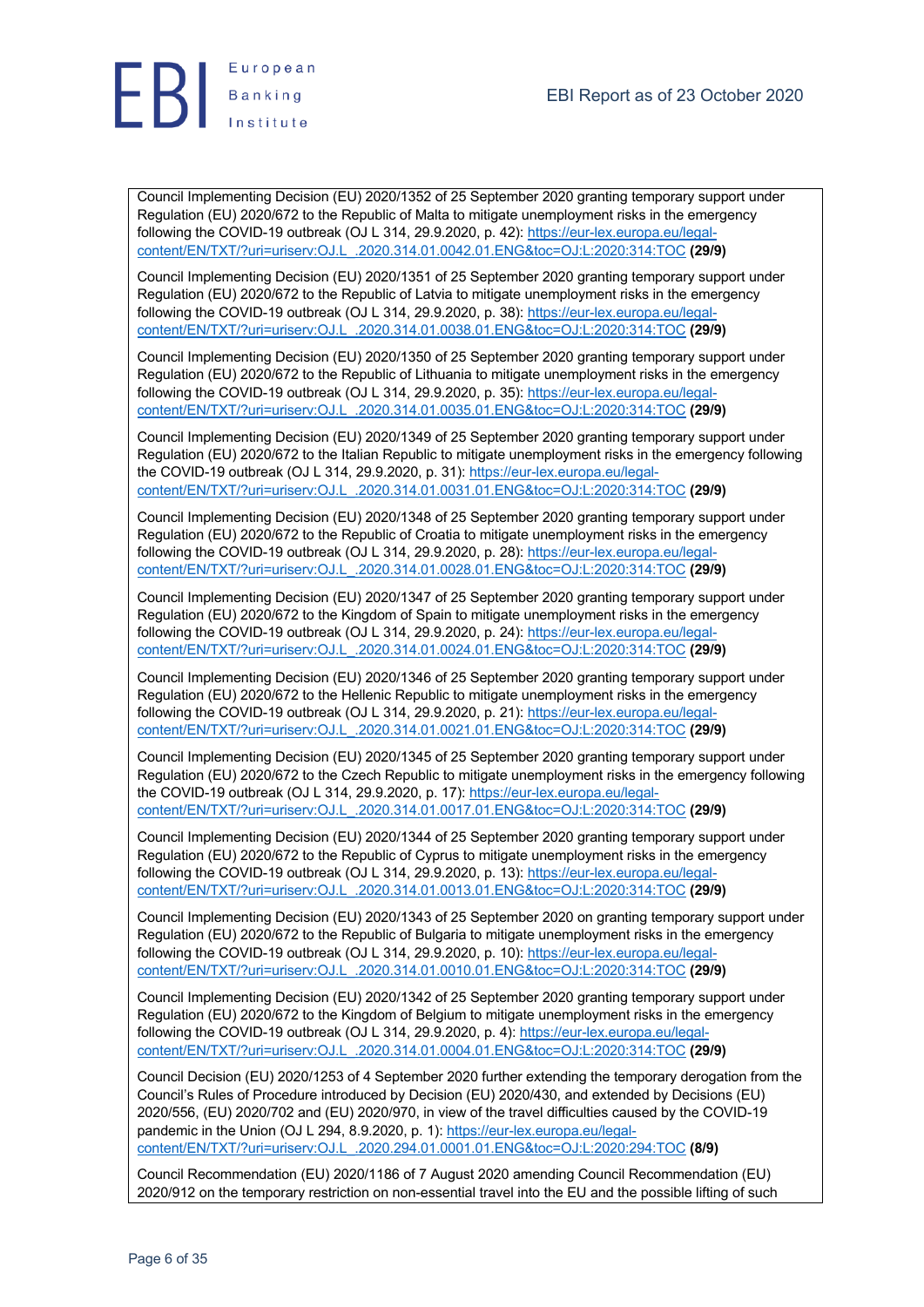

restriction (OJ L 261, 11.8.2020, p. 83): https://eur-lex.europa.eu/legalcontent/EN/TXT/?uri=uriserv:OJ.L\_.2020.261.01.0083.01.ENG&toc=OJ:L:2020:261:FULL **(11/8)**

Council Recommendation (EU) 2020/1144 of 30 July 2020 amending Recommendation (EU) 2020/912 on the temporary restriction on non-essential travel into the EU and the possible lifting of such restriction (OJ L 248, 31.7.2020, p. 26): https://eur-lex.europa.eu/legalcontent/EN/TXT/?uri=uriserv:OJ.L\_.2020.248.01.0026.01.ENG&toc=OJ:L:2020:248:TOC **(31/7)**

Council Implementing Regulation (EU) 2020/1112 of 20 July 2020 amending Implementing Regulation (EU) 2019/2026 as regards the dates of application in response to the COVID-19 pandemic (OJ L 244, 29.7.2020, p. 9): https://eur-lex.europa.eu/legal-

content/EN/TXT/?uri=uriserv:OJ.L\_.2020.244.01.0009.01.ENG&toc=OJ:L:2020:244:TOC **(29/7)**

Council Decision (EU) 2020/1109 of 20 July 2020 amending Directives (EU) 2017/2455 and (EU) 2019/1995 as regards the dates of transposition and application in response to the COVID-19 pandemic (OJ L 244, 29.7.2020, p. 3): https://eur-lex.europa.eu/legalcontent/EN/TXT/?uri=uriserv:OJ.L\_.2020.244.01.0003.01.ENG&toc=OJ:L:2020:244:TOC **(29/7)**

Council Regulation (EU) 2020/1108 of 20 July 2020 amending Regulation (EU) 2017/2454 as regards the dates of application in response to the COVID-19 pandemic (OJ L 244, 29.7.2020, p. 1): https://eurlex.europa.eu/legal-content/EN/TXT/?uri=uriserv:OJ.L\_.2020.244.01.0001.01.ENG&toc=OJ:L:2020:244:TOC **(29/7)**

Council Recommendation (EU) 2020/1052 of 16 July 2020 amending Council Recommendation (EU) 2020/912 on the temporary restriction on non-essential travel into the EU and the possible lifting of such restriction (OJ L 230, 17.7.2020, p. 26): https://eur-lex.europa.eu/legalcontent/EN/TXT/?uri=uriserv:OJ.L\_.2020.230.01.0026.01.ENG&toc=OJ:L:2020:230:TOC **(17/7)**

Council Recommendation (EU) 2020/912 of 30 June 2020 on the temporary restriction on non-essential travel into the EU and the possible lifting of such restriction (OJ L 208I, 1.7.2020, p. 1): https://eurlex.europa.eu/legal-content/EN/TXT/?uri=uriserv:OJ.LI.2020.208.01.0001.01.ENG&toc=OJ:L:2020:208I:TOC **(1/7)**

Council Directive (EU) 2020/876 of 24 June 2020 amending Directive 2011/16/EU to address the urgent need to defer certain time limits for the filing and exchange of information in the field of taxation because of the COVID-19 pandemic (OJ L 204, 26.6.2020, p. 46): https://eur-lex.europa.eu/legalcontent/EN/TXT/?uri=uriserv:OJ.L\_.2020.204.01.0046.01.ENG&toc=OJ:L:2020:204:TOC **(26/6)**

Council Decision (EU) 2020/768 of 9 June 2020 amending Decision (EU) 2016/915 as regards the reference period intended to be used for measuring the growth of CO2 emissions, to take account of the consequences of the COVID-19 pandemic in the context of CORSIA (OJ L 187, 12.6.2020, p. 10): https://eurlex.europa.eu/legalcontent/EN/TXT/?uri=uriserv:OJ.L\_.2020.187.01.0010.01.ENG&toc=OJ:L:2020: 187:TOC **(12/6)**

Council Decision (EU) 2020/702 of 20 May 2020 further extending the temporary derogation from the Council's Rules of Procedure introduced by Decision (EU) 2020/430 and extended by Decision (EU) 2020/556 in view of the travel difficulties caused by the COVID-19 pandemic in the Union (OJ L 165, 27.5.2020, p. 38): https://eur-lex.europa.eu/legal-

content/EN/TXT/?uri=uriserv:OJ.L\_.2020.165.01.0038.01.ENG&toc=OJ:L:2020:165:FULL **(27/5)**

Council Regulation (EU) 2020/699 of 25 May 2020 on temporary measures concerning the general meetings of European companies (SEs) and of European Cooperative Societies (SCEs) (OJ L 165, 27.5.2020, p. 25): https://eur-lex.europa.eu/legal-

content/EN/TXT/?uri=uriserv:OJ.L\_.2020.165.01.0025.01.ENG&toc=OJ:L:2020:165:FULL **(27/5)**

Council Regulation (EU) 2020/672 of 19 May 2020 on the establishment of a European instrument for temporary support to mitigate unemployment risks in an emergency (SURE) following the COVID-19 outbreak (OJ L 159, 20.5.2020, p. 1): https://eur-lex.europa.eu/legalcontent/EN/TXT/?uri=uriserv:OJ.L\_.2020.159.01.0001.01.ENG&toc=OJ:L:2020:159:TOC **(20/5)**

Council Regulation (EU) 2020/521 of 14 April 2020 activating the emergency support under Regulation (EU) 2016/369, and amending its provisions taking into account the COVID-19 outbreak (OJ L 117, 15.4.2020, p. 3): https://eur-lex.europa.eu/legal-content/EN/TXT/?uri=CELEX:32020R0521 **(15/4)**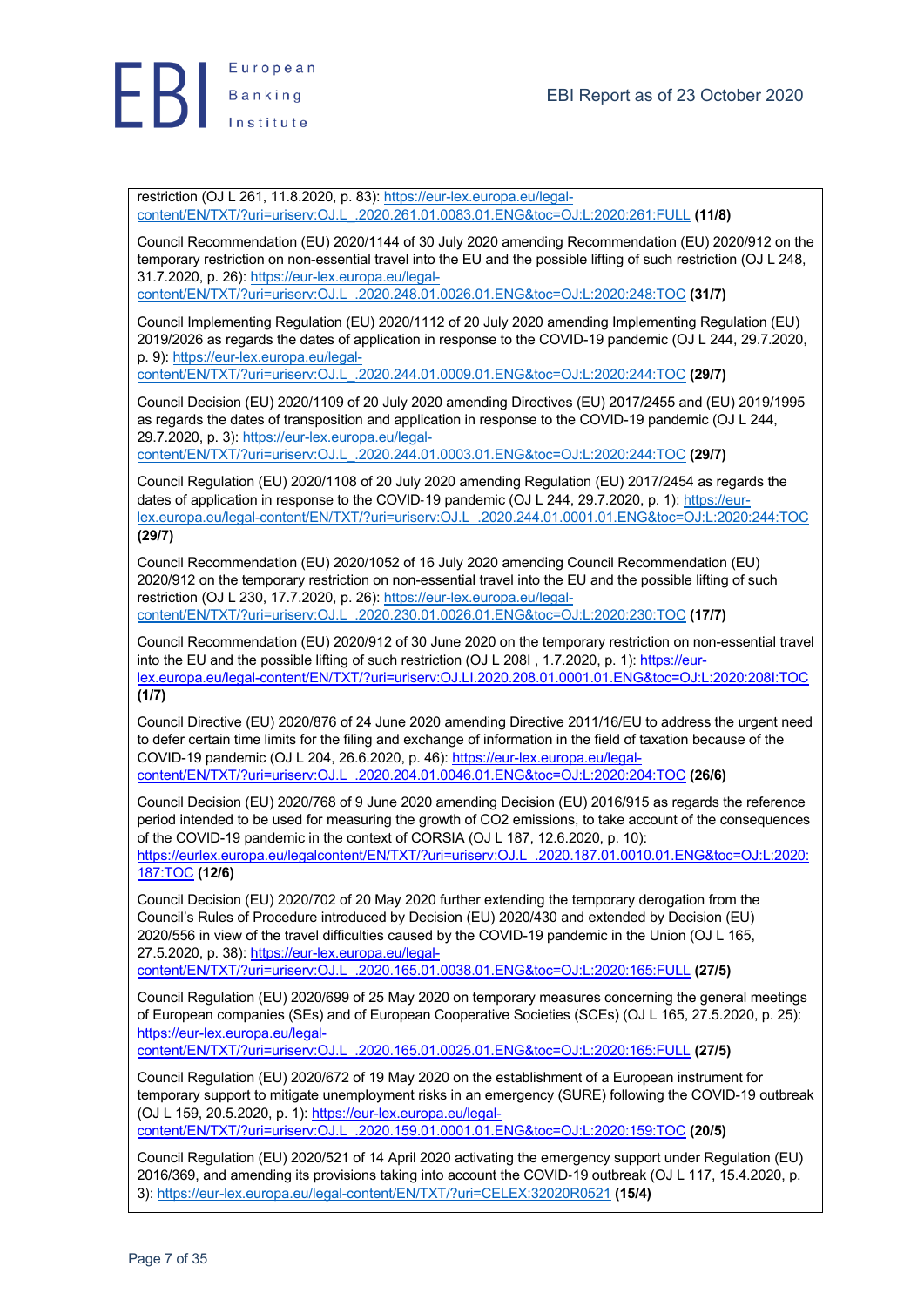

Council conclusions on Covid-19 (OJ C 57, 20.2.2020, p. 4): https://eur-lex.europa.eu/legalcontent/EN/TXT/?uri=CELEX:52020XG0220(01) **(20/2)**

### **3. European Parliament and Council of the EU**

Regulation (EU) 2020/1429 of the European Parliament and of the Council of 7 October 2020 establishing measures for a sustainable rail market in view of the COVID-19 outbreak (OJ L 333, 12.10.2020, p. 1): https://eur-lex.europa.eu/legal-

content/EN/TXT/?uri=uriserv:OJ.L\_.2020.333.01.0001.01.ENG&toc=OJ:L:2020:333:TOC **(12/10)**

Regulation (EU) 2020/1043 of the European Parliament and of the Council of 15 July 2020 on the conduct of clinical trials with and supply of medicinal products for human use containing or consisting of genetically modified organisms intended to treat or prevent coronavirus disease (COVID-19) (OJ L 231, 17.7.2020, p. 12): https://eur-lex.europa.eu/legal-

content/EN/TXT/?uri=uriserv:OJ.L\_.2020.231.01.0012.01.ENG&toc=OJ:L:2020:231:TOC **(17/7)**

Regulation (EU) 2020/873 of the European Parliament and of the Council of 24 June 2020 amending Regulations (EU) No 575/2013 and (EU) 2019/876 as regards certain adjustments in response to the COVID-19 pandemic (OJ L 204, 26.6.2020, p. 4): https://eur-lex.europa.eu/legalcontent/EN/TXT/?uri=uriserv:OJ.L\_.2020.204.01.0004.01.ENG&toc=OJ:L:2020:204:TOC **(26/6)**

Regulation (EU) 2020/872 of the European Parliament and of the Council of 24 June 2020 amending Regulation (EU) No 1305/2013 as regards a specific measure to provide exceptional temporary support under the European Agricultural Fund for Rural Development (EAFRD) in response to the COVID-19 outbreak (OJ L 204, 26.6.2020, p. 1): https://eur-lex.europa.eu/legalcontent/EN/TXT/?uri=uriserv:OJ.L\_.2020.204.01.0001.01.ENG&toc=OJ:L:2020:204:TOC **(26/6)**

Decision (EU) 2020/701 of the European Parliament and of the Council of 25 May 2020 on providing macro-

financial assistance to enlargement and neighbourhood partners in the context of the COVID-19 pandemic (OJ L 165, 27.5.2020, p. 31): https://eur-lex.europa.eu/legal-

content/EN/TXT/?uri=uriserv:OJ.L\_.2020.165.01.0031.01.ENG&toc=OJ:L:2020:165:FULL **(27/5)**

Directive (EU) 2020/700 of the European Parliament and of the Council of 25 May 2020 amending Directives (EU) 2016/797 and (EU) 2016/798, as regards the extension of their transposition periods (OJ L 165, 27.5.2020, p. 27): https://eur-lex.europa.eu/legalcontent/EN/TXT/?uri=uriserv:OJ.L\_.2020.165.01.0027.01.ENG&toc=OJ:L:2020:165:FULL **(27/5)**

Regulation (EU) 2020/698 of the European Parliament and of the Council of 25 May 2020 laying down specific and temporary measures in view of the COVID-19 outbreak concerning the renewal or extension of certain certificates, licences and authorisations and the postponement of certain periodic checks and periodic training in certain areas of transport legislation ( OJ L 165, 27.5.2020, p. 10): https://eur-lex.europa.eu/legal-

content/EN/TXT/?uri=uriserv:OJ.L\_.2020.165.01.0010.01.ENG&toc=OJ:L:2020:165:FULL **(27/5)**

Regulation (EU) 2020/697 of the European Parliament and of the Council of 25 May 2020 amending Regulation (EU) 2017/352, so as to allow the managing body of a port or the competent authority to provide flexibility in respect of the levying of port infrastructure charges in the context of the COVID-19 outbreak (OJ L 165, 27.5.2020, p. 7): https://eur-lex.europa.eu/legal-

content/EN/TXT/?uri=uriserv:OJ.L\_.2020.165.01.0007.01.ENG&toc=OJ:L:2020:165:FULL **(27/5)**

Regulation (EU) 2020/696 of the European Parliament and of the Council of 25 May 2020 amending Regulation (EC) No 1008/2008 on common rules for the operation of air services in the Community in view of the COVID-19 pandemic (OJ L 165, 27.5.2020, p. 1): https://eur-lex.europa.eu/legalcontent/EN/TXT/?uri=uriserv%3AOJ.L\_.2020.165.01.0001.01.ENG&toc=OJ%3AL%3A2020%3A165%3AFUL L **(27/5)**

Regulation (EU) 2020/560 of the European Parliament and of the Council of 23 April 2020 amending Regulations (EU) No 508/2014 and (EU) No 1379/2013 as regards specific measures to mitigate the impact of the COVID-19 outbreak in the fishery and aquaculture sector (OJ L 130, 24.4.2020, p. 11): https://eurlex.europa.eu/legal-content/EN/TXT/?uri=CELEX:32020R0560 **(24/4)**

Regulation (EU) 2020/558 of the European Parliament and of the Council of 23 April 2020 amending Regulations (EU) No 1301/2013 and (EU) No 1303/2013 as regards specific measures to provide exceptional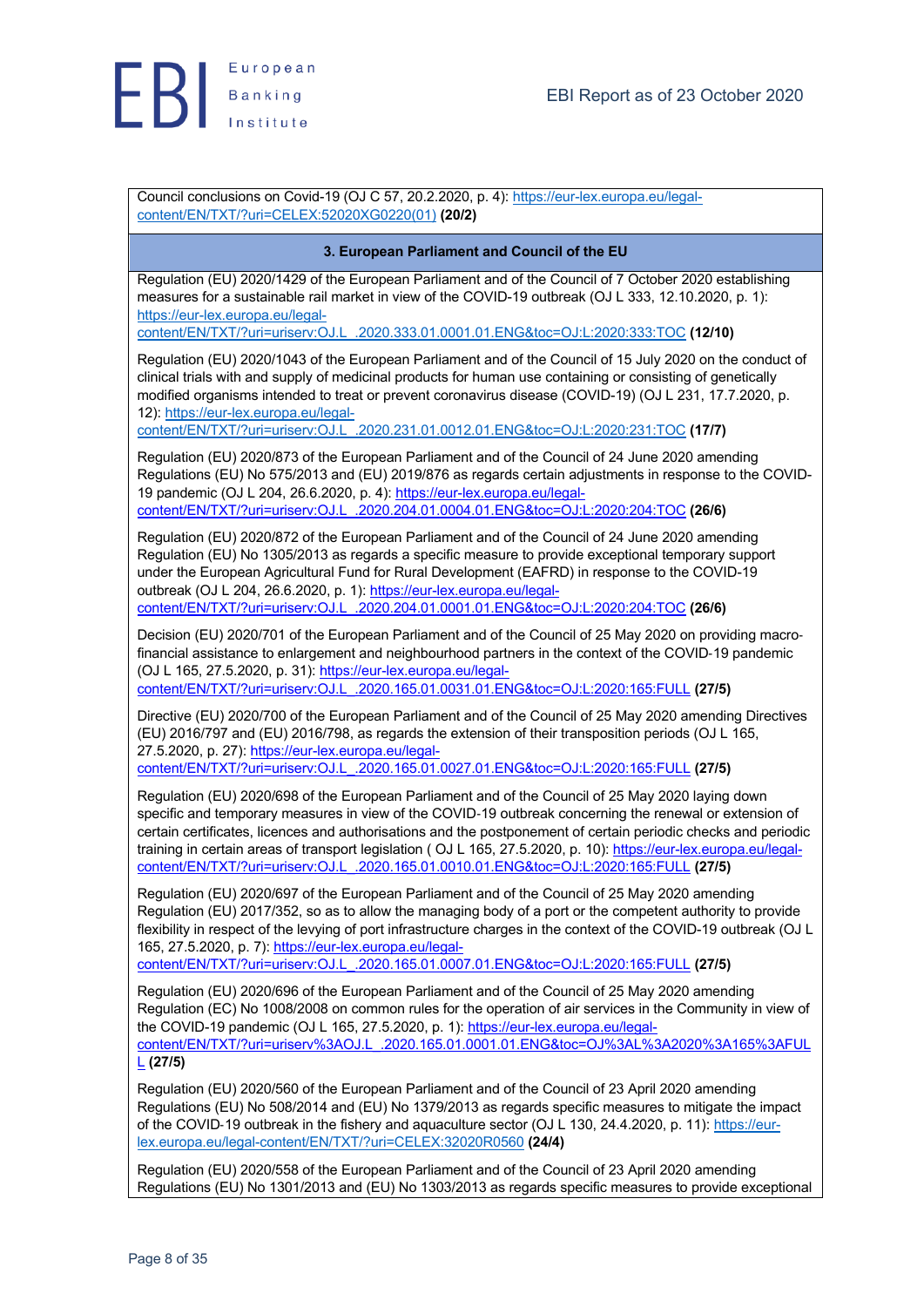

flexibility for the use of the European Structural and Investments Funds in response to the COVID-19 outbreak (OJ L 130, 24.4.2020, p. 1): https://eur-lex.europa.eu/legalcontent/EN/TXT/?uri=CELEX:32020R0558 **(24/4)**

Regulation (EU) 2020/558 of the European Parliament and of the Council of 23 April 2020 amending Regulations (EU) No 1301/2013 and (EU) No 1303/2013 as regards specific measures to provide exceptional flexibility for the use of the European Structural and Investments Funds in response to the COVID-19 outbreak: https://eur-lex.europa.eu/eli/reg/2020/558/oj (OJ L 130, 24.4.2020, p.1) **(24/4)**

Regulation (EU) 2020/559 of the European Parliament and of the Council of 23 April 2020 amending Regulation (EU) No 223/2014 as regards the introduction of specific measures for addressing the outbreak of COVID-19 (OJ L 130, 24.4.2020, p. 7): https://eur-lex.europa.eu/legalcontent/EN/TXT/?uri=CELEX:32020R0559 **(24/4)**

Decision (EU) 2020/547 of the European Parliament and of the Council of 17 April 2020 on the mobilisation of the Contingency Margin in 2020 to provide emergency assistance to Member States and further reinforce the Union Civil Protection Mechanism/rescEU in response to the COVID-19 outbreak (OJ L 125, 21.4.2020, p. 5): https://eur-lex.europa.eu/legal-content/EN/TXT/?uri=CELEX:32020D0547 **(21/4)**

Decision (EU) 2020/546 of the European Parliament and of the Council of 17 April 2020 on the mobilisation of the Flexibility Instrument to finance immediate budgetary measures in the context of the COVID-19 outbreak (OJ L 125, 21.4.2020, p. 3): https://eur-lex.europa.eu/legal-content/EN/TXT/?uri=CELEX:32020D0546 **(21/4)**

Decision (EU) 2020/545 of the European Parliament and of the Council of 17 April 2020 on the mobilisation of the Flexibility Instrument to finance immediate budgetary measures in the context of the COVID-19 outbreak and a reinforcement of the European Public Prosecutor's Office (OJ L 125, 21.4.2020, p. 1): https://eurlex.europa.eu/legal-content/EN/TXT/?uri=CELEX:32020D0545 **(21/4)**

Regulation (EU) 2020/461 of the European Parliament and of the Council of 30 March 2020 amending Council Regulation (EC) No 2012/2002 in order to provide financial assistance to Member States and to countries negotiating their accession to the Union that are seriously affected by a major public health emergency (OJ L 99, 31.3.2020, p. 9): https://eur-lex.europa.eu/legalcontent/EN/TXT/?uri=CELEX:32020R0461 **(31/3)**

Regulation (EU) 2020/460 of the European Parliament and of the Council of 30 March 2020 amending Regulations (EU) No 1301/2013, (EU) No 1303/2013 and (EU) No 508/2014 as regards specific measures to mobilise investments in the healthcare systems of Member States and in other sectors of their economies in response to the COVID-19 outbreak (Coronavirus Response Investment Initiative) (OJ L 99, 31.3.2020, p. 5): https://eur-lex.europa.eu/legal-content/EN/TXT/?uri=CELEX:32020R0460 **(31/3)**

Regulation (EU) 2020/459 of the European Parliament and of the Council of 30 March 2020 amending Council Regulation (EEC) No 95/93 on common rules for the allocation of slots at Community airports (OJ L 99, 31.3.2020, p. 1): https://eur-lex.europa.eu/legal-content/EN/TXT/?uri=CELEX:32020R0459 **(31/3)**

#### **4. European Commission**

#### **Decisions and Regulations**

Commission Delegated Regulation (EU) 2020/1477 of 14 October 2020 amending Council Regulation (EEC) No 95/93 as regards the temporary extension of exceptional measures to address the consequences caused by the COVID-19 pandemic (OJ L 338, 15.10.2020, p. 4): https://eur-lex.europa.eu/legalcontent/EN/TXT/?uri=uriserv:OJ.L\_.2020.338.01.0004.01.ENG&toc=OJ:L:2020:338:TOC **(15/10)**

Commission Regulation (EU) 2020/1474 of 13 October 2020 amending Regulation (EU) No 360/2012 as regards the prolongation of its period of application and a time-bound derogation for undertakings in difficulty to take into account the impact of the COVID-19 pandemic (Text with EEA relevance) (OJ L 337, 14.10.2020, p. 1): https://eur-lex.europa.eu/legal-

content/EN/TXT/?uri=uriserv:OJ.L\_.2020.337.01.0001.01.ENG&toc=OJ:L:2020:337:TOC **(14/10)**

Commission Implementing Regulation (EU) 2020/1341 of 28 September 2020 amending Implementing Regulation (EU) 2020/466 as regards the period of application of temporary measures (OJ L 314, 29.9.2020,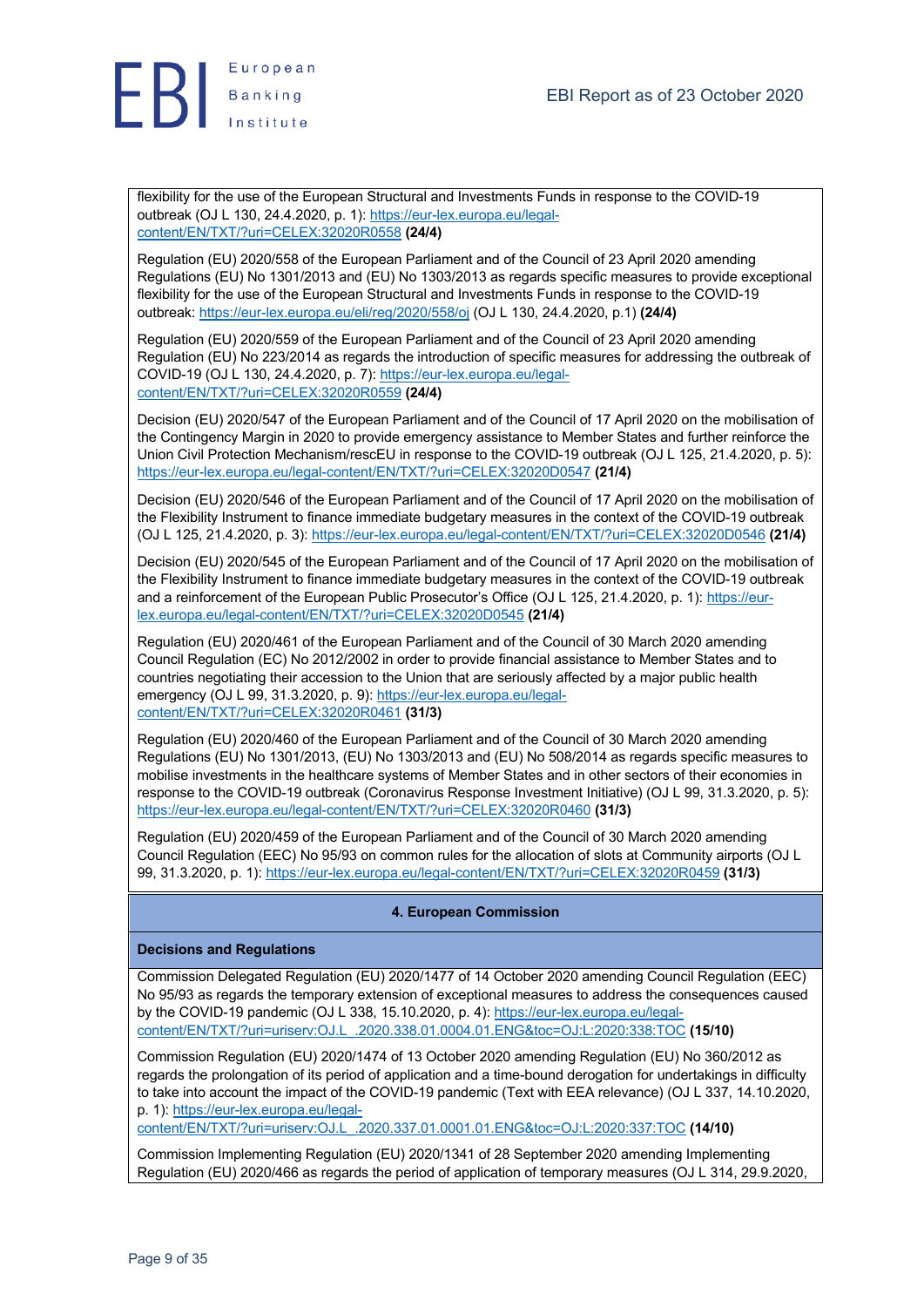

p. 2): https://eur-lex.europa.eu/legal-

content/EN/TXT/?uri=uriserv:OJ.L\_.2020.314.01.0002.01.ENG&toc=OJ:L:2020:314:TOC **(29/9)**

Commission Implementing Regulation (EU) 2020/1318 of 22 September 2020 amending Implementing Regulations (EU) 2020/21 and (EU) No 2020/194 as regards the dates of application in response to the COVID-19 pandemic (OJ L 309, 23.9.2020, p. 4): https://eur-lex.europa.eu/legalcontent/EN/TXT/?uri=uriserv:OJ.L\_.2020.309.01.0004.01.ENG&toc=OJ:L:2020:309:TOC **(23/9)**

Commission Delegated Regulation (EU) 2020/1275 of 6 July 2020 amending Delegated Regulation (EU) 2020/592 on temporary exceptional measures derogating from certain provisions of Regulation (EU) No 1308/2013 of the European Parliament and of the Council to address the market disturbance in the fruit and vegetables and wine sectors caused by the COVID-19 pandemic and measures linked to it (OJ L 300, 14.9.2020, p. 26): https://eur-lex.europa.eu/legal-

content/EN/TXT/?uri=uriserv:OJ.L\_.2020.300.01.0026.01.ENG&toc=OJ:L:2020:300:TOC **(14/9)**

Commission Implementing Regulation (EU) 2020/1177 of 7 August 2020 amending Implementing Regulation (EU) 2020/469 as regards postponing dates of application of certain measures in the context of the COVID-19 pandemic (OJ L 259, 10.8.2020, p. 12): https://eur-lex.europa.eu/legalcontent/EN/TXT/?uri=uriserv:OJ.L\_.2020.259.01.0012.01.ENG&toc=OJ:L:2020:259:FULL **(10/8)**

Commission Implementing Regulation (EU) 2020/1176 of 7 August 2020 amending Implementing Regulation (EU) 2019/1387 as regards postponing dates of application of certain measures in the context of the COVID-19 pandemic (OJ L 259, 10.8.2020, p. 10): https://eur-lex.europa.eu/legal-

content/EN/TXT/?uri=uriserv%3AOJ.L\_.2020.259.01.0010.01.ENG&toc=OJ%3AL%3A2020%3A259%3AFUL L **(10/8)**

Commission Decision (EU) 2020/1101 of 23 July 2020 amending Decision (EU) 2020/491 on relief from import duties and VAT exemption on importation granted for goods needed to combat the effects of the COVID-19 outbreak during 2020 (notified under document number (OJ L 241, 27.7.2020, p. 36): https://eurlex.europa.eu/legal-content/EN/TXT/?uri=uriserv:OJ.L\_.2020.241.01.0036.01.ENG&toc=OJ:L:2020:241:TOC **(27/7)**

Commission Delegated Regulation (EU) 2020/1069 of 19 June 2020 amending Delegated Regulation (EU) No 877/2013 supplementing Regulation (EU) No 473/2013 of the European Parliament and of the Council on common provisions for monitoring and assessing draft budgetary plans and ensuring the correction of excessive deficit of the Member States in the euro area (OJ L 234, 21.7.2020, p. 8): https://eurlex.europa.eu/legal-content/EN/TXT/?uri=uriserv:OJ.L\_.2020.234.01.0008.01.ENG&toc=OJ:L:2020:234:TOC **(21/7)**

Commission Implementing Decision (EU) 2020/1023 of 15 July 2020 amending Implementing Decision (EU) 2019/1765 as regards the cross-border exchange of data between national contact tracing and warning mobile applications with regard to combatting the COVID-19 pandemic (OJ L 227I, 16.7.2020, p. 1): https://eur-lex.europa.eu/legal-

content/EN/TXT/?uri=uriserv:OJ.LI.2020.227.01.0001.01.ENG&toc=OJ:L:2020:227I:TOC **(16/7)**

Commission Implementing Regulation (EU) 2020/1027 of 14 July 2020 on amending Implementing Regulations (EU) No 771/2014, (EU) No 1242/2014 and (EU) No 1243/2014 as regards the implementation and monitoring of specific measures to mitigate the impact of the COVID-19 outbreak in the fishery and aquaculture sector (OJ L 227, 16.7.2020, p. 1): https://eur-lex.europa.eu/legalcontent/EN/TXT/?uri=uriserv:OJ.L\_.2020.227.01.0001.01.ENG&toc=OJ:L:2020:227:TOC **(16/7)**

Commission Implementing Regulation (EU) 2020/1009 of 10 July 2020 amending Implementing Regulations (EU) No 808/2014 and (EU) No 809/2014 as regards certain measures to address the crisis caused by the COVID-19 outbreak (OJ L 224, 13.7.2020, p. 1): https://eur-lex.europa.eu/legalcontent/EN/TXT/?uri=uriserv:OJ.L\_.2020.224.01.0001.01.ENG&toc=OJ:L:2020:224:TOC **(13/7)**

Commission Regulation (EU) 2020/972 of 2 July 2020 amending Regulation (EU) No 1407/2013 as regards its prolongation and amending Regulation (EU) No 651/2014 as regards its prolongation and relevant adjustments (OJ L 215, 7.7.2020, p. 3): https://eur-lex.europa.eu/legalcontent/EN/TXT/?uri=uriserv:OJ.L\_.2020.215.01.0003.01.ENG&toc=OJ:L:2020:215:FULL **(8/7)**

Commission Implementing Regulation (EU) 2020/977 of 7 July 2020 derogating from Regulations (EC) No 889/2008 and (EC) No 1235/2008 as regards controls on the production of organic products due to the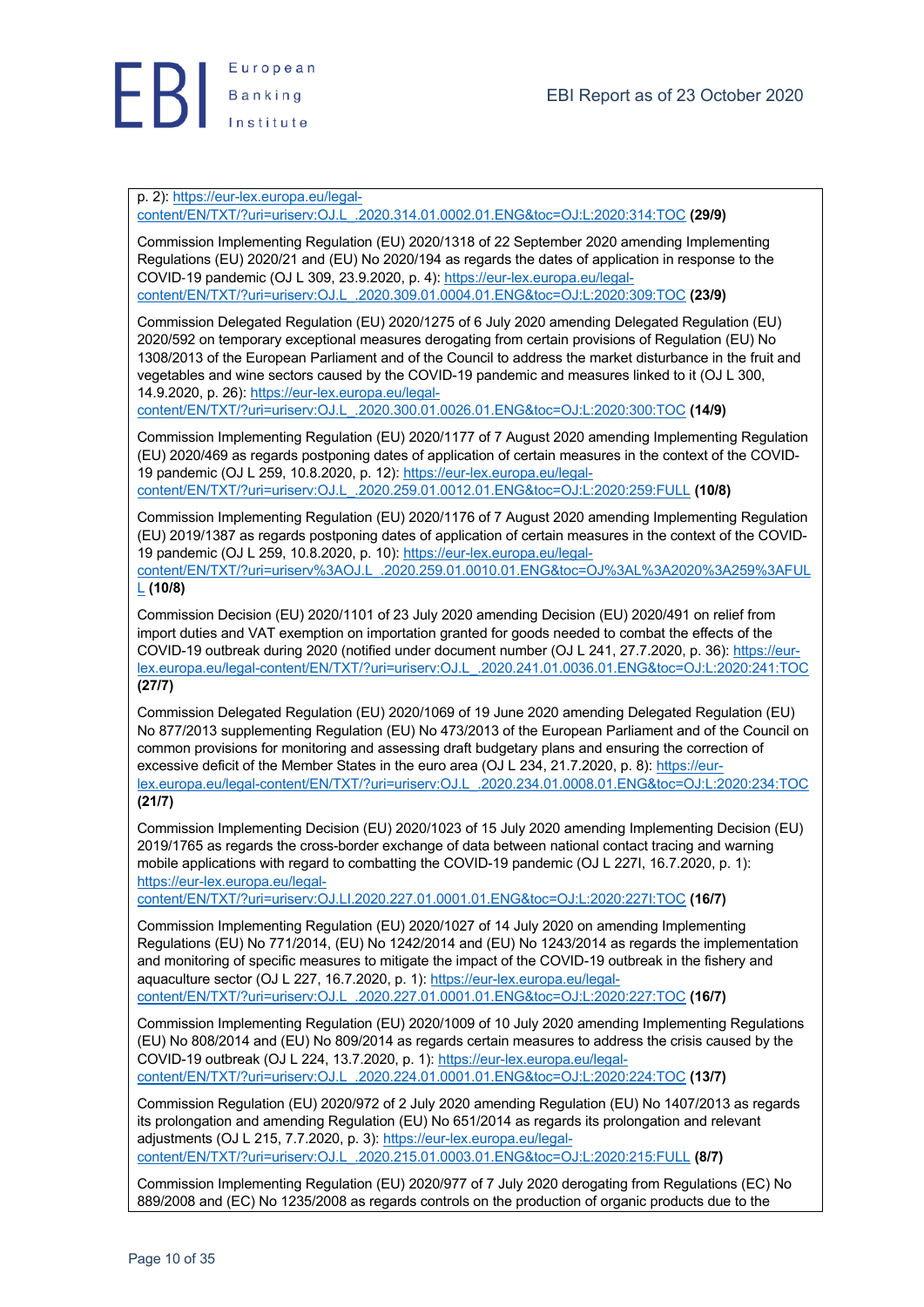

COVID-19 pandemic (OJ L 217, 8.7.2020, p. 1): https://eur-lex.europa.eu/legalcontent/EN/TXT/?uri=uriserv:OJ.L\_.2020.217.01.0001.01.ENG&toc=OJ:L:2020:217:TOC **(8/7)**

Commission Implementing Regulation (EU) 2020/910 of 30 June 2020 amending Implementing Regulations (EU) 2015/1998, (EU) 2019/103 and (EU) 2019/1583 as regards the re-designation of airlines, operators and entities providing security controls for cargo and mail arriving from third countries, as well as the postponement of certain regulatory requirements in the area of cybersecurity, background check, explosive detection systems equipment standards, and explosive trace detection equipment, because of the COVID-19 pandemic (OJ L 208, 1.7.2020, p. 43): https://eur-lex.europa.eu/legalcontent/EN/TXT/?uri=uriserv:OJ.L\_.2020.208.01.0043.01.ENG&toc=OJ:L:2020:208:TOC **(1/7)**

Commission Implementing Regulation (EU) 2020/891 of 26 June 2020 amending Implementing Regulation (EU) No 447/2014 as regards specific provisions to align the provisions for the implementation of crossborder cooperation programmes financed under the Instrument for Pre-accession Assistance (IPA) with specific measures in response to the COVID-19 pandemic (OJ L 206, 30.6.2020, p. 3): https://eurlex.europa.eu/legal-content/EN/TXT/?uri=uriserv:OJ.L\_.2020.206.01.0003.01.ENG&toc=OJ:L:2020:206:TOC **(30/6)**

Commission Delegated Regulation (EU) 2020/884 of 4 May 2020 derogating in respect of the year 2020 from Delegated Regulation (EU) 2017/891 as regards the fruit and vegetables sector and from Delegated Regulation (EU) 2016/1149 as regards the wine sector in connection with the COVID-19 pandemic (OJ L 205, 29.6.2020, p. 1): https://eur-

lex.europa.eu/legalcontent/EN/TXT/?uri=uriserv:OJ.L\_.2020.205.01.0001.01.ENG&toc=OJ:L:2020:205:TOC **(29/6)**

Commission Implementing Regulation (EU) 2020/879 of 23 June 2020 amending Implementing Regulation (EU) No 897/2014 as regards specific provisions to align the provisions for the implementation of crossborder cooperation programmes financed under the European Neighbourhood Instrument with specific measures in response to the COVID-19 pandemic (OJ L 203, 26.6.2020, p. 59): https://eurlex.europa.eu/legal-content/EN/TXT/?uri=uriserv:OJ.L\_.2020.203.01.0059.01.ENG&toc=OJ:L:2020:203:TOC

**(26/6)**

Commission Delegated Regulation (EU) 2020/866 of 28 May 2020 amending Delegated Regulation (EU) 2016/101 supplementing Regulation (EU) No 575/2013 of the European Parliament and of the Council with regard to regulatory technical standards for prudent valuation under Article 105(14) of Regulation (EU) No 575/2013 (OJ L 201, 25.6.2020, p. 1): https://eur-

lex.europa.eu/legalcontent/EN/TXT/?uri=uriserv:OJ.L\_.2020.201.01.0001.01.ENG&toc=OJ:L:2020:201:TOC **(25/6)**

Commission Implementing Regulation (EU) 2020/746 of 4 June 2020 amending Implementing Regulation (EU) 2019/947 as regards postponing dates of application of certain measures in the context of the COVID-19 pandemic (OJ L 176, 5.6.2020, p. 13): https://eur-lex.europa.eu/legalcontent/EN/TXT/?uri=uriserv:OJ.L\_.2020.176.01.0013.01.ENG&toc=OJ:L:2020:176:TOC **(5/6)**

Commission Implementing Regulation (EU) 2020/745 of 4 June 2020 amending Regulation (EU) 2018/1042 as regards postponing dates of application of certain measures in the context of the COVID-19 pandemic (OJ L 176, 5.6.2020, p. 11): https://eur-lex.europa.eu/legal-

content/EN/TXT/?uri=uriserv:OJ.L\_.2020.176.01.0011.01.ENG&toc=OJ:L:2020:176:TOC **(5/6)**

Commission Implementing Regulation (EU) 2020/568 of 23 April 2020 making the exportation of certain products subject to the production of an export authorization (OJ L 129, 24.4.2020, p. 7): https://eurlex.europa.eu/legal-content/EN/TXT/?uri=CELEX:32020R0568 **(24/4)**

Commission Decision (EU) 2020/491 of 3 April 2020 on relief from import duties and VAT exemption on importation granted for goods needed to combat the effects of the COVID-19 outbreak during 2020 (OJ L 103I , 3.4.2020, p. 1): https://eur-lex.europa.eu/legal-content/EN/TXT/?uri=CELEX:32020D0491 **(3/4)**

Commission Implementing Regulation (EU) 2020/466 of 30 March 2020 on temporary measures to contain risks to human, animal and plant health and animal welfare during certain serious disruptions of Member States' control systems due to coronavirus disease (COVID-19) (OJ L 98, 31.3.2020, p. 30): https://eurlex.europa.eu/legal-content/EN/TXT/?uri=CELEX:32020R0466 **(31/3)**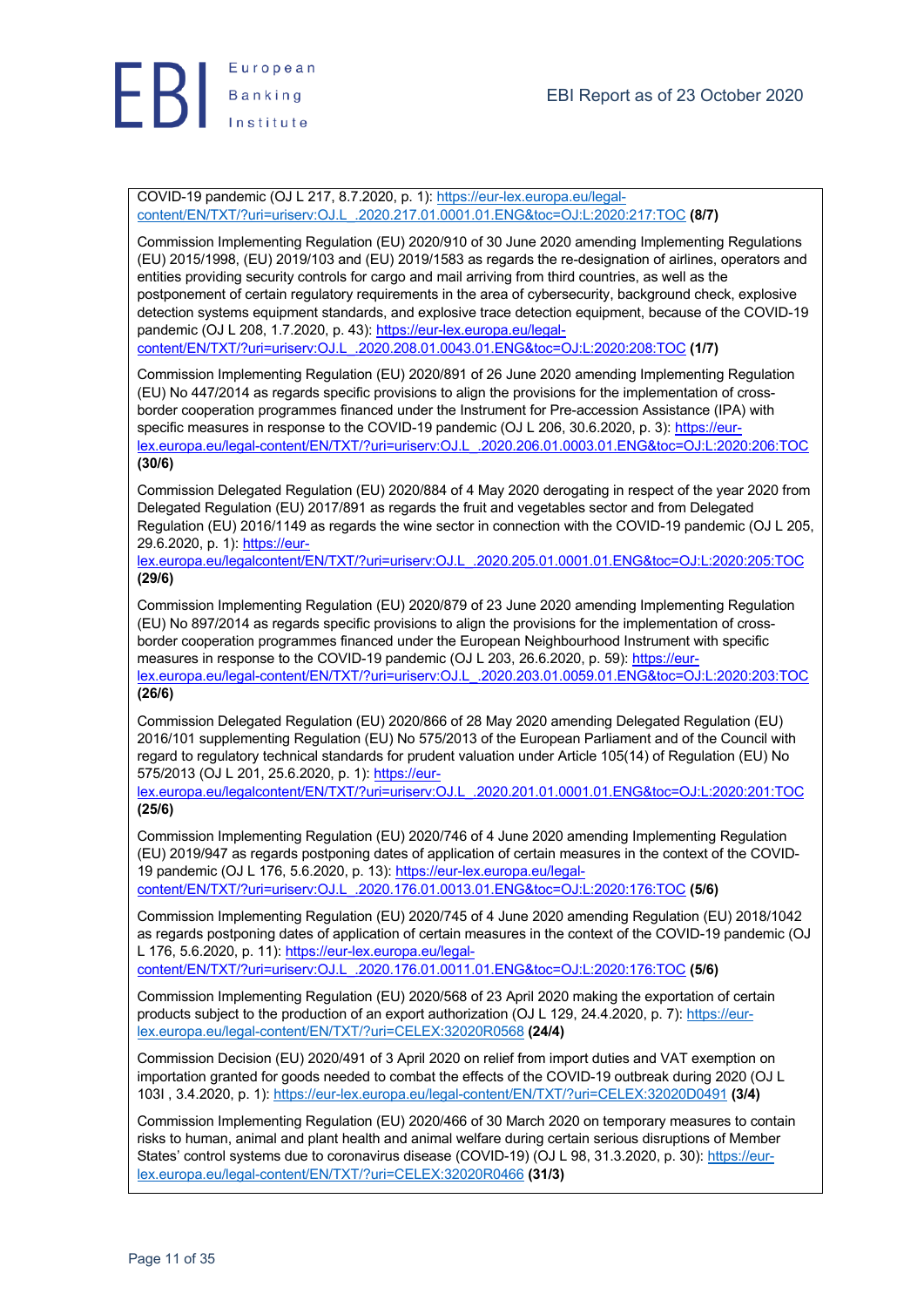



Commission Implementing Decision (EU) 2020/452 of 26 March 2020 amending Implementing Decision (EU) 2019/570 as regards capacities established to respond to low probability risks with a high impact (OJ L 94I , 27.3.2020, p. 1): https://eur-lex.europa.eu/legal-content/EN/TXT/?uri=CELEX:32020D0452 **(27/3)**

Commission Implementing Decision (EU) 2020/414 of 19 March 2020 amending Implementing Decision (EU) 2019/570 as regards medical stockpiling rescEU capacities (OJ L 82I, 19.3.2020, p. 1): https://eurlex.europa.eu/legal-content/EN/TXT/?uri=CELEX:32020D0414 **(19/3)**

Commission Implementing Regulation (EU) 2020/402 of 14 March 2020 making the exportation of certain products subject to the production of an export authorisation (OJ L 077I, 15.3.2020, p. 1): https://eurlex.europa.eu/legal-content/EN/TXT/?uri=CELEX%3A02020R0402-20200321 **(15/3)**

#### **Proposals for legal acts**

Proposal for a Council recommendation on a coordinated approach to the restriction of free movement in response to the COVID-19 pandemic: https://ec.europa.eu/info/sites/info/files/council-proposal-coordinatedapproach-restriction-movement\_en.pdf **(4/9)**

Commission Regulation (EU) …/… of 2.7.2020 amending Regulation (EU) No 1407/2013 as regards its prolongation and amending Regulation (EU) No 651/2014 as regards its prolongation and relevant adjustments (C 2020 4349 final):

https://ec.europa.eu/competition/state\_aid/what\_is\_new/prolongation\_gber\_deminimis\_en.pdf **(2/7)**

Proposal for a Council Regulation establishing a European Union Recovery Instrument to support the recovery in the aftermath of the COVID-19 pandemic (COM 2020 441 final): https://ec.europa.eu/info/sites/info/files/about\_the\_european\_commission/eu\_budget/com\_2020\_441\_en\_act \_part1\_v13.pdf **(28/5)**

Proposal for a Regulation of the European Parliament and of the Council amending Regulation (EU) No 223/2014 as regards the introduction of specific measures for addressing the COVID-19 crisis (COM 2020 223 final): https://ec.europa.eu/info/sites/info/files/com\_2020\_223\_2\_en\_act\_part1\_v8.pdf **(28/5)**

Amended proposal for a Regulation of the European Parliament and of the Council establishing the Just Transition Fund (COM 2020 460 final):

https://ec.europa.eu/info/sites/info/files/about\_the\_european\_commission/eu\_budget/com\_2020\_460\_en\_act \_v6.pdf **(28/5)**

Proposal for a Regulation of the European Parliament and of the Council establishing a Recovery and Resilience Facility (COM 2020 408 final):

https://ec.europa.eu/info/sites/info/files/com\_2020\_408\_en\_act\_part1\_v9.pdf **(28/5)**

Proposal for a Regulation of the European Parliament and of the Council establishing a Technical Support Instrument (COM 2020 409 final):

https://ec.europa.eu/info/sites/info/files/about\_the\_european\_commission/eu\_budget/com\_2020\_409\_en\_act \_part1\_v7.pdf **(28/5)**

Amended proposal for a Regulation of the European Parliament and of the Council on the European Social Fund Plus (ESF+) (COM 2020 447 final):

https://ec.europa.eu/info/sites/info/files/about\_the\_european\_commission/eu\_budget/com\_2020\_447\_en\_act \_9.pdf **(28/5)**

Proposal for a Regulation of the European Parliament and of the Council amending Regulation (EU) No 1303/2013 as regards exceptional additional resources and implementing arrangements under the Investment for growth and jobs goal to provide assistance for fostering crisis repair in the context of the COVID-19 pandemic and preparing a green, digital and resilient recovery of the economy (REACT-EU) (COM 2020 451 final): https://ec.europa.eu/info/sites/info/files/com\_2020\_451\_act\_v8.pdf **(28/5)**

Amended proposal for a Regulation of the European Parliament and of the Council on the European Regional Development Fund and on the Cohesion Fund (COM 2020 452 final): https://ec.europa.eu/info/sites/info/files/com\_2020\_452\_en\_act\_v8.pdf **(28/5)**

Proposal for a Regulation of the European Parliament and of the Council on the public sector loan facility under the Just Transition Mechanism (COM 2020 453 final):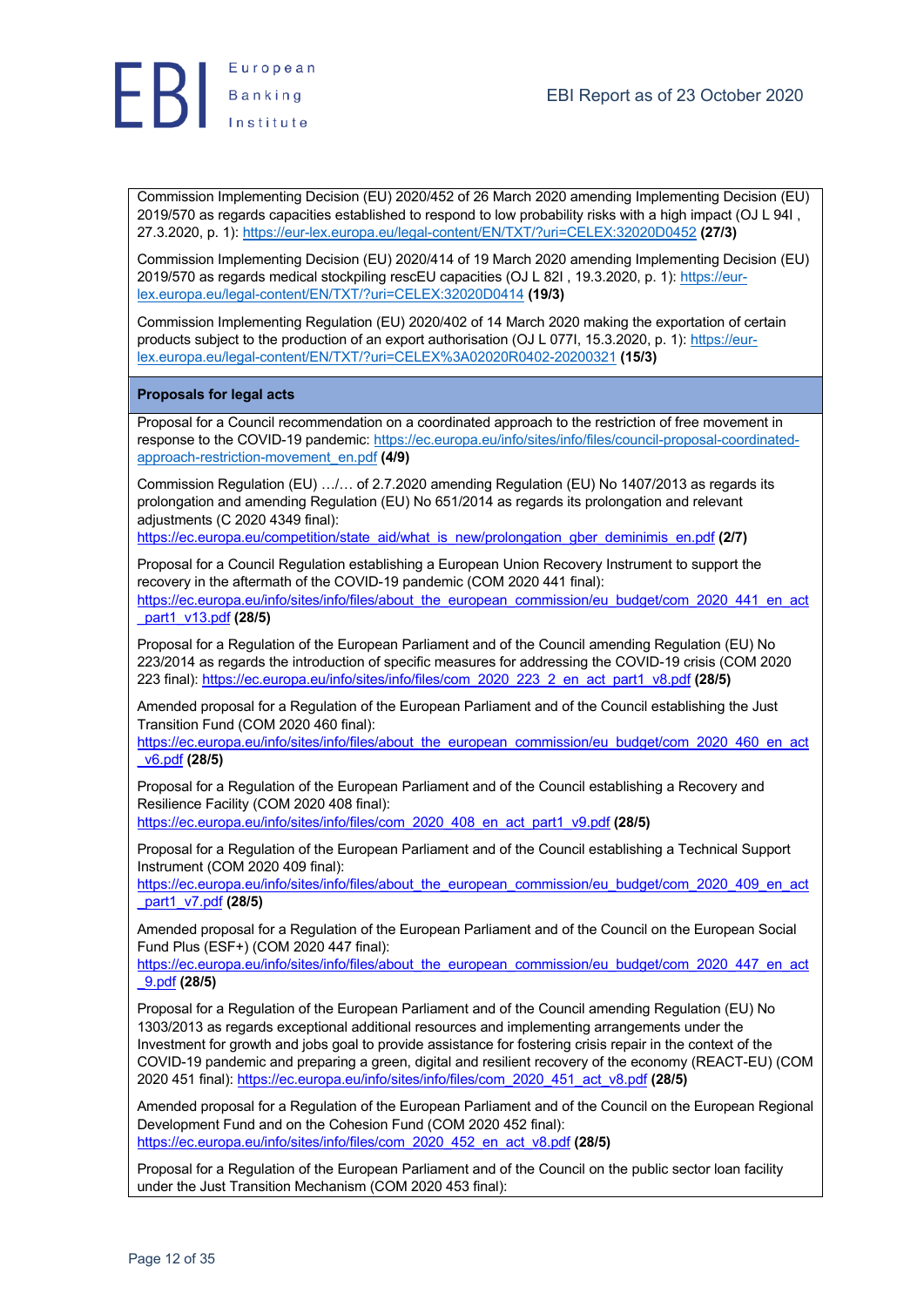

https://ec.europa.eu/info/sites/info/files/about\_the\_european\_commission/eu\_budget/com2020\_453\_en\_act part1\_v10.pdf **(28/5)**

Amended proposal for a Regulation of the European Parliament and of the Council laying down common provisions on the European Regional Development Fund, the European Social Fund Plus, the Cohesion Fund, the Just Transition Fund and the European Maritime and Fisheries Fund and financial rules for those and for the Asylum and Migration Fund, the Internal Security Fund and the Border Management and Visa Instrument (COM 2020 450 final): https://ec.europa.eu/info/sites/info/files/com2020\_450\_en\_act\_part1\_v8.pdf **(28/5)**

Proposal for a Regulation of the European Parliament and of the Council on the establishment of a Programme for the Union's action in the field of health –for the period 2021-2027 and repealing Regulation (EU) No 282/2014 ("EU4Health Programme") (COM 2020 405 final): https://ec.europa.eu/info/sites/info/files/com\_2020\_405\_en\_act\_v11.pdf **(28/5)**

Proposal for a Regulation of the European Parliament and of the Council amending Regulations (EU) No 575/2013 and (EU) 2019/876 as regards adjustments in response to the COVID-19 pandemic (COM/2020/310 final): https://ec.europa.eu/finance/docs/law/200428-banking-package-proposal\_en.pdf **(28/4)**

Proposal for a Regulation of the European Parliament and of the Council amending Regulation (EU) 2017/745 on medical devices as regards the dates of application of certain of its provisions (COM/2020/144 final): https://eur-lex.europa.eu/legal-content/EN/TXT/?uri=CELEX:52020PC0144 **(3/4)**

Proposal for a Decision of the European Parliament and of the Council amending Decision (EU) 2020/265 as regards adjustments to the amounts mobilised from the Flexibility Instrument for 2020 to be used for migration, refugee inflows and security threats, for immediate measures in the framework of the COVID-19 outbreak and for reinforcement of the European Public Prosecutor's Office (COM/2020/171 final): https://eurlex.europa.eu/legal-content/EN/TXT/?uri=CELEX:52020PC0171 **(2/4)**

Proposal for a Regulation of the European Parliament and of the Council amending Regulation (EU) No 223/2014 as regards the introduction of specific measures for addressing the COVID-19 crisis (COM/2020/141 final): https://eur-lex.europa.eu/legal-content/EN/TXT/?uri=CELEX:52020PC0141 **(2/4)**

Proposal for a Decision of the European Parliament and of the Council on the mobilisation of the Contingency Margin in 2020 to provide emergency assistance to Member States and further reinforce the Union Civil Protection Mechanism/rescEU in response to the COVID-19 outbreak (COM/2020/172 final): https://ec.europa.eu/info/sites/info/files/dab\_2-2020\_-\_emergency\_support\_instrument\_esi\_0.pdf **(2/4)**

Proposal for a Council Regulation amending Regulation (EU, Euratom) No 1311/2013 laying down the multiannual financial framework for the years 2014-2020 (COM/2020/174 final): https://ec.europa.eu/info/sites/info/files/com174final - en - proposal amendment mff regulation 2014-2020.pdf **(2/4)**

Proposal for a Council Regulation on the establishment of a European instrument for temporary support to mitigate unemployment risks in an emergency (SURE) following the COVID-19 outbreak (COM/2020/139 final): https://eur-lex.europa.eu/legal-content/EN/TXT/?qid=1586858565026&uri=CELEX:52020PC0139 **(2/4)**

Proposal for a Regulation of the European Parliament and of the Council amending Regulation (EU) No 1303/2013 and Regulation (EU) No 1301/2013 as regards specific measures to provide exceptional flexibility for the use of the European Structural and Investments Funds in response to the COVID-19 outbreak (COM/2020/138 final): https://eur-lex.europa.eu/legal-

content/EN/TXT/?qid=1586858565026&uri=CELEX:52020PC0138 **(2/4)**

### **Communications / Guidelines / Recommendations**

Coronavirus: EU interoperability gateway goes live, first contact tracing and warning apps linked to the system: https://ec.europa.eu/commission/presscorner/detail/en/ip\_20\_1904 **(19/10)**

Communication from the Commission to the European Parliament and the Council: Preparedness for COVID-19 vaccination strategies and vaccine deployment:

https://ec.europa.eu/health/sites/health/files/vaccination/docs/2020\_strategies\_deployment\_en.pdf (15/10)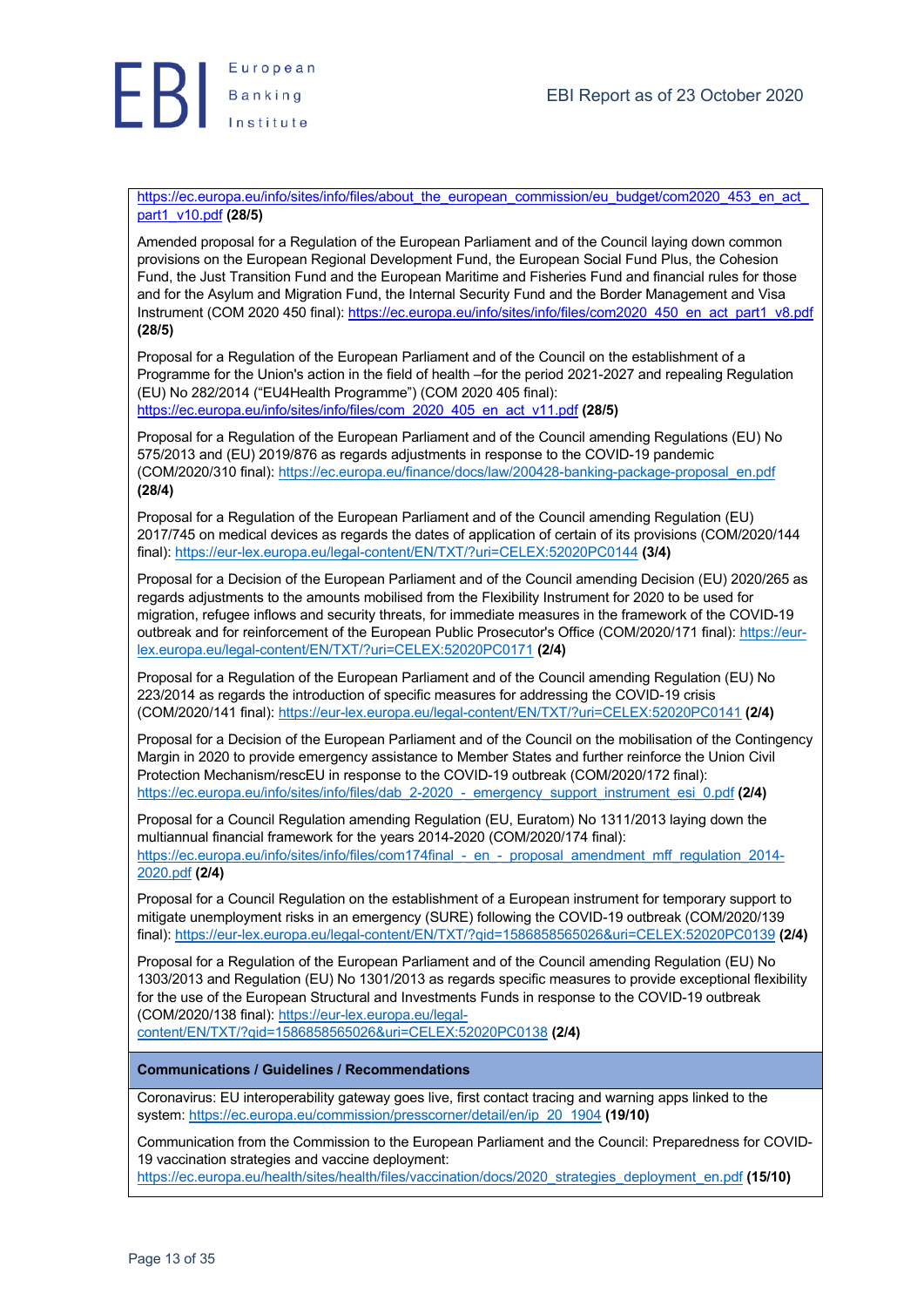

Communication from the Commission 4th Amendment to the Temporary Framework for State aid measures to support the economy in the current COVID-19 outbreak and amendment to the Annex to the Communication from the Commission to the Member States on the application of Articles 107 and 108 of the Treaty on the Functioning of the European Union to short-term export-credit insurance (OJ C 340I , 13.10.2020, p. 1): https://eur-lex.europa.eu/legal-

content/EN/TXT/?uri=uriserv:OJ.CI.2020.340.01.0001.01.ENG&toc=OJ:C:2020:340I:TOC **(13/10)**

Commission Recommendation (EU) 2020/1307 of 18 September 2020 on a common Union toolbox for reducing the cost of deploying very high capacity networks and ensuring timely and investment-friendly access to 5G radio spectrum, to foster connectivity in support of economic recovery from the COVID-19 crisis in the Union (OJ L 305, 21.9.2020, p. 33): https://eur-lex.europa.eu/legalcontent/EN/TXT/?uri=uriserv:OJ.L\_.2020.305.01.0033.01.ENG&toc=OJ:L:2020:305:TOC **(21/9)**

Communication from the Commission Guidelines on seasonal workers in the EU in the context of the COVID-19 outbreak (OJ C 235I , 17.7.2020, p. 1): https://eur-lex.europa.eu/legalcontent/EN/TXT/?uri=uriserv:OJ.CI.2020.235.01.0001.01.ENG&toc=OJ:C:2020:235I:TOC **(17/7)**

Communication on short-term EU health preparedness for future COVID-19 outbreaks (COM 2020 318 final): https://ec.europa.eu/info/sites/info/files/communication\_-\_short-term\_eu\_health\_preparedness.pdf **(15/7)**

Notice of information on postponement of entry into application of MiFIR open access provisions with regard to exchange-traded derivatives (OJ C 219I , 3.7.2020, p. 1): https://eur-lex.europa.eu/legalcontent/EN/TXT/?uri=uriserv:OJ.CI.2020.219.01.0001.01.ENG&toc=OJ:C:2020:219I:TOC **(3/7)**

Communication from the Commission: Third amendment to the Temporary Framework for State aid measures to support the economy in the current COVID-19 outbreak (OJ C 218, 2.7.2020, p. 3): https://eurlex.europa.eu/legal-content/EN/TXT/?uri=uriserv:OJ.C\_.2020.218.01.0003.01.ENG&toc=OJ:C:2020:218:TOC **(2/7)**

Communication from The Commission concerning the prolongation and the amendments of the Guidelines on Regional State Aid for 2014-2020, Guidelines on State Aid to Promote Risk Finance Investments, Guidelines on State Aid for Environmental Protection and Energy 2014-2020, Guidelines on State aid for rescuing and restructuring non-financial undertakings in difficulty, Communication on the Criteria for the Analysis of the Compatibility with the Internal Market of State Aid to Promote the Execution of Important Projects of Common European Interest, Communication from the Commission - Framework for State aid for research and development and innovation and Communication from the Commission to the Member States on the application of Articles 107 and 108 of the Treaty on the Functioning of the European Union to short-term export-credit insurance (OJ C 224, 8.7.2020, p. 2): https://eur-lex.europa.eu/legalcontent/EN/TXT/?uri=uriserv:OJ.C\_.2020.224.01.0002.01.ENG&toc=OJ:C:2020:224:FULL **(8/7)**

Communication from the Commission Guidance for a phased and coordinated resumption of visa operations (OJ C 197I , 12.6.2020, p. 1): https://eur-lex.europa.eu/legal-

content/EN/TXT/?uri=uriserv:OJ.CI.2020.197.01.0001.01.ENG&toc=OJ:C:2020:197I:TOC **(12/6)**

Communication from the Commission to the European Parliament, the European Council And the Council on the third assessment of the application of the temporary restriction on non-essential travel to the EU (COM 2020 399 final): https://ec.europa.eu/info/sites/info/files/communication-assessment-temporary-restrictionnon-essential-travel\_en.pdf **(11/6)**

Joint Communication to the European Parliament, the European Council, the Council, the European Economic and Social Committee and the Committee of the Regions: Tackling COVID-19 disinformation - Getting the facts right (JOIN/2020/8 final): https://eur-lex.europa.eu/legalcontent/EN/TXT/?uri=CELEX:52020JC0008 **(10/6)**

Communication from the Commission to the European Parliament, the European Council, the Council, the European Economic And Social Committee and the Committee of the Regions: Europe's moment: Repair and Prepare for the Next Generation (COM 2020 456 final):

https://ec.europa.eu/info/sites/info/files/communication-europe-moment-repair-prepare-next-generation.pdf **(27/5)**

Communication from the Commission to the European Parliament, the European Council, the Council, the European Economic And Social Committee and the Committee of the Regions: The EU budget powering the recovery plan for Europe (COM 2020 442 final):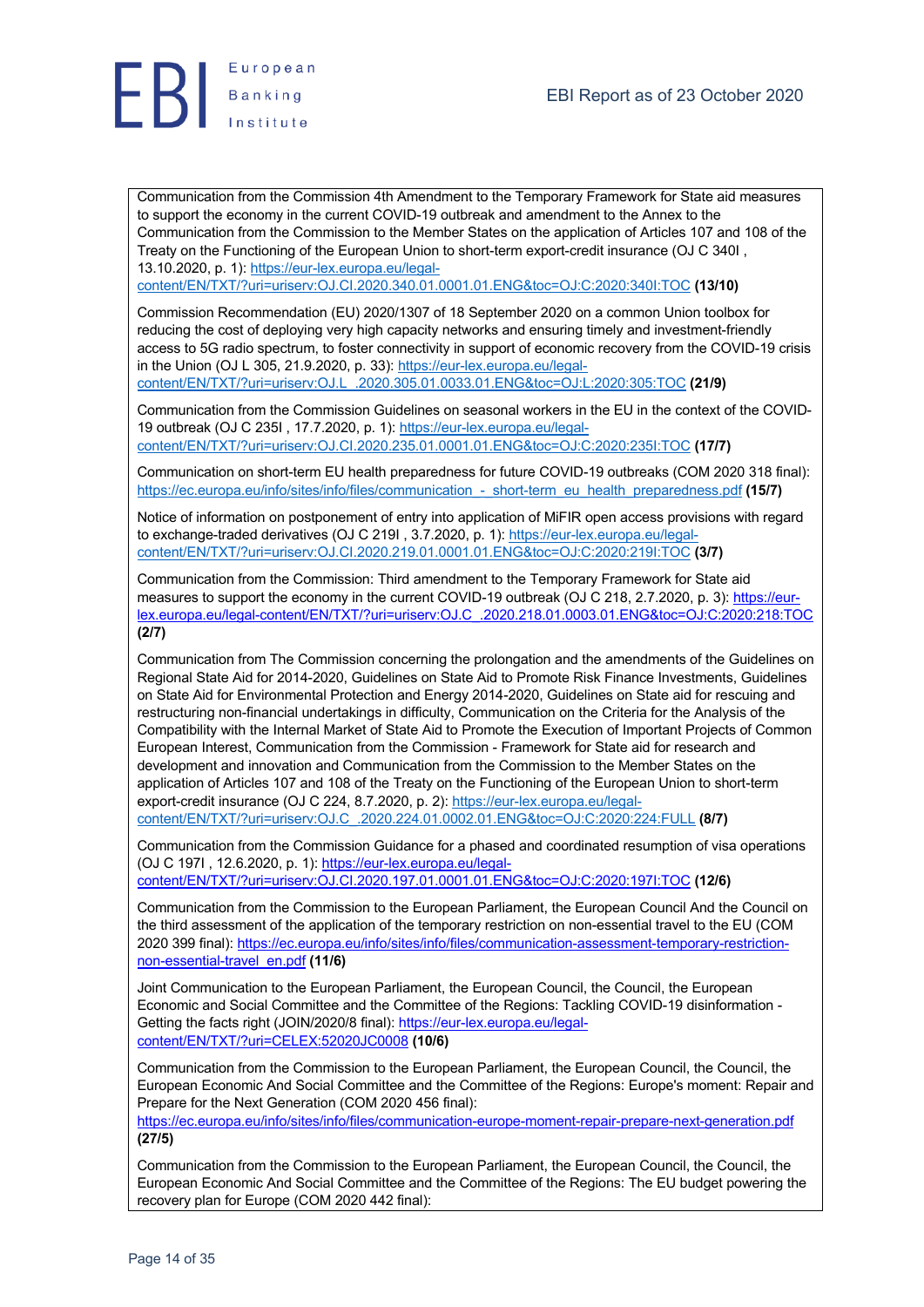

https://ec.europa.eu/info/sites/info/files/about\_the\_european\_commission/eu\_budget/1\_en\_act\_part1\_v9.pdf **(27/5)**

Commission Recommendation (EU) 2020/648 of 13 May 2020 on vouchers offered to passengers and travellers as an alternative to reimbursement for cancelled package travel and transport services in the context of the COVID-19 pandemic (OJ L 151, 14.5.2020, p. 10): https://eur-lex.europa.eu/legalcontent/EN/TXT/?uri=uriserv:OJ.L\_.2020.151.01.0010.01.ENG&toc=OJ:L:2020:151:TOC **(14/5)**

Communication from the Commission to the European Parliament, the Council, the European Economic and Social Committee and the Committee of the Regions on Tourism and transport in 2020 and beyond (COM 2020 550 final): https://ec.europa.eu/info/sites/info/files/communication-commission-tourism-transport-2020 and-beyond\_en.pdf **(13/5)**

Communication from the Commission COVID-19: Towards a phased and coordinated approach for restoring freedom of movement and lifting internal border controls (C 2020 3250 final): https://ec.europa.eu/info/sites/info/files/communication\_freemovement.pdf **(13/5)**

Communication from the Commission COVID-19: Guidelines on the progressive restoration of transport services and connectivity (C 2020 3139 final):

https://ec.europa.eu/info/sites/info/files/communication\_transportservices.pdf **(13/5)**

Communication from the Commission COVID-19: EU Guidance for the progressive resumption of tourism services and for health protocols in hospitality establishments (C 2020 3251 final): https://ec.europa.eu/info/sites/info/files/communication\_tourismservices\_healthprotocols.pdf\_1.pdf **(13/5)**

Communication from the Commission Amendment to the Temporary Framework for State aid measures to support the economy in the current COVID-19 outbreak (OJ C 164, 13.5.2020, p. 3): https://eurlex.europa.eu/legal-content/EN/TXT/?uri=uriserv:OJ.C\_.2020.164.01.0003.01.ENG&toc=OJ:C:2020:164:TOC **(13/5)**

Communication from the Commission to the European Parliament and the Council: Commission Interpretative Communication on the application of the accounting and prudential frameworks to facilitate EU bank lending (COM/2020/169 final): https://ec.europa.eu/finance/docs/law/200428-banking-packagecommunication\_en.pdf **(28/4)**

Statement of the Commission relating to Regulation (EU) 2020/560 of the European Parliament and of the Council amending Regulations (EU) No 508/2014 and (EU) No 1379/2013 as regards specific measures to mitigate the impact of the COVID-19 outbreak in the fishery and aquaculture sector (OJ C 138I , 28.4.2020, p. 1): https://eur-lex.europa.eu/legal-content/EN/TXT/?uri=CELEX:32020C0428(01) **(28/4)**

Joint European Roadmap towards lifting COVID-19 containment measures (OJ C 126, 17.4.2020, p. 1): https://eur-lex.europa.eu/legal-content/EN/TXT/?uri=CELEX:52020XC0417(06) **(17/4)**

Communication from the Commission: Guidelines on COVID-19 in vitro diagnostic tests and their performance (OJ C 122I, 15.4.2020, p. 1): https://eur-lex.europa.eu/legalcontent/EN/TXT/?uri=CELEX:52020XC0415(04) **(15/4)**

Communication from the Commission Guidelines on protection of health, repatriation and travel arrangements for seafarers, passengers and other persons on board ships (OJ C 119, 14.4.2020, p. 1): https://eur-lex.europa.eu/legal-content/EN/TXT/?uri=CELEX:52020XC0414(01) **(14/4)**

Commission Recommendation (EU) 2020/518 of 8 April 2020 on a common Union toolbox for the use of technology and data to combat and exit from the COVID-19 crisis, in particular concerning mobile applications and the use of anonymised mobility data (OJ L 114, 14.4.2020, p. 7): https://eurlex.europa.eu/legal-content/EN/TXT/?uri=CELEX:32020H0518 **(14/4)**

Communication from the Commission on Temporary Framework for assessing antitrust issues related to business cooperation in response to situations of urgency stemming from the current COVID-19 outbreak (OJ C 116 I, 8.4.2020, p. 7): https://eur-lex.europa.eu/legalcontent/EN/TXT/HTML/?uri=CELEX:52020XC0408(04)&from=EL **(8/4)**

Joint Communication to the European Parliament, the Council, the European Economic and Social Committee and the Committee of the Regions Communication on the Global EU response to COVID-19 (JOIN/2020/11 final): https://eur-lex.europa.eu/legal-content/EN/TXT/?uri=CELEX:52020JC0011 **(8/4)**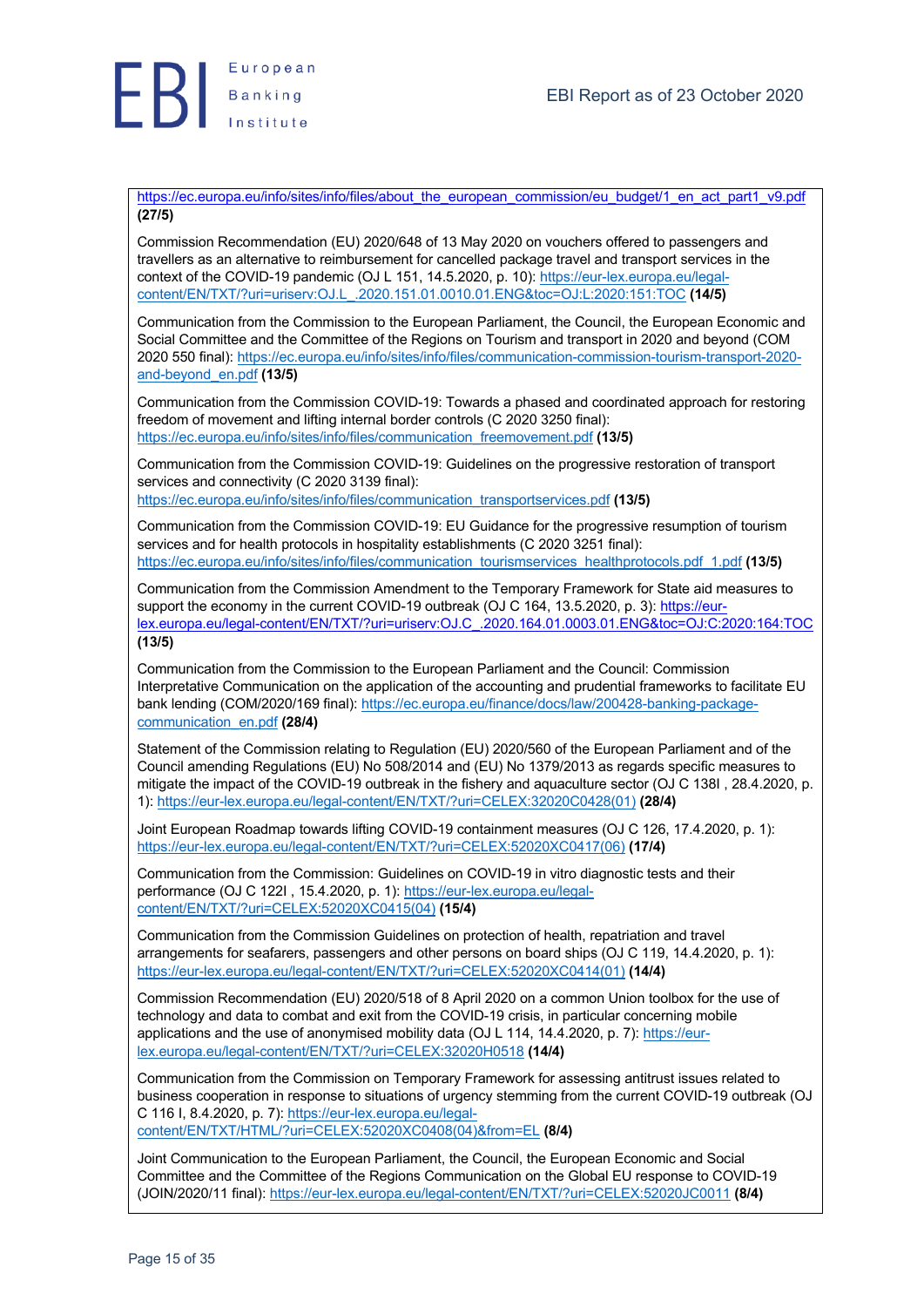

Communication from the Commission to the European Parliament, the European Council and the Council on the assessment of the application of the temporary restriction on non-essential travel to the EU (COM/2020/148 final): https://eur-lex.europa.eu/legal-content/EN/TXT/?uri=CELEX:52020DC0148 **(8/4)**

Communication from the Commission on Amendment to the Temporary Framework for State aid measures to support the economy in the current COVID-19 outbreak (OJ C 112I, 4.4.2020, p. 1): https://eurlex.europa.eu/legal-

content/EN/TXT/?uri=uriserv:OJ.CI.2020.112.01.0001.01.ENG&toc=OJ:C:2020:112I:FULL **(4/4)**

Communication from the Commission: Guidelines on EU Emergency Assistance on Cross-Border Cooperation in Healthcare related to the COVID-19 crisis (OJ C 111I, 3.4.2020, p. 1): https://eurlex.europa.eu/legal-content/EN/TXT/?uri=CELEX:52020XC0403(02) **(3/4)**

Communication from the Commission to the Council And the European Parliament on Technical adjustment in respect of special instruments for 2020 (Article 6(1)(e) and (f) of Council Regulation No 1311/2013 laying down the multiannual financial framework for the years 2014-2020) (COM/2020/173 final): https://ec.europa.eu/transparency/regdoc/rep/1/2020/EN/COM-2020-173-F1-EN-MAIN-PART-1.PDF **(2/4)**

Communication from the Commission to the European Parliament, the European Council, the Council, the European Economic And Social Committee and the Committee of the Regions on Coronavirus Response: Using every available euro in every way possible to protect lives and livelihoods (COM/2020/143 final): https://eur-lex.europa.eu/legal-content/EN/TXT/?qid=1586858565026&uri=CELEX:52020DC0143 **(2/4)**

EU Solidarity Fund: application guidelines for Covid-19 assistance: https://ec.europa.eu/regional\_policy/en/newsroom/news/2020/04/04-02-2020-eu-solidarity-fund-applicationguidelines-for-covid-19-assistance **(2/4)**

Communication from the Commission — Guidance from the European Commission on using the public procurement framework in the emergency situation related to the COVID-19 crisis (OJ C108I, 1.4.2020, p. 1): https://eur-lex.europa.eu/legal-

content/EN/TXT/?uri=uriserv:OJ.CI.2020.108.01.0001.01.ENG&toc=OJ:C:2020:108I:FULL **(1/4)**

Communication from the Commission — Guidelines concerning the exercise of the free movement of workers during COVID-19 outbreak (OJ C102I, 30.3.2020, p. 12): https://eur-lex.europa.eu/legalcontent/EN/TXT/?uri=uriserv:OJ.CI.2020.102.01.0012.01.ENG&toc=OJ:C:2020:102I:FULL **(30/3)**

Communication from the Commission — COVID-19 — Guidance on the implementation of the temporary restriction on non-essential travel to the EU, on the facilitation of transit arrangements for the repatriation of EU citizens, and on the effects on visa policy (OJ C 102I, 30.3.2020, p. 3): https://eur-lex.europa.eu/legalcontent/EN/TXT/?uri=uriserv:OJ.CI.2020.102.01.0003.01.ENG&toc=OJ:C:2020:102I:FULL **(30/3)**

Communication from the Commission amending the Annex to the Communication from the Commission to the Member States on the application of Articles 107 and 108 of the Treaty on the Functioning of the European Union to short-term export-credit insurance (OJ C101I, 28.3.2020, p. 1): https://eurlex.europa.eu/legal-

content/EN/TXT/?uri=uriserv:OJ.CI.2020.101.01.0001.01.ENG&toc=OJ:C:2020:101I:FULL **(28/3)**

Communication from the Commission European Commission Guidelines: Facilitating Air Cargo Operations during COVID-19 outbreak (OJ C 100I , 27.3.2020, p. 1): https://eur-lex.europa.eu/legalcontent/EN/TXT/?uri=CELEX:52020XC0327(03) **(27/3)**

Communication from the Commission on Guidance to the Member States concerning foreign direct investment and free movement of capital from third countries, and the protection of Europe's strategic assets, ahead of the application of Regulation (EU) 2019/452 (FDI Screening Regulation) (OJ C 99I, 26.3.2020, p. 1): https://eur-lex.europa.eu/legal-content/EN/TXT/HTML/?uri=CELEX:52020XC0326(03)&from=EL **(26/3)**

Communication from the Commission on the implementation of the Green Lanes under the Guidelines for border management measures to protect health and ensure the availability of goods and essential services (OJ C 96I , 24.3.2020, p. 1): https://eur-lex.europa.eu/legal-content/EN/TXT/?uri=CELEX:52020XC0324(01) **(24/3)**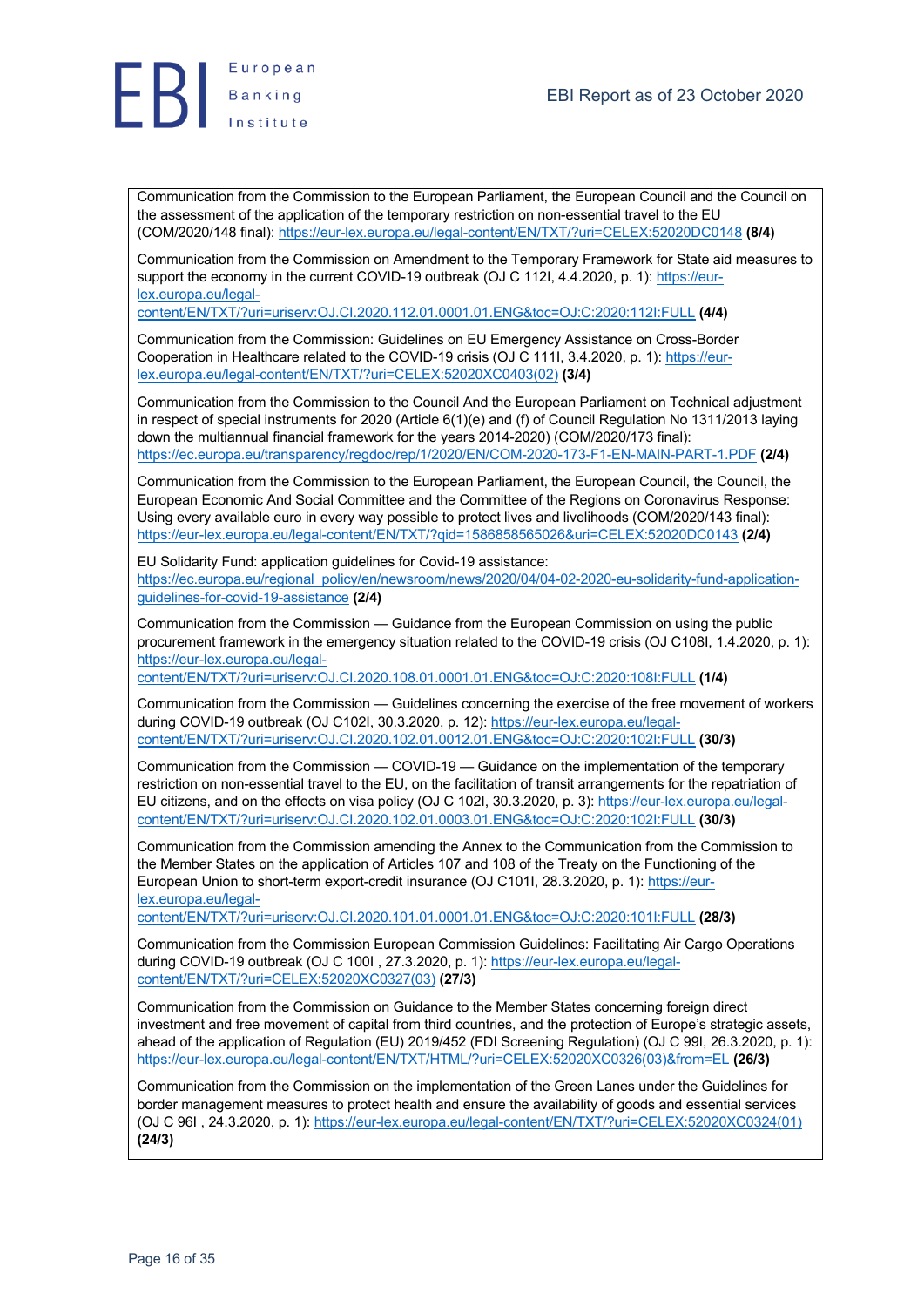

Communication from the Commission to the Council on the activation of the general escape clause of the Stability and Growth Pact (COM/2020/123 final): https://ec.europa.eu/info/sites/info/files/economyfinance/2\_en\_act\_part1\_v3-adopted\_text.pdf **(20/3)**

Communication from the Commission Guidance note to Member States related to Commission Implementing Regulation (EU) 2020/402 making the exportation of certain products subject to the production of an export authorisation, as last amended by Commission Implementing Regulation (EU) 2020/426 (OJ C 91I, 20.3.2020, p. 10): https://eur-lex.europa.eu/legal-

content/EN/TXT/?uri=uriserv:OJ.CI.2020.091.01.0010.01.ENG&toc=OJ:C:2020:091I:FULL **(20/3)**

Communication from the Commission on Temporary Framework for State aid measures to support the economy in the current COVID-19 outbreak (OJ C 91I, 20.3.2020, p. 1): https://eur-lex.europa.eu/legalcontent/EN/TXT/?uri=uriserv:OJ.CI.2020.091.01.0001.01.ENG&toc=OJ:C:2020:091I:FULL **(20/3)**

Commission Notice Interpretative Guidelines on EU passenger rights regulations in the context of the developing situation with Covid-19 (OJ C 89I , 18.3.2020, p. 1): https://eur-lex.europa.eu/legalcontent/EN/TXT/?uri=CELEX:52020XC0318(04) **(18/3)**

Communication from the Commission to the European Parliament, the European Council And the Council COVID-19: Temporary Restriction on Non-Essential Travel to the EU (COM/2020/115 final): https://eurlex.europa.eu/legal-content/EN/TXT/?uri=CELEX:52020DC0115 **(16/3)**

Commission Recommendation (EU) 2020/403 of 13 March 2020 on conformity assessment and market surveillance procedures within the context of the COVID-19 threat (OJ L 79I, 16.3.2020, p. 1): https://eurlex.europa.eu/legal-content/EN/TXT/?uri=CELEX:32020H0403 **(16/3)**

Covid-19 Guidelines for border management measures to protect health and ensure the availability of goods and essential services (OJ C 86I , 16.3.2020, p. 1): https://eur-lex.europa.eu/legalcontent/EN/TXT/?uri=CELEX:52020XC0316(03) **(16/3)**

On the consequences of the COVID-19 outbreak on anti-dumping and anti-subsidy investigations (OJ C 86, 16.3.2020, p. 6): https://eur-lex.europa.eu/legal-content/EN/TXT/?uri=CELEX:52020XC0316(02) **(16/3)**

Communication from the Commission to the European Parliament, the European Council, the Council, the European Central Bank, the European Investment Bank and the Eurogroup on Coordinated economic response to the COVID-19 Outbreak (COM/2020/112 final): https://eur-lex.europa.eu/legalcontent/EN/TXT/?qid=1586858565026&uri=CELEX:52020DC0112 **(13/3)**

#### **Other**

Coronavirus: Commission lists key steps for effective vaccination strategies and vaccines deployment: https://ec.europa.eu/commission/presscorner/detail/en/IP\_20\_1903 **(15/10)**

European Commission Statement on the coordination of measures restricting free movement in the European Union related to the coronavirus pandemic:

https://ec.europa.eu/commission/presscorner/detail/en/statement\_20\_1871 **(13/10)**

Coronavirus Dashboard: EU Cohesion Policy response to the coronavirus crisis: https://ec.europa.eu/commission/presscorner/detail/en/IP\_20\_1864 **(12/10)**

Coronavirus: Commission signs a joint procurement contract with Gilead for the supply of Remdesivir: https://ec.europa.eu/commission/presscorner/detail/en/IP\_20\_1845 **(8/10)**

Coronavirus: the Commission approves third contract to ensure access to a potential vaccine: https://ec.europa.eu/commission/presscorner/detail/en/IP\_20\_1829 **(7/10)**

European Commission to issue EU SURE bonds of up to €100 billion as social bonds: https://ec.europa.eu/commission/presscorner/detail/en/ip\_20\_1808 **(7/10)**

Coronavirus: Commission Statement on consulting Member States on proposal to prolong and adjust State aid Temporary Framework: https://ec.europa.eu/commission/presscorner/detail/en/statement\_20\_1805 **(2/10)**

European Centre for Disease Prevention and Control's new risk assessment shows need to step up coronavirus response in the EU: https://ec.europa.eu/commission/presscorner/detail/en/IP\_20\_1737 **(24/9)**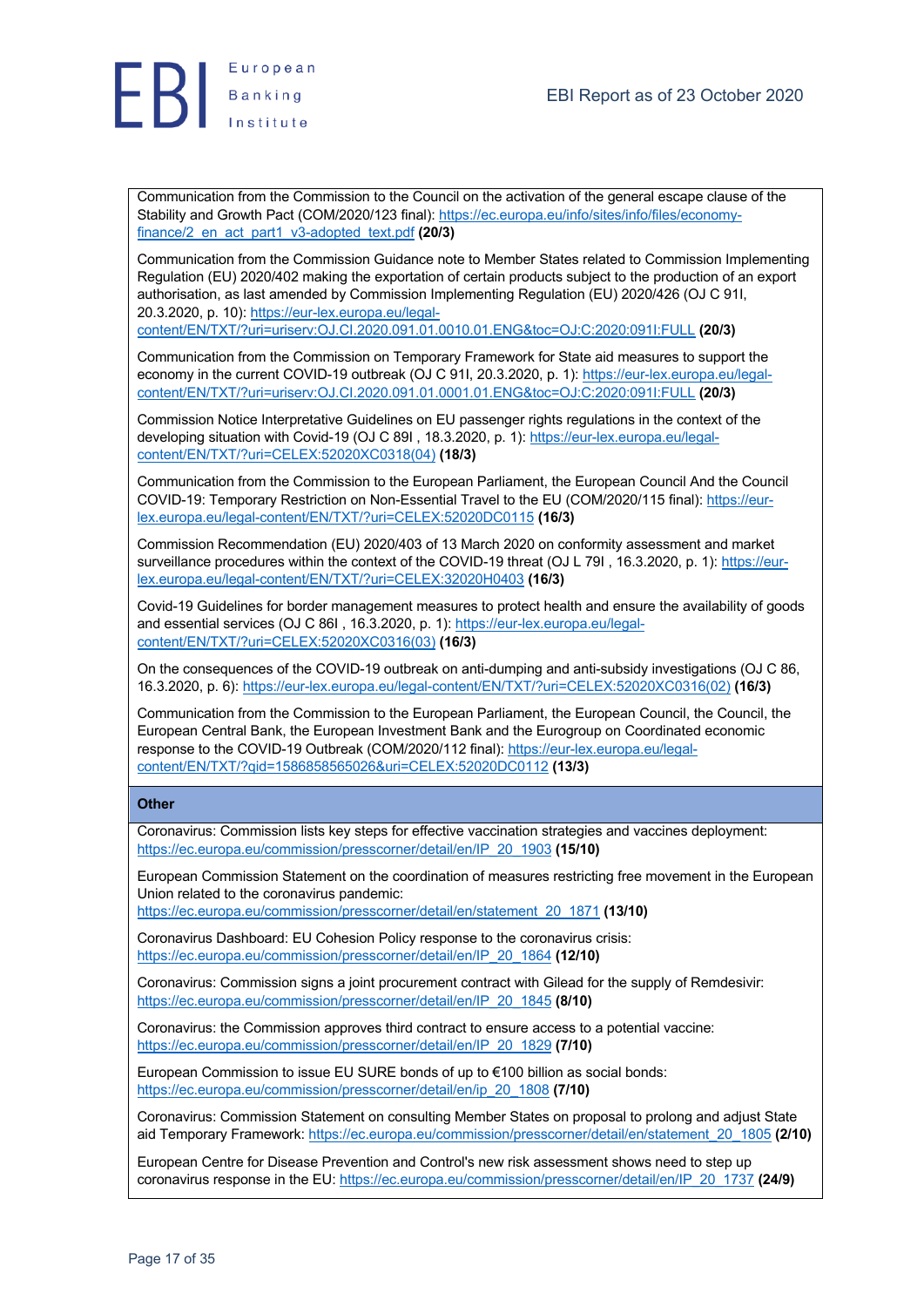

Questions and Answers: Coronavirus and the EU Vaccines Strategy: https://ec.europa.eu/commission/presscorner/detail/en/QANDA\_20\_1662 **(24/9)**

Coronavirus response: over €1 billion from EU Cohesion policy to support Spain's recovery: https://ec.europa.eu/commission/presscorner/detail/en/IP\_20\_1718 **(23/9)**

Coronavirus Global Response: the Commission's contribution to the COVID-19 Vaccine Global Access Facility (COVAX): https://ec.europa.eu/commission/presscorner/detail/en/IP\_20\_1694 **(18/9)**

Coronavirus: the Commission signs second contract to ensure access to a potential vaccine: https://ec.europa.eu/commission/presscorner/detail/en/IP\_20\_1680 **(18/9)**

Coronavirus: EU allocates €150 million for the transport of essential medical items: https://ec.europa.eu/commission/presscorner/detail/en/IP\_20\_1671 **(18/9)**

NextGenerationEU: Commission presents next steps for €672.5 billion Recovery and Resilience Facility in 2021 Annual Sustainable Growth Strategy:

https://ec.europa.eu/commission/presscorner/detail/en/ip\_20\_1658 **(17/9)**

Coronavirus Global Response: WHO and Commission launch the Facilitation Council to strengthen global collaboration: https://ec.europa.eu/commission/presscorner/detail/en/IP\_20\_1581 **(10/9)**

Coronavirus: Commission completes vaccines portfolio following talks with a sixth manufacturer: https://ec.europa.eu/commission/presscorner/detail/en/IP\_20\_1556 **(9/9)**

Coronavirus Global Response: Commission joins the COVID-19 Vaccine Global Access Facility (COVAX): https://ec.europa.eu/commission/presscorner/detail/en/IP\_20\_1540 **(31/8)**

Coronavirus Global Response: European Union organises a humanitarian air bridge to Côte d'Ivoire: https://ec.europa.eu/commission/presscorner/detail/en/ip\_20\_1532 **(28/8)**

Coronavirus: the Commission signs first contract with AstraZeneca: https://ec.europa.eu/commission/presscorner/detail/en/ip\_20\_1524 **(27/8)**

Aid Programme for the Turkish Cypriot community: Commission adopts second Action Programme for 2020: https://ec.europa.eu/commission/presscorner/detail/en/ip\_20\_1490 **(25/8)**

Coronavirus: Commission proposes to provide €81.4 billion in financial support for 15 Member States under SURE: https://ec.europa.eu/commission/presscorner/detail/en/ip\_20\_1496 **(24/8)**

Coronavirus: Commission expands talks to a fifth vaccine manufacturer: https://ec.europa.eu/commission/presscorner/detail/en/ip\_20\_1513 **(24/8)**

Coronavirus Global Response: EU Humanitarian Air Bridge supports Venezuela: https://ec.europa.eu/commission/presscorner/detail/en/ip\_20\_1509 **(22/8)**

Coronavirus: Commission continues expanding future vaccines portfolio with new talks: https://ec.europa.eu/commission/presscorner/detail/en/IP\_20\_1494 **(20/8)**

Coronavirus: Commission reaches first agreement on a potential vaccine: https://ec.europa.eu/commission/presscorner/detail/en/IP\_20\_1438 **(14/8)**

Coronavirus: 23 new research projects to receive €128 million in EU funding: https://ec.europa.eu/commission/presscorner/detail/en/ip\_20\_1460 **(11/8)**

Coronavirus: Commission concludes talks to secure future coronavirus vaccine for Europeans: https://ec.europa.eu/commission/presscorner/detail/en/ip\_20\_1439 **(31/7)**

European Commission secures EU access to Remdesivir for treatment of COVID-19: https://ec.europa.eu/commission/presscorner/detail/en/ip\_20\_1416 **(29/7)**

Coronavirus global response: 45 EU Humanitarian Air Bridge flights deliver over 1,000 tonnes of medical aid: https://ec.europa.eu/commission/presscorner/detail/en/ip\_20\_1424 **(29/7)**

Coronavirus: Commission launches call for innovative response and recovery partnerships between EU regions: https://ec.europa.eu/commission/presscorner/detail/en/ip\_20\_1408 **(27/7)**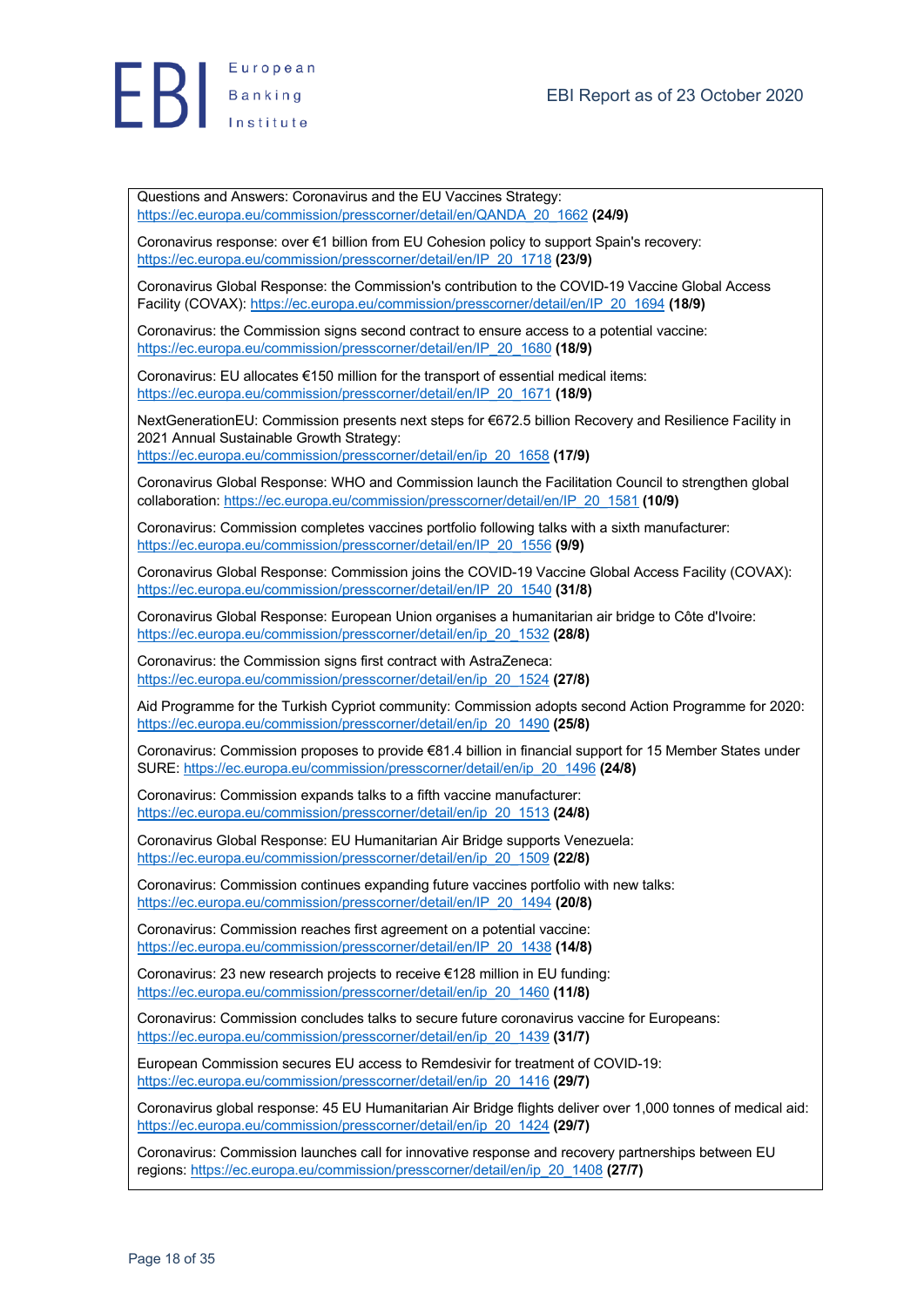



Coronavirus global response: EU Humanitarian Air Bridge to Iraq and new funding: https://ec.europa.eu/commission/presscorner/detail/en/ip\_20\_1414 **(27/7)**

Coronavirus response: Making capital markets work for Europe's recovery: https://ec.europa.eu/commission/presscorner/detail/en/IP\_20\_1382 **(24/7)**

Speech by President von der Leyen at the European Parliament Plenary on the conclusions of the Special European Council meeting of 17-21 July 2020:

https://ec.europa.eu/commission/presscorner/detail/en/SPEECH\_20\_1396 **(23/7)**

Coronavirus global response: EU Humanitarian Air Bridge and €70 million in additional aid for Yemen: https://ec.europa.eu/commission/presscorner/detail/en/IP\_20\_1384 **(23/7)**

Coronavirus: European Commission strengthens health and other key services in Tajikistan with €112 million: https://ec.europa.eu/commission/presscorner/detail/en/IP\_20\_1149 **(22/7)**

21 July 2020 – European leaders reach a deal on the recovery plan and European long-term budget 2021- 2027: https://ec.europa.eu/info/live-work-travel-eu/health/coronavirus-response/highlights\_en **(21/7)**

Coronavirus global response: EU Humanitarian Air Bridge to Haiti and new funding: https://ec.europa.eu/commission/presscorner/detail/en/IP\_20\_1344 **(16/7)**

Commission and EIB provide CureVac with a €75 million financing for vaccine development and expansion of manufacturing: https://ec.europa.eu/commission/presscorner/detail/en/ip\_20\_1238 **(6/7)**

The COVID19-Pandemic in the EU: Macroeconomic Transmission and Economic Policy Response: https://ec.europa.eu/info/publications/covid19-pandemic-eu-macroeconomic-transmission-and-economicpolicy-response\_en?utm\_source=ecfin\_new\_publication&utm\_medium=email&utm\_campaign=publication **(6/7)**

Coronavirus response: Team Europe supports Somalia with three EU Humanitarian Air Bridge flights: https://ec.europa.eu/commission/presscorner/detail/en/ip\_20\_1273 **(5/7)**

Statement by President von der Leyen on reaching a swift and ambitious agreement on the European recovery package: https://ec.europa.eu/commission/presscorner/detail/en/STATEMENT\_20\_1253 **(2/7)**

EU Emergency Trust Fund for Africa: New assistance package to support vulnerable groups and address COVID-19 in North Africa: https://ec.europa.eu/commission/presscorner/detail/en/IP\_20\_1244 **(2/7)**

State aid: Commission prolongs EU State aid rules and adopts targeted adjustments to mitigate impact of coronavirus outbreak: https://ec.europa.eu/commission/presscorner/detail/en/IP\_20\_1247 **(2/7)**

Prolongation of the SGEI de minimis Regulation and a time-bound derogation for undertakings in difficulty to take into account the impact of the COVID-19 pandemic:

https://ec.europa.eu/competition/consultations/2020\_sgei\_prolongation/index\_en.html **(2/7)**

Commission launches Youth Employment Support: a bridge to jobs for the next generation: https://ec.europa.eu/commission/presscorner/detail/en/IP\_20\_1193 **(1/7)**

Coronavirus Global Response: Breakdown of the pledges made today in the 'Global Goal' Summit: https://ec.europa.eu/commission/presscorner/detail/en/QANDA\_20\_1216 **(27/6)**

State aid rules and coronavirus: https://ec.europa.eu/competition/state\_aid/what\_is\_new/covid\_19.html **(18/6)**

Coronavirus: Using European supercomputing, EU-funded research project demonstrates promising results for potential treatment: https://ec.europa.eu/commission/presscorner/detail/en/IP\_20\_890 **(18/6)**

Coronavirus: EU funding for the transport of medical goods, medical teams and patients: https://ec.europa.eu/commission/presscorner/detail/en/ip\_20\_1118 **(18/6)**

Coronavirus: EU supports Central African Republic with €54 million to limit socio-economic risks: https://ec.europa.eu/commission/presscorner/detail/en/ip\_20\_1074 **(18/6)**

Investment Plan: EU funds COVID-19 vaccine research, school construction, impact-driven digital technologies and renewable energy: https://ec.europa.eu/newsroom/ecfin/itemdetail.cfm?item\_id=680300&utm\_source=ecfin\_newsroom&utm\_medium=Website&utm\_campaign=ecfin&ut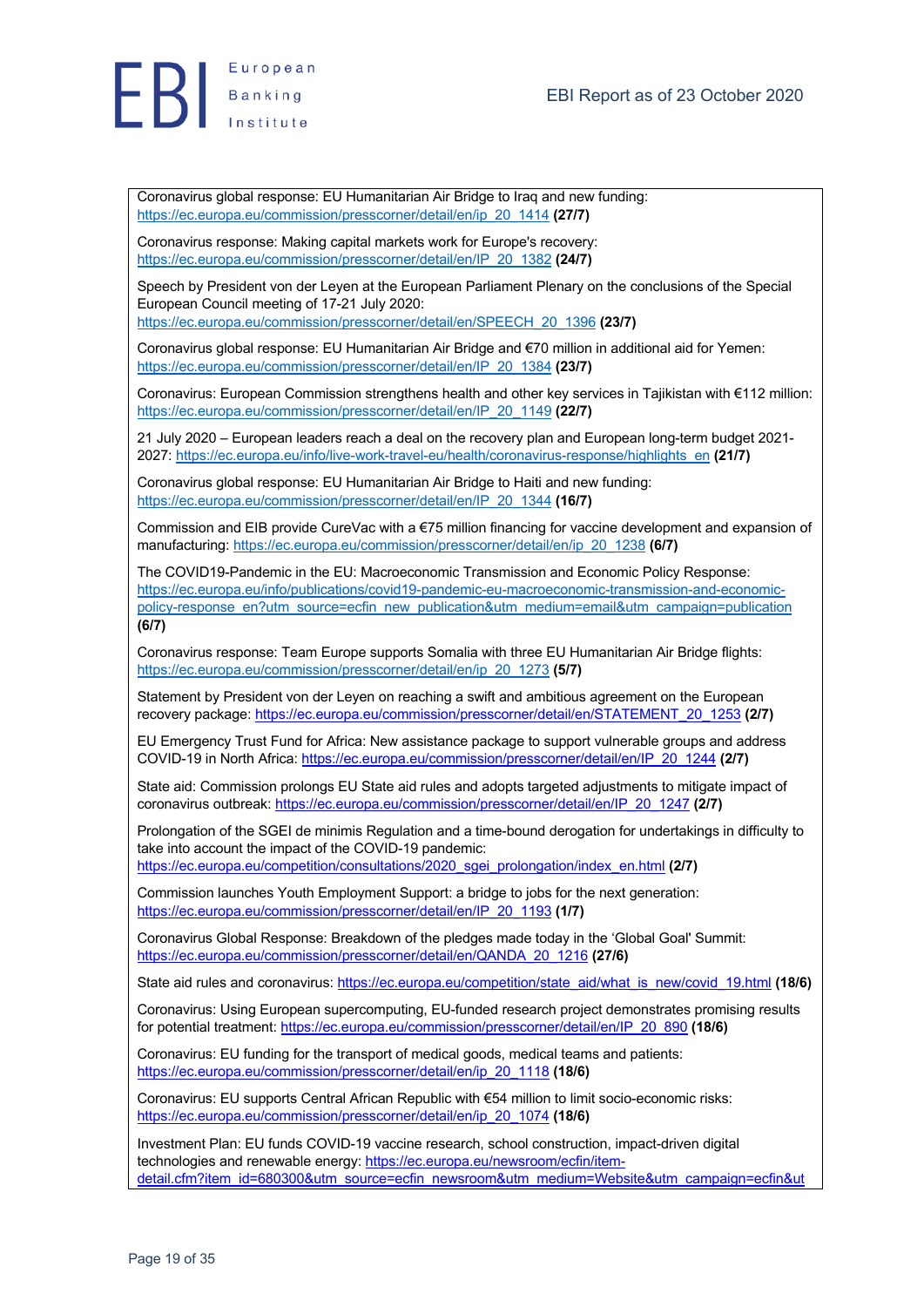

m\_content=Investment%20Plan%20EU%20funds%20COVID- %20vaccine%20research%20school%20construction%20i&lang=en **(18/6)**

Commission updates Horizon 2020 Work Programme to support coronavirus research and innovation: https://ec.europa.eu/info/news/commission-updates-horizon-2020-work-programme-support-coronavirusresearch-and-innovation-2020-jun-17\_en **(17/6)**

Coronavirus: Commission unveils EU vaccines strategy: https://ec.europa.eu/commission/presscorner/detail/en/ip\_20\_1103 **(17/6)**

Coronavirus: EU supports with €60 million a regional response to the pandemic in the Horn of Africa: https://ec.europa.eu/commission/presscorner/detail/en/ip\_20\_1064 **(17/6)**

Coronavirus: European Commission backs international initiative to facilitate trade in healthcare products: https://ec.europa.eu/commission/presscorner/detail/en/ip\_20\_1042 **(15/6)**

Re-open EU: Commission launches a website to safely resume travelling and tourism in the EU: https://ec.europa.eu/commission/presscorner/detail/en/IP\_20\_1045 **(15/6)**

Coronavirus global response: EU Humanitarian Air Bridge to Afghanistan and further support: https://ec.europa.eu/commission/presscorner/detail/en/ip\_20\_1059 **(15/6)**

Coronavirus: Commission Statement on consulting Member States on proposal to expand State aid Temporary Framework to further support micro, small and start-up companies and incentivise private investments: https://ec.europa.eu/commission/presscorner/detail/en/statement\_20\_1054 **(12/6)**

Investment Plan for Europe: European Investment Bank to provide BioNTech with up to €100 million in debt financing for COVID-19 vaccine development and manufacturing: https://ec.europa.eu/commission/presscorner/detail/en/IP\_20\_1034 **(11/6)**

Coronavirus: EU strengthens action to tackle disinformation: https://ec.europa.eu/commission/presscorner/detail/en/ip\_20\_1006 **(10/6)**

Coronavirus: EU grants €314 million to innovative companies to combat the virus and support recovery: https://ec.europa.eu/commission/presscorner/detail/en/ip\_20\_1007 **(8/6)**

Coronavirus Global Response: European Commission pledges €300 million to Gavi: https://ec.europa.eu/commission/presscorner/detail/en/IP\_20\_989 **(4/6)**

Coronavirus global response: EU allocates additional €50 million in humanitarian aid: https://ec.europa.eu/commission/presscorner/detail/en/IP\_20\_905 **(20/5)**

European Semester Spring Package: Recommendations for a coordinated response to the coronavirus pandemic: https://ec.europa.eu/commission/presscorner/detail/en/ip\_20\_901 **(20/5)**

Coronavirus: Commission boosts urgently needed research and innovation with additional €122 million: https://ec.europa.eu/commission/presscorner/detail/en/ip\_20\_887 **(19/5)**

Pandemic Crisis Support Eligibility assessment:

https://ec.europa.eu/info/sites/info/files/economy-finance/20-05-04\_pre\_eligibility.pdf (the Annexes I-IV to this assessment are available here https://ec.europa.eu/info/business-economy-euro/economic-and-fiscal-policycoordination/eu-financial-assistance/loan-programmes/european-stability-mechanism-esm\_en **(6/5)**

Health Security Committee Audio meeting on the outbreak of COVID-19 Summary Report: https://ec.europa.eu/health/sites/health/files/preparedness\_response/docs/ev\_20200505\_sr\_en.pdf **(5/5)**

Coronavirus Global Response: €7.4 billion raised for universal access to vaccines: https://ec.europa.eu/commission/presscorner/detail/en/ip\_20\_797 **(4/5)**

Coronavirus: Commission proposes €3 billion macro-financial assistance package to support ten neighbouring countries: https://ec.europa.eu/commission/presscorner/detail/en/ip\_20\_716 **(22/4)**

Coronavirus: Commission Statement on consulting Member States on proposal to further expand State aid Temporary Framework to recapitalisation measures: https://ec.europa.eu/commission/presscorner/detail/en/statement\_20\_610 **(9/4)**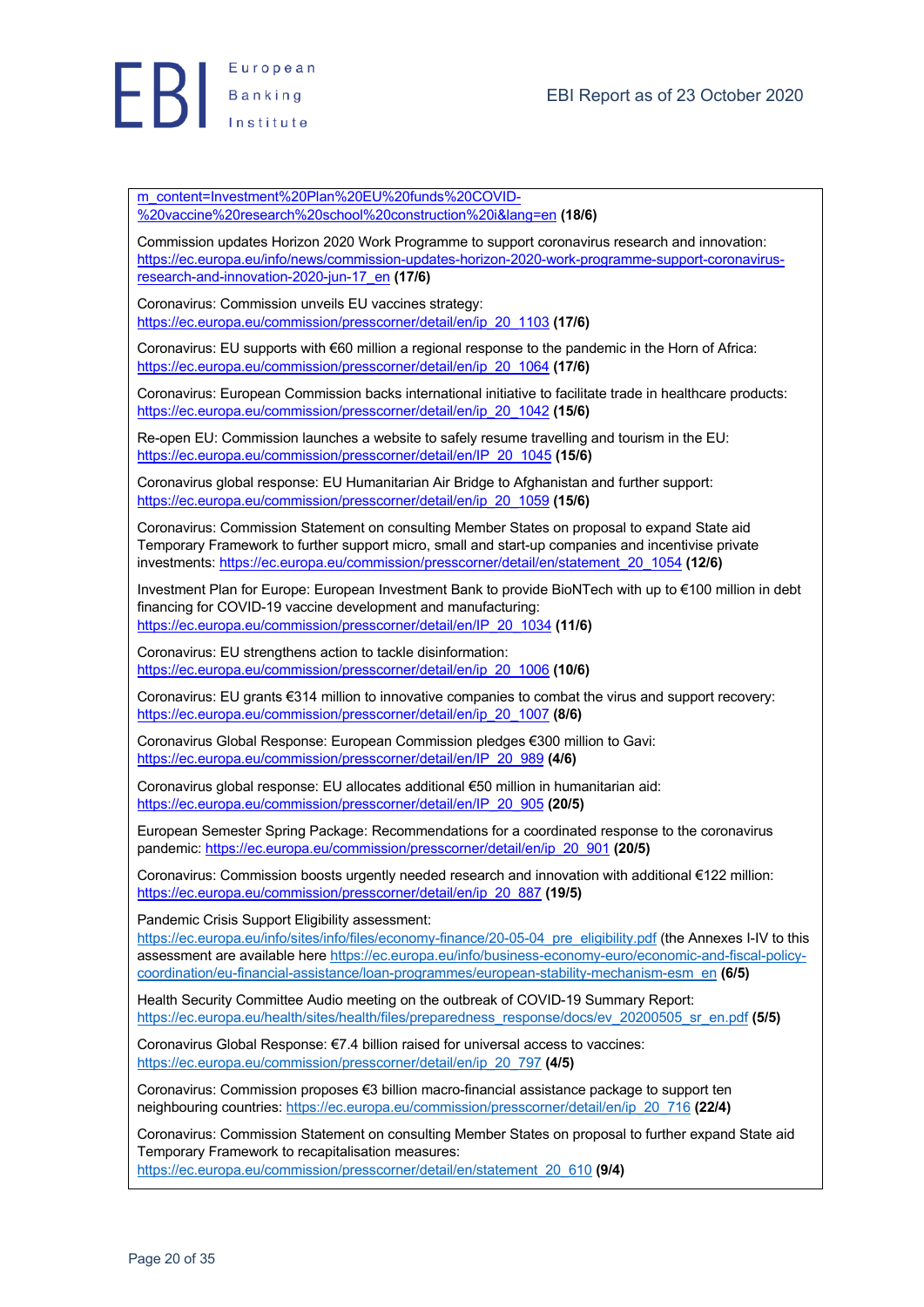



Coronavirus: Commission and European Investment Fund (part of EIB Group) unlock €8 billion in finance for 100,000 SMEs: https://ec.europa.eu/newsroom/ecfin/item-

detail.cfm?item\_id=673881&utm\_source=ecfin\_newsroom&utm\_medium=Website&utm\_campaign=ecfin&ut m\_content=Coronavirus%20Commission%20and%20European%20Investment%20Fund%20part%20of%20 EIB%20Group%20un&lang=en **(8/4)**

Coronavirus: Commission announces SURE proposal and mobilises all of its resources to protect lives and livelihoods: https://ec.europa.eu/newsroom/ecfin/item-

detail.cfm?item\_id=673875&utm\_source=ecfin\_newsroom&utm\_medium=Website&utm\_campaign=ecfin&ut m\_content=Coronavirus%20Commission%20announces%20SURE%20proposal%20and%20mobilises%20al l%20of%20its%20re&lang=en **(8/4)**

Coronavirus Response Investment Initiative Plus: New actions to mobilise essential investments and resources:https://ec.europa.eu/regional\_policy/en/newsroom/news/2020/04/04-02-2020-coronavirusresponse-investment-initiative-plus-new-actions-to-mobilise-essential-investments-and-resources **(2/4)**

Coronavirus Response Investment Initiative (CRII) adopted: https://ec.europa.eu/regional\_policy/en/newsroom/news/2020/03/30-03-2020-coronavirus-responseinvestment-initiative-adopted **(30/3)**

Coronavirus: Commission Statement on consulting Member States on the proposal to extend State aid Temporary Framework: https://ec.europa.eu/commission/presscorner/detail/en/statement\_20\_551 **(27/3)**

State aid: Commission adopts Temporary Framework to enable Member States to further support the economy in the COVID-19 outbreak: https://ec.europa.eu/commission/presscorner/detail/en/ip\_20\_496 **(19/3)**

#### **5. European Stability Mechanism (ESM)**

A stronger banking union for a stronger recovery: https://www.esm.europa.eu/blog/stronger-banking-unionstronger-recovery **(27/8)**

Same crisis, different responses to Covid-19: https://www.esm.europa.eu/blog/same-crisis-differentresponses-covid-19 **(12/8)**

Why the Covid-19 credit line still makes sense: https://www.esm.europa.eu/blog/why-covid-19-credit-line-stillmakes-sense **(29/7)**

How Europe's pandemic response reduced market uncertainty: https://www.esm.europa.eu/blog/howeurope%E2%80%99s-pandemic-response-reduced-market-uncertainty **(24/7)**

EIB and ESM lead discussion on how to connect capital markets with a post-coronavirus sustainable recovery: https://www.esm.europa.eu/press-releases/eib-and-esm-lead-discussion-how-connect-capitalmarkets-post-coronavirus-sustainable **(1/7)**

ESM readies to issue social bonds: https://www.esm.europa.eu/press-releases/esm-readies-issue-socialbonds **(25/6)**

Out of the Box: A new ESM for a new crisis: https://www.esm.europa.eu/blog/out-box-new-esm-new-crisis **(3/6)**

Statement by Klaus Regling on Franco-German proposal of 18 May 2020: https://www.esm.europa.eu/pressreleases/statement-klaus-regling-franco-german-proposal-18-may-2020 **(19/5)**

ESM Board of Governors backs Pandemic Crisis Support: https://www.esm.europa.eu/press-releases/esmboard-governors-backs-pandemic-crisis-support **(15/5)**

Response Plan detailing the direct and indirect costs for healthcare, cure and prevention related to Covid-19 Crisis, to be financed by the Pandemic Crisis Support: https://www.esm.europa.eu/sites/default/files/pandemic\_response\_plan.pdf **(15/5)**

Term sheet: ESM Pandemic Crisis Support: https://www.esm.europa.eu/sites/default/files/20200508-pcsterm-sheet-final.pdf **(8/5)**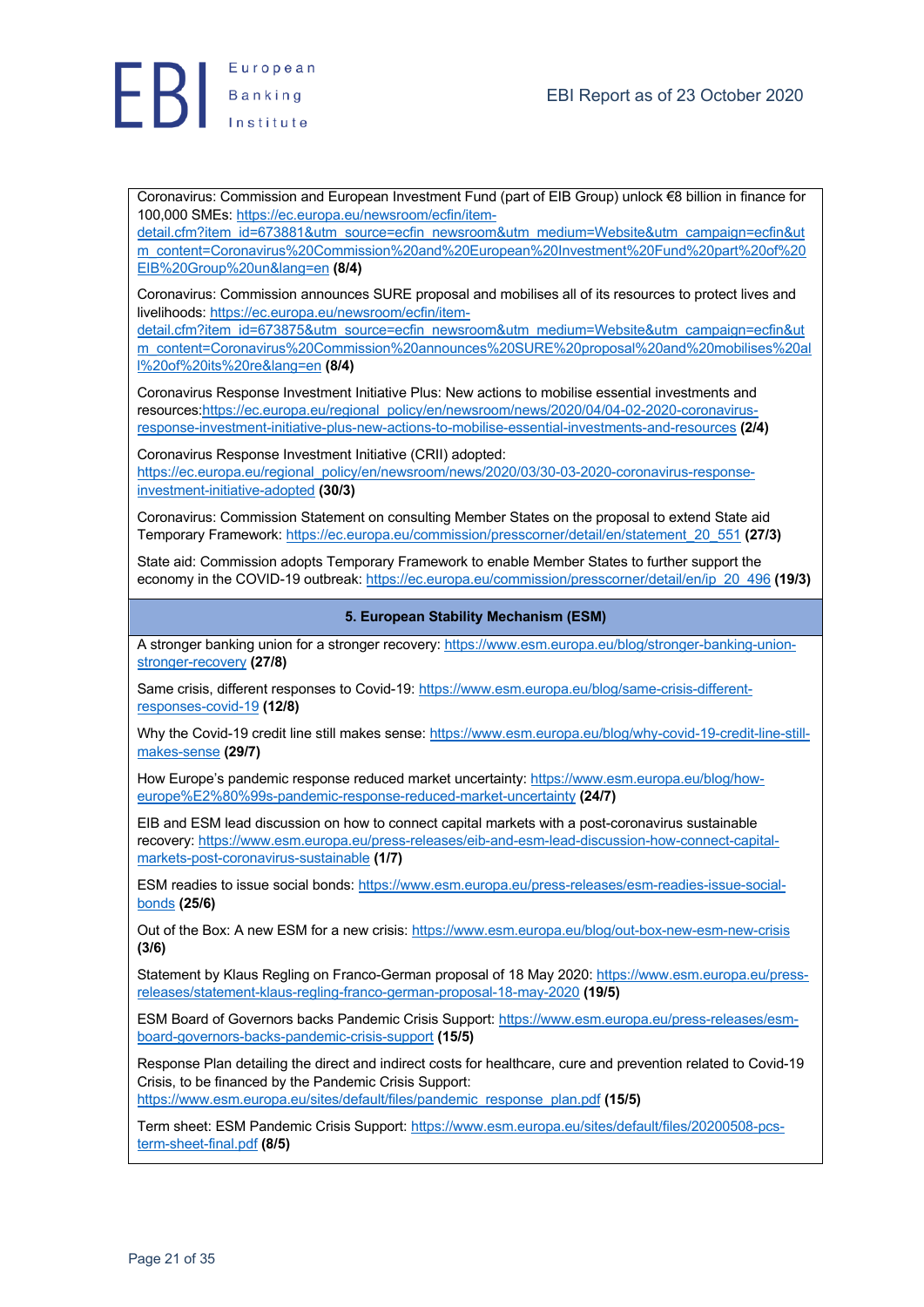



Proposal from the Managing Director for financial assistance in the form of a Pandemic Crisis Support: https://www.esm.europa.eu/sites/default/files/20200515\_-\_esm\_bog\_-\_md\_proposal\_for\_financial\_assistance\_-\_draft.pdf **(8/5)**

Funding health and stability: https://www.esm.europa.eu/blog/funding-health-and-stability **(28/4)**

Klaus Regling on the European response to the corona crisis: https://www.esm.europa.eu/pressreleases/klaus-regling-european-response-corona-crisis **(9/4)**

The time for solidarity in Europe is now – a concerted European financial response to the corona crisis: https://www.esm.europa.eu/blog/time-solidarity-europe-concerted-european-financial-response-corona-crisis **(2/4)**

#### **6. Measures taken by Member States**

Coronavirus Outbreak – List of Member State Measures approved under Article 107(2)b TFEU, Article 107(3)b TFEU and under the Temporary State Aid Framework: https://ec.europa.eu/competition/state\_aid/what\_is\_new/State\_aid\_decisions\_TF\_and\_107\_2b\_107\_3b\_107\_

3c.pdf **(21/10)**

Overview of national measures by Member State: https://ec.europa.eu/newsroom/ecfin/itemdetail.cfm?item\_id=673882&utm\_source=ecfin\_newsroom&utm\_medium=Website&utm\_campaign=ecfin&ut m\_content=Overview%20of%20national%20measures%20by%20Member%20State&lang=en

**7. Organisation for Economic Co-operation and Development (OECD)**

COVID-19 and the aviation industry: Impact and policy responses: http://www.oecd.org/coronavirus/policyresponses/covid-19-and-the-aviation-industry-impact-and-policy-responses-26d521c1 **(15/10)**

Green budgeting and tax policy tools to support a green recovery: http://www.oecd.org/coronavirus/policyresponses/green-budgeting-and-tax-policy-tools-to-support-a-green-recovery-bd02ea23 **(9/10)**

Regulatory quality and COVID-19: The use of regulatory management tools in a time of crisis: http://www.oecd.org/coronavirus/policy-responses/regulatory-quality-and-covid-19-the-use-of-regulatorymanagement-tools-in-a-time-of-crisis-b876d5dc **(30/9)**

The impact of coronavirus (COVID-19) and the global oil price shock on the fiscal position of oil-exporting developing countries: http://www.oecd.org/coronavirus/policy-responses/the-impact-of-coronavirus-covid-19 and-the-global-oil-price-shock-on-the-fiscal-position-of-oil-exporting-developing-countries-8bafbd95 **(29/9)**

Biodiversity and the economic response to COVID-19: Ensuring a green and resilient recovery:http://www.oecd.org/coronavirus/policy-responses/biodiversity-and-the-economic-response-to-covid-19-ensuring-a-green-and-resilient-recovery-d98b5a09 **(28/9)**

What have platforms done to protect workers during the coronavirus (COVID 19) crisis?: http://www.oecd.org/coronavirus/policy-responses/what-have-platforms-done-to-protect-workers-during-thecoronavirus-covid-19-crisis-9d1c7aa2 **(21/9)**

Removing administrative barriers, improving regulatory delivery: http://www.oecd.org/coronavirus/policyresponses/removing-administrative-barriers-improving-regulatory-delivery-6704c8a1 **(16/9)**

Making the green recovery work for jobs, income and growth: http://www.oecd.org/coronavirus/policyresponses/making-the-green-recovery-work-for-jobs-income-and-growth-a505f3e7 **(14/9)**

Responding to the COVID-19 and pandemic protection gap in insurance:

http://www.oecd.org/coronavirus/policy-responses/responding-to-the-covid-19-and-pandemic-protection-gapin-insurance-35e74736 **(9/9)**

Productivity gains from teleworking in the post COVID-19 era : How can public policies make it happen?: http://www.oecd.org/coronavirus/policy-responses/productivity-gains-from-teleworking-in-the-post-covid-19 era-a5d52e99 **(7/9)**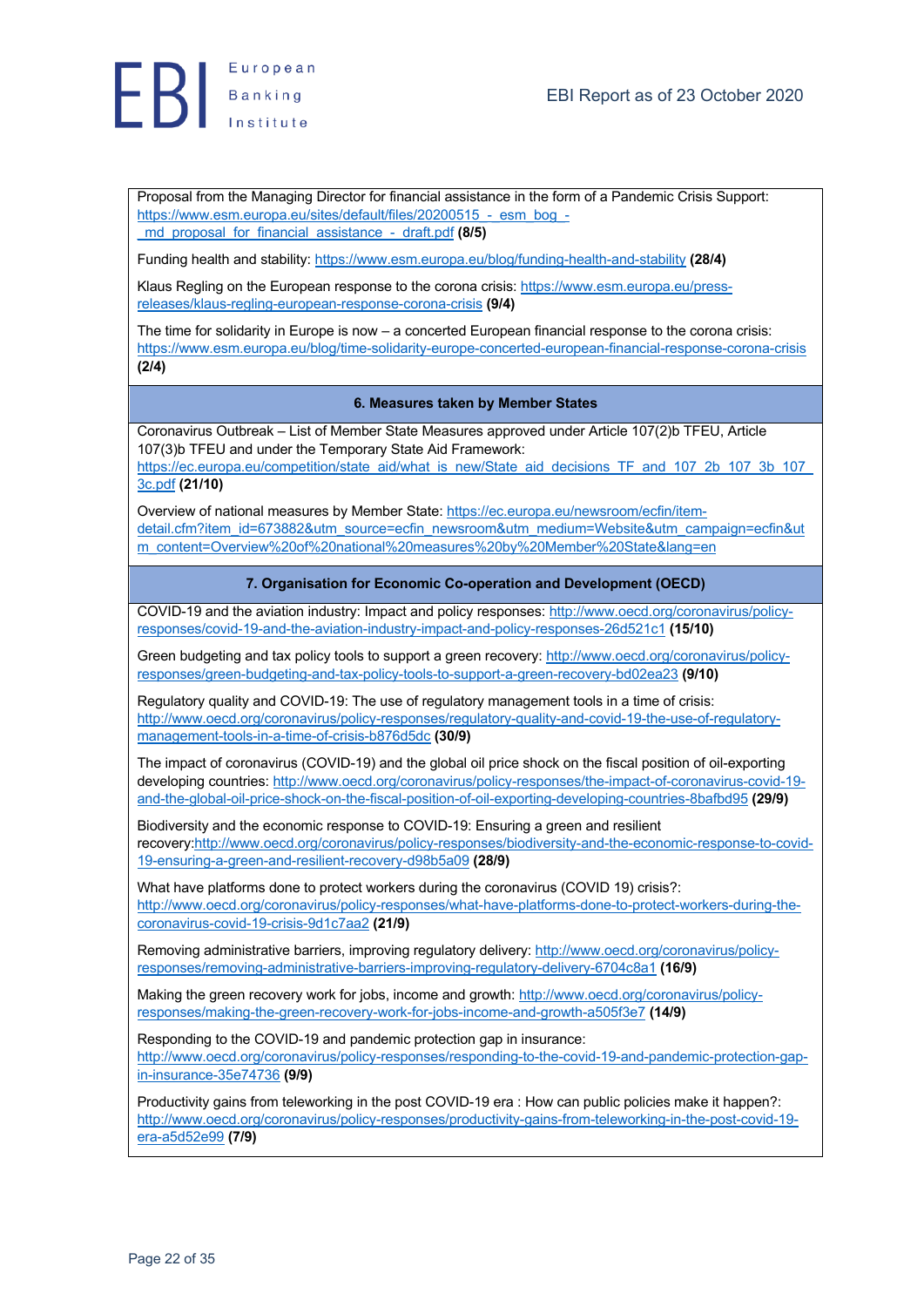



Building resilience to the Covid-19 pandemic: the role of centres of government: http://www.oecd.org/coronavirus/policy-responses/building-resilience-to-the-covid-19-pandemic-the-role-ofcentres-of-government-883d2961 **(2/9)**

Greater harmonisation of clinical trial regulations would help the fight against COVID-19: http://www.oecd.org/coronavirus/policy-responses/greater-harmonisation-of-clinical-trial-regulations-wouldhelp-the-fight-against-covid-19-732e1c5c **(4/8)**

Job retention schemes during the COVID-19 lockdown and beyond: http://www.oecd.org/coronavirus/policyresponses/job-retention-schemes-during-the-covid-19-lockdown-and-beyond-0853ba1d **(3/8)**

Tax administration responses to COVID-19: Assisting wider government: http://www.oecd.org/coronavirus/policy-responses/tax-administration-responses-to-covid-19-assisting-widergovernment-0dc51664 **(30/7)**

Housing Amid Covid-19: Policy Responses and Challenges: http://www.oecd.org/coronavirus/policyresponses/housing-amid-covid-19-policy-responses-and-challenges-cfdc08a8 **(22/7)**

Productivity gains from teleworking in the post COVID-19 era : How can public policies make it happen ?: http://www.oecd.org/coronavirus/policy-responses/productivity-gains-from-teleworking-in-the-post-covid-19 era-a5d52e99/ **(15/7)**

Investment screening in times of COVID –and beyond: https://read.oecd-ilibrary.org/view/?ref=135\_135247 aj6t8nmwlr&title=Investment-screening-in-times-of-COVID-and-beyond **(7/7)**

COVID-19 and global capital flows: http://www.oecd.org/coronavirus/policy-responses/covid-19-and-globalcapital-flows-2dc69002 **(3/7)**

COVID –19 and the low-carbon transition: Impacts and possible policy responses: http://www.oecd.org/coronavirus/policy-responses/covid-19-and-the-low-carbon-transition-impacts-andpossible-policy-responses-749738fc **(26/6)**

Strengthening health systems during a pandemic: The role of development finance: http://www.oecd.org/coronavirus/policy-responses/strengthening-health-systems-during-a-pandemic-the-roleof-development-finance-f762bf1c **(25/6)**

The COVID-19 crisis and state ownership in the economy: Issues and policy considerations: http://www.oecd.org/coronavirus/policy-responses/the-covid-19-crisis-and-state-ownership-in-the-economyissues-and-policy-considerations-ce417c46 **(25/6)**

Retirement savings in the time of COVID-19: http://www.oecd.org/coronavirus/policy-responses/retirementsavings-in-the-time-of-covid-19-b9740518 **(22/6)**

The territorial impact of COVID-19: Managing the crisis across levels of government: http://www.oecd.org/coronavirus/policy-responses/the-territorial-impact-of-covid-19-managing-the-crisisacross-levels-of-government-d3e314e1 **(16/6)**

COVID-19 and international trade: Issues and actions: http://www.oecd.org/coronavirus/policyresponses/covid-19-and-international-trade-issues-and-actions-494da2fa **(12/6)**

Stocktaking report on immediate public procurement and infrastructure responses to COVID-19: http://www.oecd.org/coronavirus/policy-responses/stocktaking-report-on-immediate-public-procurement-andinfrastructure-responses-to-covid-19-248d0646 **(12/6)**

Evaluating the initial impact of COVID-19 containment measures on economic activity: http://www.oecd.org/coronavirus/policy-responses/evaluating-the-initial-impact-of-covid-19-containmentmeasures-on-economic-activity-b1f6b68b **(10/6)**

COVID-19 crisis response in MENA countries: http://www.oecd.org/coronavirus/policy-responses/covid-19 crisis-response-in-mena-countries-4b366396 **(9/6)**

Building Back Better: A Sustainable, Resilient Recovery after COVID-19: http://www.oecd.org/coronavirus/policy-responses/building-back-better-a-sustainable-resilient-recovery-aftercovid-19-52b869f5 **(5/6)**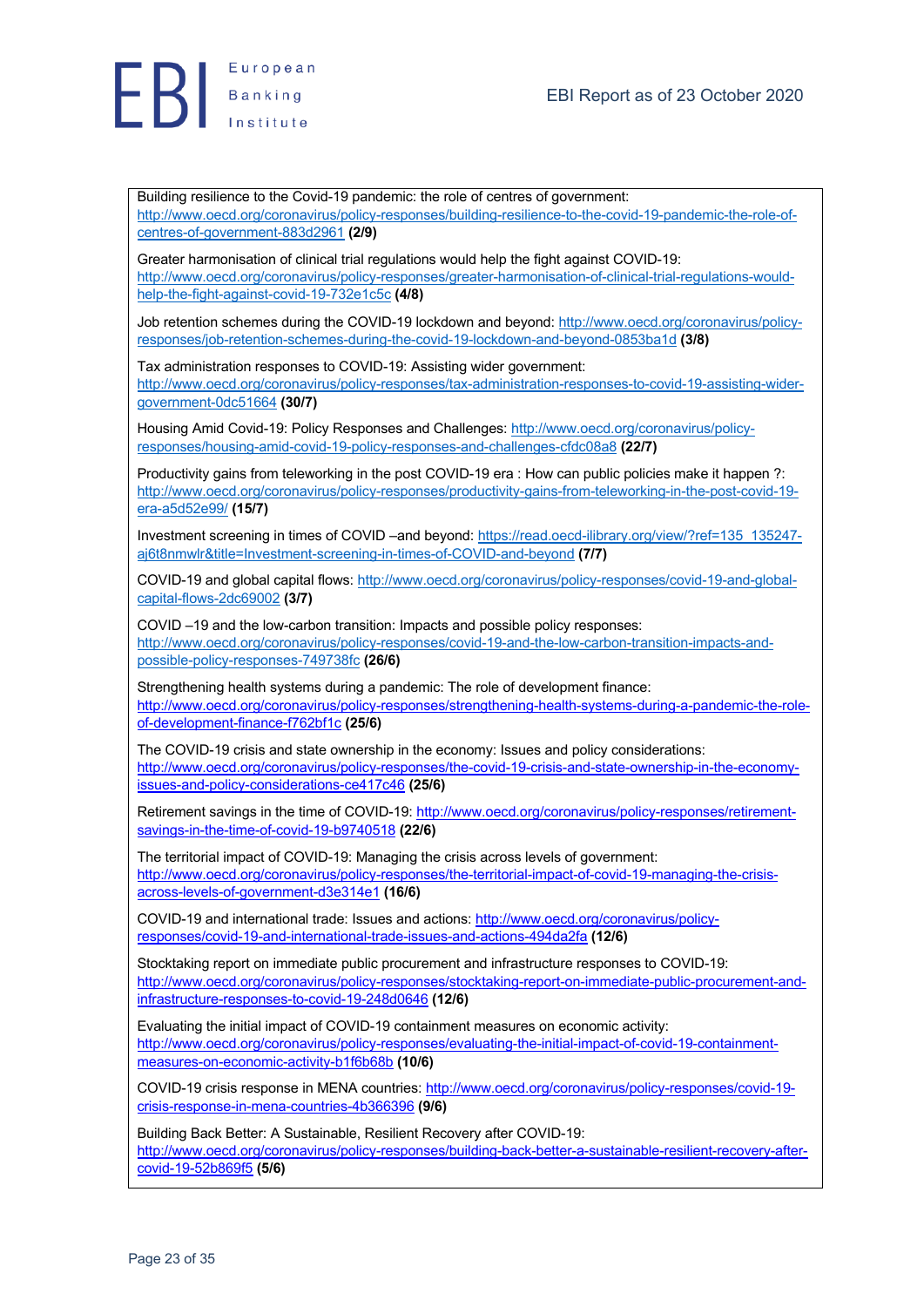COVID-19 crisis response in Central Asia: http://www.oecd.org/coronavirus/policy-responses/covid-19-crisisresponse-in-central-asia-5305f172 **(4/6)** National corporate governance related initiatives during the COVID-19 crisis: http://www.oecd.org/corporate/national-corporate-governance-related-initiatives-during-the-covid-19 crisis.htm **(28/5)** Responding to the COVID-19 and pandemic protection gap in insurance: http://www.oecd.org/coronavirus/policy-responses/responding-to-the-covid-19-and-pandemic-protection-gapin-insurance-35e74736 **(28/5)** Supporting businesses in financial distress to avoid insolvency during the COVID-19 crisis: http://www.oecd.org/coronavirus/policy-responses/supporting-businesses-in-financial-distress-to-avoidinsolvency-during-thecovid-19-crisis-b4154a8b **(27/5)** Tax administration responses to COVID-19: Recovery period planning: http://www.oecd.org/coronavirus/policy-responses/tax-administration-responses-to-covid-19-recovery-periodplanning-0ab5481d **(26/5)** Tax administration: Privacy, disclosure and fraud risks related to COVID-19: http://www.oecd.org/coronavirus/policy-responses/tax-administration-privacy-disclosure-and-fraud-risksrelated-to-covid-19-950d8ed2 **(26/5)** Trade Finance in Times of Crisis - Responses from Export Credit Agencies: http://www.oecd.org/coronavirus/policy-responses/trade-finance-in-times-of-crisis-responses-from-exportcredit-agencies-946a21db **(25/5)** Independent fiscal institutions: promoting fiscal transparency and accountability during the Coronavirus (COVID-19) pandemic:http://www.oecd.org/coronavirus/policy-responses/independent-fiscal-institutionspromoting-fiscal-transparency-and-accountability-during-the-coronavirus-covid-19-pandemic-d853f8be **(22/5)** Coronavirus (COVID-19): SME policy responses: http://www.oecd.org/coronavirus/policyresponses/coronavirus-covid-19-sme-policy-responses-04440101 **(19/5)** Investment promotion agencies in the time of Covid-19: http://www.oecd.org/coronavirus/policyresponses/investment-promotion-agencies-in-the-time-of-covid-19-50f79678 **(6/5)** Corporate sector vulnerabilities during the Covid-19 outbreak: Assessment and policy responses: http://www.oecd.org/coronavirus/policy-responses/corporate-sector-vulnerabilities-during-the-covid-19 outbreak-a6e670ea **(5/5)** Trade interdependencies in Covid-19 goods: http://www.oecd.org/coronavirus/policy-responses/tradeinterdependencies-in-covid-19-goods-79aaa1d6 **(5/5)** Foreign direct investment flows in the time of COVID-19: http://www.oecd.org/coronavirus/policyresponses/foreign-direct-investment-flows-in-the-time-of-covid-19-a2fa20c4 **(4/5)** Equity injections and unforeseen state ownership of enterprises during the COVID-19 crisis: https://read.oecd-ilibrary.org/view/?ref=131\_131932-wj071ujbxy&title=Equity-injections-and-unforeseen-stateownership-of-enterprises-during-the-COVID-19-crisis **(29/4)** A systemic resilience approach to dealing with Covid-19 and future shocks: http://www.oecd.org/coronavirus/policy-responses/a-systemic-resilience-approach-to-dealing-with-covid-19 and-future-shocks-36a5bdfb **(28/4)** OECD competition policy responses to COVID-19: http://www.oecd.org/coronavirus/policy-responses/oecdcompetition-policy-responses-to-covid-19-5c47af5a **(27/4)** Using artificial intelligence to help combat COVID-19: http://www.oecd.org/coronavirus/policyresponses/using-artificial-intelligence-to-help-combat-covid-19-ae4c5c21 **(23/4)** COVID-19 Pandemic: priorities for financial markets: https://read.oecdilibrary.org/video/?ref=pmjltNEaHp&title=Financial-markets-covid-19-Priority-responses\_2 **(22/4)**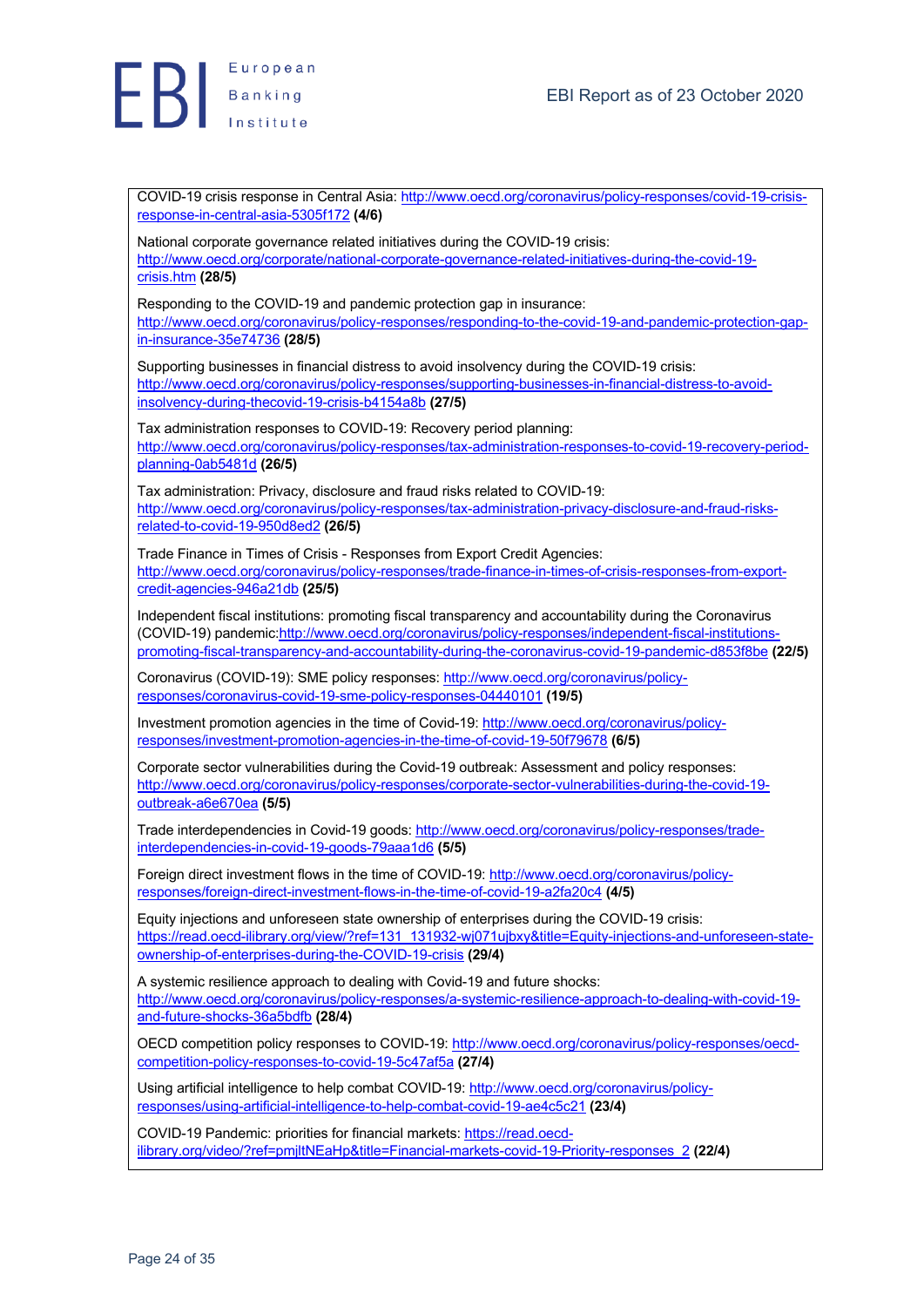

Trade facilitation and the COVID-19 pandemic: http://www.oecd.org/coronavirus/policy-responses/tradefacilitation-and-the-covid-19-pandemic-094306d2 **(22/4)**

Tax administration responses to COVID-19: Measures taken to support taxpayers: http://www.oecd.org/coronavirus/policy-responses/tax-administration-responses-to-covid-19-measures-takento-support-taxpayers-adc84188 **(21/4)**

COVID-19 and fiscal relations across levels of government: http://www.oecd.org/coronavirus/policyresponses/covid-19-and-fiscal-relations-across-levels-of-government-ab438b9f **(21/4)**

OECD investment policy responses to COVID-19: http://www.oecd.org/coronavirus/policy-responses/oecdinvestment-policy-responses-to-covid-19-4be0254d **(17/4)**

Supporting the financial resilience of citizens throughout the COVID-19 crisis:https://read.oecdilibrary.org/view/?ref=129\_129607-awwyipbwh4&title=Supporting-the-financial-resilience-of-citizensthroughout-the-COVID-19-crisis **(16/4)**

COVID-19 and responsible business conduct: http://www.oecd.org/coronavirus/policy-responses/covid-19 and-responsible-business-conduct-02150b06 **(16/4)**

Tax and fiscal policy in response to the Coronavirus crisis: Strengthening confidence and resilience: http://www.oecd.org/coronavirus/policy-responses/tax-and-fiscal-policy-in-response-to-the-coronavirus-crisisstrengthening-confidence-and-resilience-60f640a8 **(15/4)**

Government support and the COVID-19 pandemic: http://www.oecd.org/coronavirus/policyresponses/government-support-and-the-covid-19-pandemic-cb8ca170 **(14/4)**

Tax administration responses to COVID-19: Business continuity considerations: http://www.oecd.org/coronavirus/policy-responses/tax-administration-responses-to-covid-19-businesscontinuity-considerations-953338dc **(7/4)**

OECD Secretariat analysis of tax treaties and the impact of the COVID-19 crisis: http://www.oecd.org/coronavirus/policy-responses/oecd-secretariat-analysis-of-tax-treaties-and-the-impact-ofthe-covid-19-crisis-947dcb01 **(3/4)**

Global financial markets policy responses to COVID-19: http://www.oecd.org/coronavirus/policyresponses/global-financial-markets-policy-responses-to-covid-19-2d98c7e0 **(31/3)**

Public debt management responses to COVID-19: https://read.oecdilibrary.org/view/?ref=126\_126652xww0besra3&title=Public\_debt\_management\_responses\_to\_COVID-19 (**21/3)**

Supporting people and companies to deal with the COVID-19 virus: Options for an immediate employment and social-policy response: http://www.oecd.org/coronavirus/policy-responses/supporting-people-andcompanies-to-deal-with-the-covid-19-virus-options-for-an-immediate-employment-and-social-policy-responsed33dffe6 **(20/3)**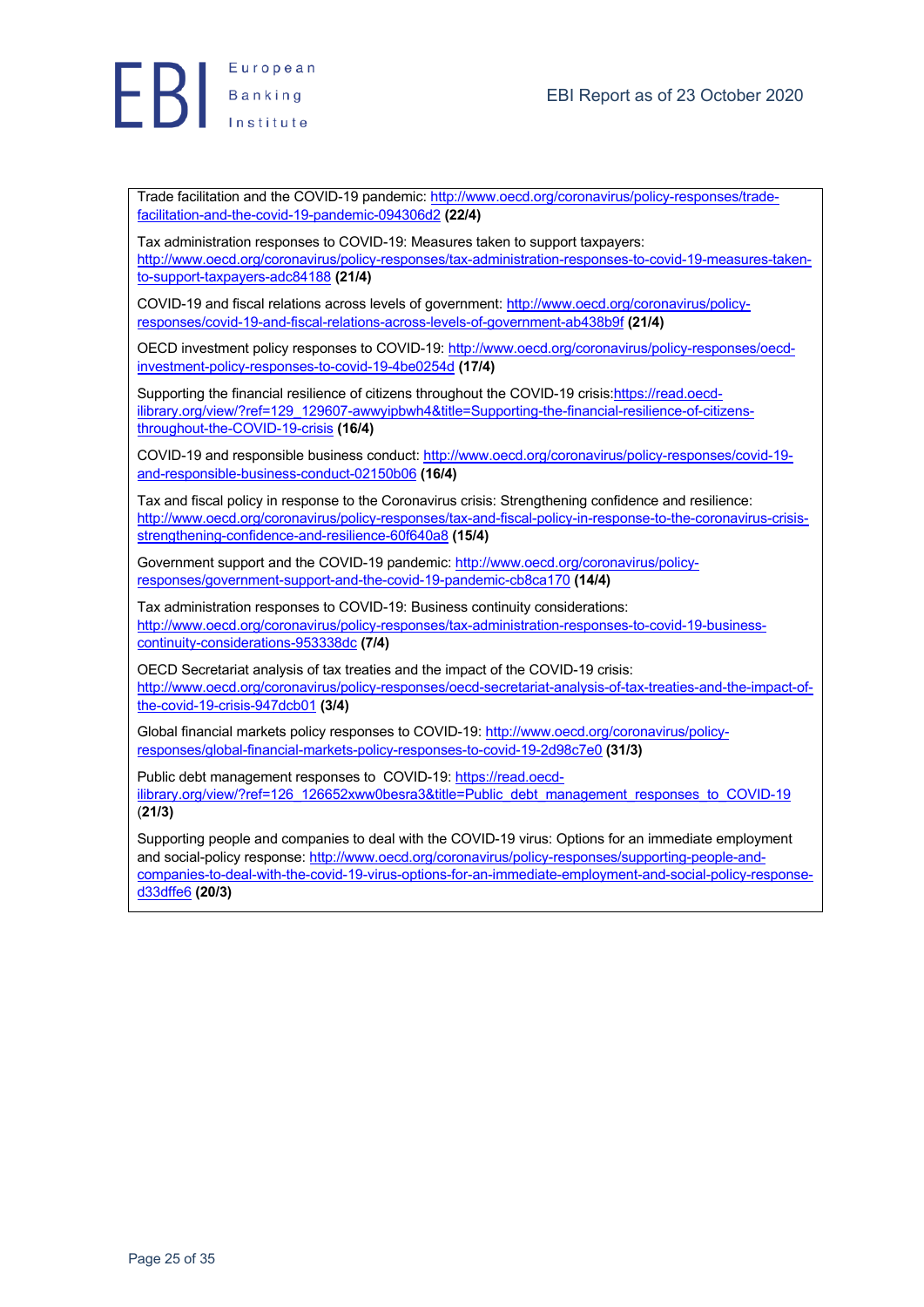| II. Financial Stability - Banking Regulation                                                                                                                                                                                                                           |
|------------------------------------------------------------------------------------------------------------------------------------------------------------------------------------------------------------------------------------------------------------------------|
| <b>A. International Level</b>                                                                                                                                                                                                                                          |
| 1. Financial Stability Board (FSB)                                                                                                                                                                                                                                     |
| FSB Middle East and North Africa group discusses economic and financial market<br>developments:https://www.fsb.org/2020/09/fsb-middle-east-and-north-africa-group-discusses-economic-and-<br>financial-market-developments (19/9)                                      |
| FSB extends implementation timelines for securities financing transactions: https://www.fsb.org/2020/09/fsb-<br>extends-implementation-timelines-for-securities-financing-transactions (7/9)                                                                           |
| FSB sets out action to maintain financial stability during COVID: https://www.fsb.org/2020/07/fsb-sets-out-<br>action-to-maintain-financial-stability-during-covid (15/7)                                                                                              |
| FSB: COVID-19 pandemic: Financial stability implications and policy measures taken - Report to the G20:<br>https://www.fsb.org/2020/07/covid-19-pandemic-financial-stability-implications-and-policy-measures-taken-<br>report-to-the-g20 (15/7)                       |
| FSB statement on the impact of COVID-19 on global benchmark reform: https://www.fsb.org/2020/07/fsb-<br>statement-on-the-impact-of-covid-19-on-global-benchmark-reform (1/7)                                                                                           |
| FSB Americas group discusses financial vulnerabilities and the impact of COVID-19:<br>https://www.fsb.org/2020/06/fsb-americas-group-discusses-financial-vulnerabilities-and-the-impact-of-covid-<br>19(5/6)                                                           |
| FSB Europe group discusses financial vulnerabilities and responses to the COVID-19 pandemic:<br>https://www.fsb.org/2020/05/fsb-europe-group-discusses-financial-vulnerabilities-and-responses-to-the-covid-<br>19-pandemic (28/5)                                     |
| Financial policymakers discuss responses to COVID-19 with the private sector:<br>https://www.fsb.org/2020/05/financial-policymakers-discuss-responses-to-covid-19-with-the-private-sector<br>(26/5)                                                                    |
| FSB Sub-Saharan Africa group discusses regional financial stability and the impact of COVID-19:<br>https://www.fsb.org/2020/04/fsb-sub-saharan-africa-group-discusses-regional-financial-stability-and-the-<br>impact-of-covid-19/ <sub>(28/4)</sub>                   |
| Call with trade associations on COVID-19: https://www.fsb.org/wp-content/uploads/Domanski-COVID-19-<br>trade-association-call.pdf (15/4)                                                                                                                               |
| FSB publishes report on international cooperation to address the financial stability implications of COVID-19:<br>https://www.fsb.org/2020/04/fsb-publishes-report-on-international-cooperation-to-address-the-financial-<br>stability-implications-of-covid-19 (15/4) |
| FSB Chair updates Finance Ministers and Central Bank Governors on COVID-19 response:<br>https://www.fsb.org/2020/04/fsb-chair-updates-finance-ministers-and-central-bank-governors-on-covid-19-<br>$response$ (14/4)                                                   |
| FSB members take action to ensure continuity of critical financial services functions:<br>https://www.fsb.org/2020/04/fsb-members-take-action-to-ensure-continuity-of-critical-financial-services-<br>functions (2/4)                                                  |
| FSB coordinates financial sector work to buttress the economy in response to COVID-19:<br>https://www.fsb.org/2020/03/fsb-coordinates-financial-sector-work-to-buttress-the-economy-in-response-to-<br>covid-19 (20/3)                                                 |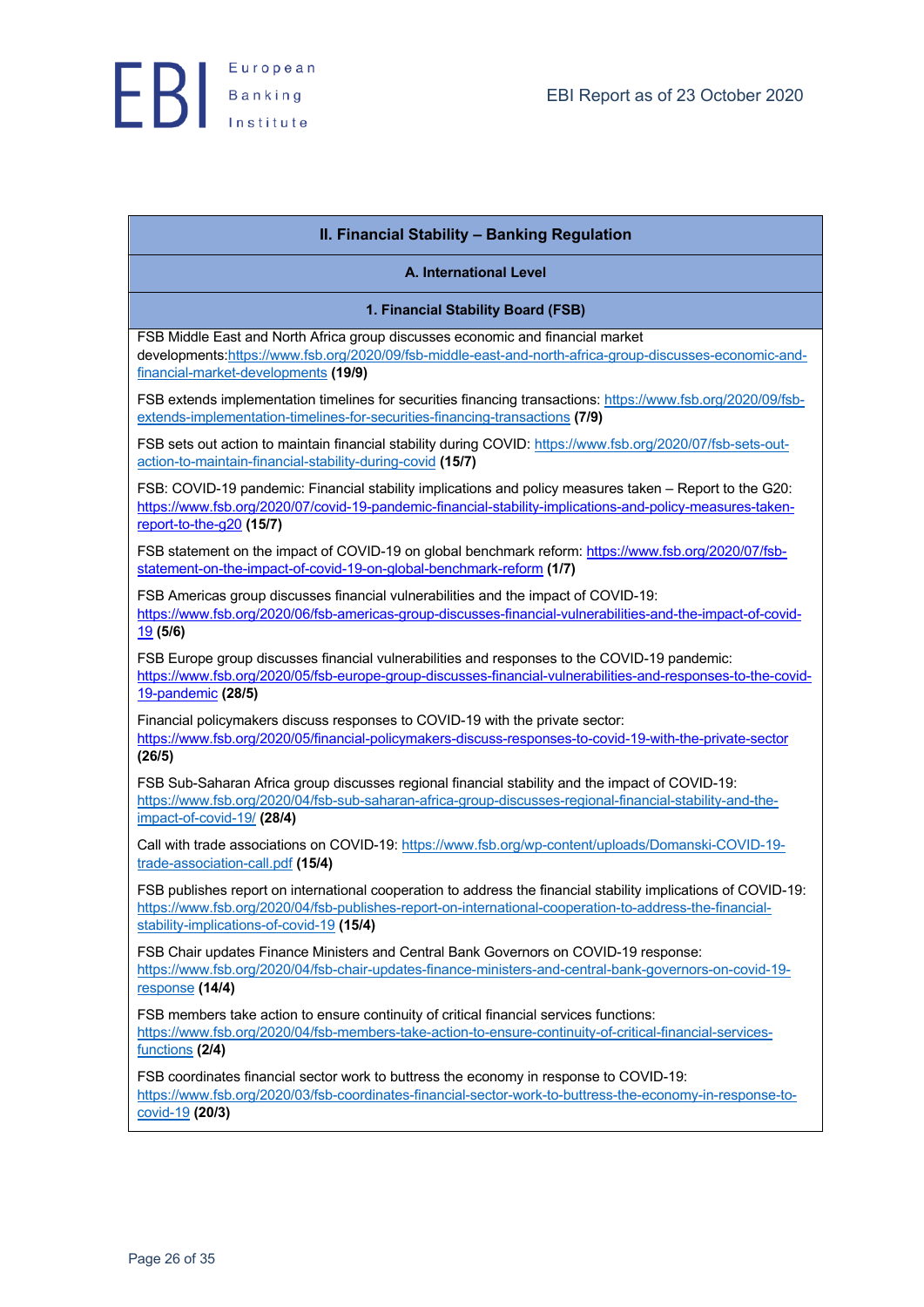#### **2. Basel Committee on Banking Supervision (BCBS)**

Basel Committee releases consultative documents on principles for operational risk and operational resilience: https://www.bis.org/press/p200806.htm **(6/8)**

Basel Committee and IOSCO announce deferral of final implementation phases of the margin requirements for non-centrally cleared derivatives: https://www.bis.org/press/p200403a.htm **(3/4)**

Measures to reflect the impact of COVID-19: https://www.bis.org/bcbs/publ/d498.htm **(3/4)**

Governors and Heads of Supervision announce deferral of Basel III implementation to increase operational capacity of banks and supervisors to respond to CΟVID-19: https://www.bis.org/press/p200327.htm **(27/3)**

Basel Committee coordinates policy and supervisory response to Covid-19: https://www.bis.org/press/p200320.htm **(20/3)**

#### **3. International Association of Deposit Insurers (IADI)**

Recent IADI COVID-19 Survey Results and Briefing Note on 'Ensuring Business Continuity and Effective Crisis Management Activities for Deposit Insurers': https://www.iadi.org/en/news/recent-iadi-covid-19-surveyresults-and-briefing-note-on-ensuring-business-continuity-and-effective-crisis-management-activities-fordeposit-insurers/ **(27/4)**

### **B. EU – Euro Area Level**

#### **1. ECB – Single Supervisory Mechanism (SSM)**

Opinion on proposals for regulations amending the Union securitisation framework in response to the COVID-19 pandemic (CON/2020/22): https://www.ecb.europa.eu/home/html/index.en.html **(24/9)**

Decision (EU) 2020/1306 of the European Central Bank of 16 September 2020 on the temporary exclusion of certain exposures to central banks from the total exposure measure in view of the COVID-19 pandemic (ECB/2020/44) (OJ L 305, 21.9.2020, p. 30): https://eur-lex.europa.eu/legalcontent/EN/TXT/?uri=CELEX:32020D1306 **(21/9)**

Recommendation of the European Central Bank of 27 July 2020 on dividend distributions during the COVID-19 pandemic and repealing Recommendation ECB/2020/19 (OJ C 251, 31.7.2020, p. 1): https://eurlex.europa.eu/legal-content/EN/TXT/?uri=uriserv:OJ.C\_.2020.251.01.0001.01.ENG&toc=OJ:C:2020:251:TOC **(31/7)**

Andrea Enria: The coronavirus crisis and ECB Banking Supervision: taking stock and looking ahead: https://www.bankingsupervision.europa.eu/press/blog/2020/html/ssm.blog200728~0bcbafb8bc.en.html **(28/7)**

COVID-19 Vulnerability Analysis:

https://www.bankingsupervision.europa.eu/press/pr/date/2020/html/ssm.pr200728\_annex~d36d893ca2.en.pd f?731039993a2a10392e3b7679d1669fb5 **(28/7)**

Supervising the new normal:

https://www.bankingsupervision.europa.eu/press/blog/2020/html/ssm.blog200707~47e600a923.en.html **(7/7)**

ECB launches public consultation on its supervisory approach to consolidation: https://www.bankingsupervision.europa.eu/press/pr/date/2020/html/ssm.pr200701~3a15b9f8b1.en.html **(1/7)**

Clarifying the ECB's supervisory approach to consolidation: https://www.bankingsupervision.europa.eu/press/blog/2020/html/ssm.blog200701~09226934fb.en.html **(1/7)**

The COVID-19 crisis and its implications for fiscal policies: https://www.ecb.europa.eu/pub/economicbulletin/focus/2020/html/ecb.ebbox202004\_07~145cc90654.en.html **(18/6)**

Impact of the COVID-19 lockdown on trade in travel services: https://www.ecb.europa.eu/pub/economicbulletin/focus/2020/html/ecb.ebbox202004\_01~d1a38decec.en.html **(17/6)**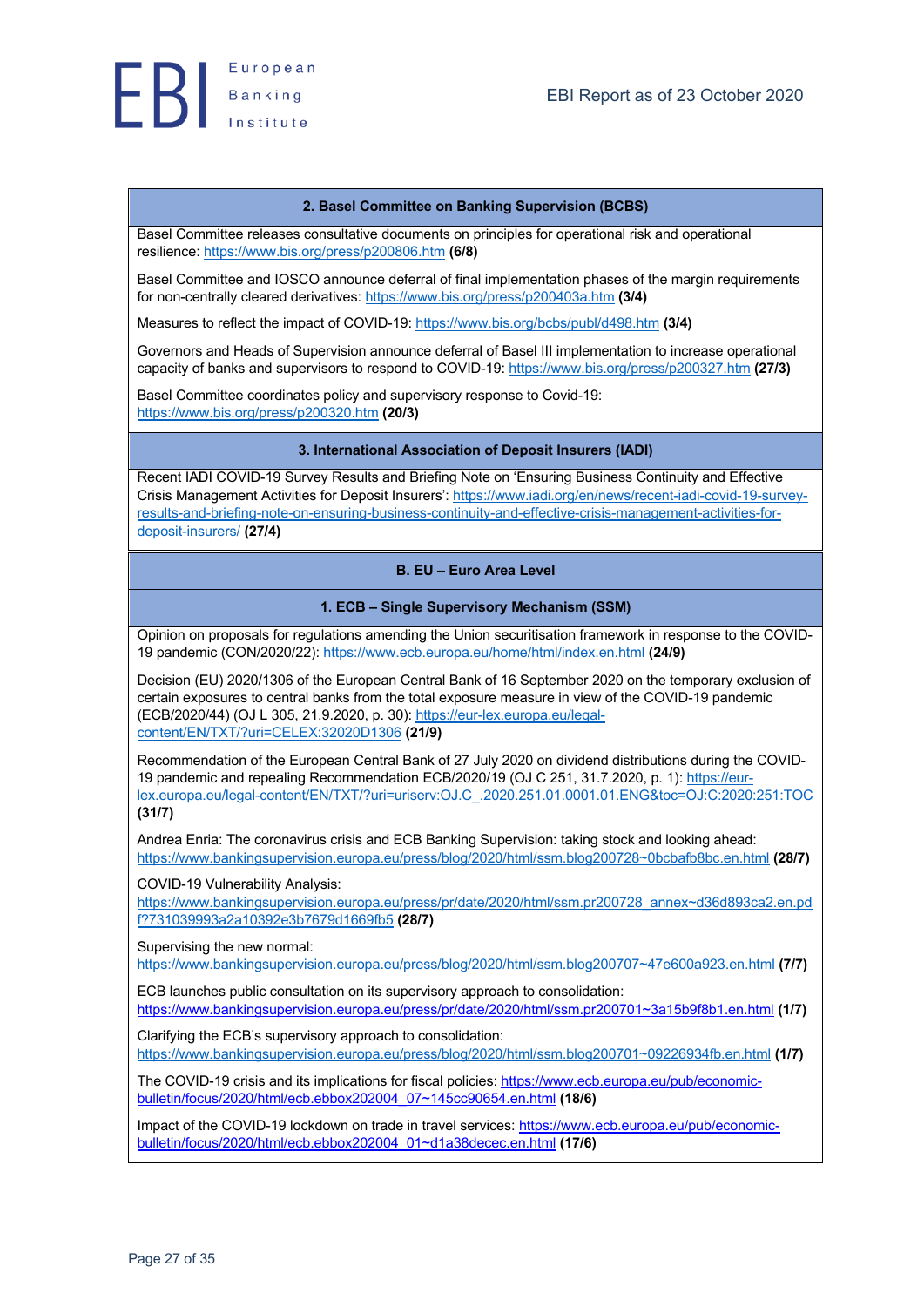

The COVID-19 pandemic and access to finance for small and medium-sized enterprises: evidence from survey data: https://www.ecb.europa.eu/pub/economicbulletin/focus/2020/html/ecb.ebbox202004\_03~45b9442bb3.en.html **(17/6)**

Coronavirus (COVID-19): market fear as implied by options prices: https://www.ecb.europa.eu/pub/economicbulletin/focus/2020/html/ecb.ebbox202004\_02~26672a3808.en.html **(17/6)**

COVID-19 and non-performing loans: lessons from past crises: https://www.ecb.europa.eu/pub/economicresearch/resbull/2020/html/ecb.rb200527~3fe177d27d.en.pdf **(27/5)**

Pandemic increases risks to financial stability:

https://www.ecb.europa.eu/press/pr/date/2020/html/ecb.pr200526~cbbd04bd5d.en.html **(26/5)**

Opinion on amendments to the Union prudential framework in response to the COVID-19 pandemic (CON/2020/16): https://www.bankingsupervision.europa.eu/ecb/legal/pdf/en\_con\_2020\_16.sign.pdf **(20/5)**

A pragmatic SREP delivers appropriate supervision for the crisis: https://www.bankingsupervision.europa.eu/press/blog/2020/html/ssm.blog200512~0958bc57fc.en.html **(12/5)**

The first lesson from the pandemic: state-of-the-art technology is vital: https://www.bankingsupervision.europa.eu/press/blog/2020/html/ssm.blog200508~f6f8de4b66.en.html **(8/5)**

ECB Banking Supervision provides temporary relief for capital requirements for market risk: https://www.bankingsupervision.europa.eu/press/pr/date/2020/html/ssm.pr200416~ecf270bca.en.html **(16/4)**

ECB supports macroprudential policy actions taken in response to coronavirus outbreak: https://www.ecb.europa.eu/press/pr/date/2020/html/ecb.pr200415~96f622e255.en.html **(15/4)**

Recommendation of the ECB of 27 March 2020 on dividend distributions during the COVID-19 pandemic and repealing Recommendation ECB/2020/1 (ECB/2020/19, OJ C 102I, 30.3.2020, p. 1): https://eurlex.europa.eu/legal-

content/EN/TXT/?uri=uriserv:OJ.CI.2020.102.01.0001.01.ENG&toc=OJ:C:2020:102I:FULL **(30/3)**

Flexibility in supervision: how ECB Banking Supervision is contributing to fighting the economic fallout from the coronavirus:

https://www.bankingsupervision.europa.eu/press/blog/2020/html/ssm.blog200327~abd2a8244b.en.html **(27/3)**

ECB Banking Supervision provides further flexibility to banks in reaction to coronavirus: https://www.bankingsupervision.europa.eu/press/pr/date/2020/html/ssm.pr200320~4cdbbcf466.en.html **(20/3)**

ECB Banking Supervision provides temporary capital and operational relief in reaction to coronavirus: https://www.bankingsupervision.europa.eu/press/pr/date/2020/html/ssm.pr200312~43351ac3ac .en.html **(12/3)**

## **2. European Banking Authority (EBA)**

EBA saw that NPL ratios remained stable in Q2-2020 although early signals of asset quality deterioration in banks' balance sheets start to appear: https://eba.europa.eu/eba-saw-npl-ratios-remained-stable-q2-2020 although-early-signals-asset-quality-deterioration-banks%E2%80%99 **(5/10)**

EU financial regulators assess risks to the financial sector after the outbreak of COVID-19 and call for enhanced cooperation: https://eba.europa.eu/eu-financial-regulators-assess-risks-financial-sector-afteroutbreak-covid-19-and-call-enhanced **(22/9)**

EBA phases out its Guidelines on legislative and non-legislative loan repayments moratoria: https://eba.europa.eu/eba-phases-out-its-guidelines-legislative-and-non-legislative-loan-repaymentsmoratoria **(21/9)**

EBA updates its work programme for 2020 in light of the COVID-19 pandemic: https://eba.europa.eu/ebaupdates-its-work-programme-2020-light-covid-19-pandemic **(14/8)**

Draft implementing technical standards on supervisory reporting by institutions under Regulation (EU) No 575/2013, accommodating Regulations (EU) 2019/876 (CRR2) and 2020/873 (CRR quick fix in the light of COVID-19):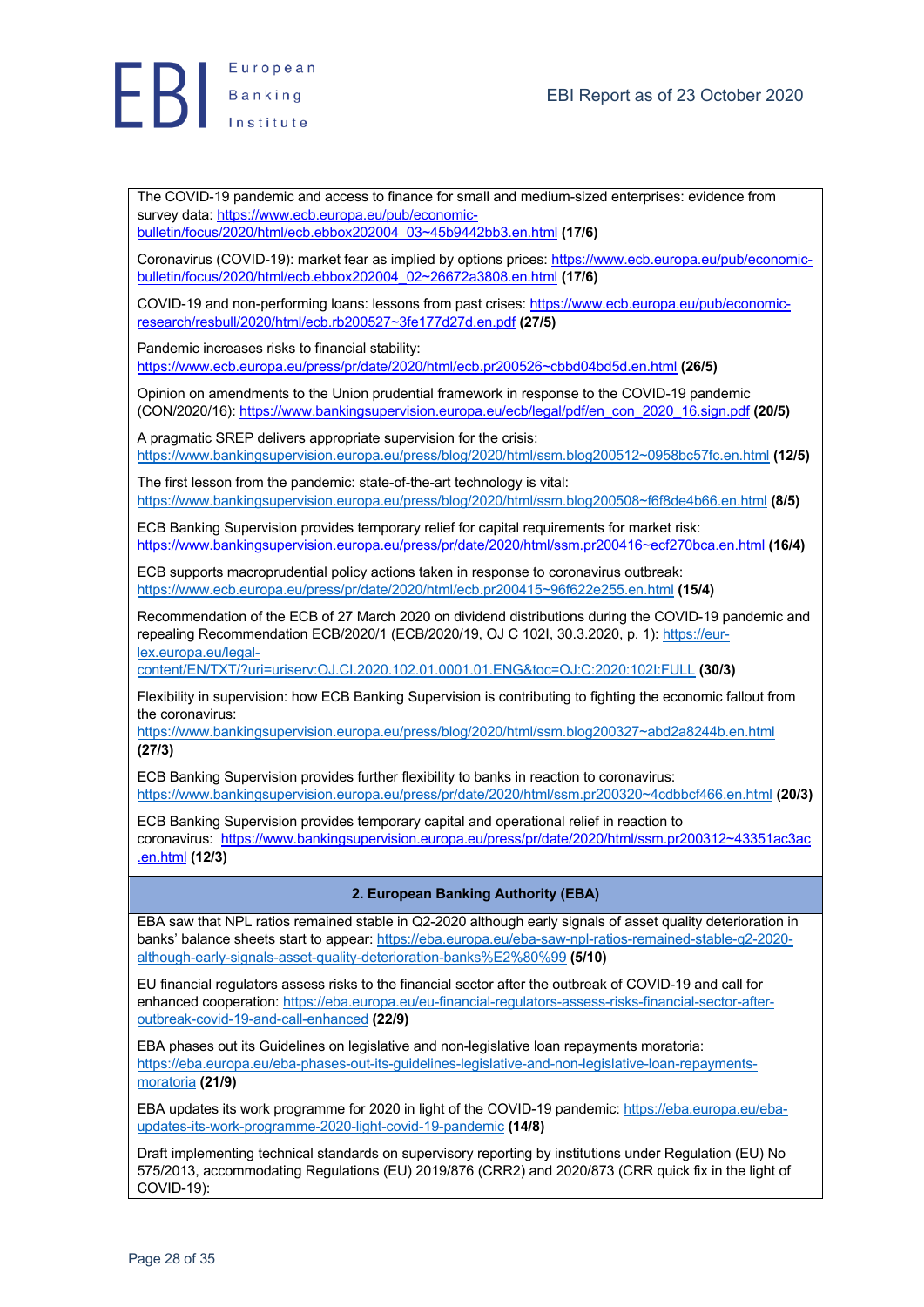

https://eba.europa.eu/sites/default/documents/files/document\_library/Publications/Draft%20Technical%20Sta ndards/2020/ITS/Revised%20final%20draft%20ITS%20on%20reporting%20for%20v3.0/923100/Final%20rep ort%20on%20the%20draft%20ITS%20on%20supervisory%20reporting%20v3.0%20- %20CRR%20quick%20fix.pdf **(11/8)**

Guidelines amending Guidelines EBA/GL/2018/01 on uniform disclosures under Article 473a of Regulation (EU) No 575/2013 (CRR) on the transitional period for mitigating the impact of the introduction of IFRS 9 on own funds to ensure compliance with the CRR 'quick fix' in response to the COVID-19 pandemic: https://eba.europa.eu/sites/default/documents/files/document\_library/Publications/Guidelines/2020/GLs%20to %20amend%20disclosure%20guidelines%20EBA/GL/2018/01/923101/Guidelines%20amending%20EBAGL 201801%20to%20ensure%20compliance%20with%20the%20CRR%20%E2%80%9Cquick%20fix%E2%80% 9D%20due%20to%20COVID%201%209%20pandemic.pdf **(11/8)**

Guidelines on supervisory reporting and disclosure requirements in compliance with the CRR 'quick fix' in response to the COVID-19 pandemic:

https://eba.europa.eu/sites/default/documents/files/document\_library/Publications/Guidelines/2020/GLs%20o n%20supervisory%20reporting%20and%20disclosure%20requirements%20in%20compliance%20with%20C RR%20%E2%80%9Cquick%20fix%E2%80%9D/923102/Guidelines%20on%20supervisory%20reporting%20 and%20disclosures%20-%20CRR%20quick%20fix.pdf **(11/8)**

EBA provides clarity on the implementation of the reporting and disclosure framework in the context of COVID-19 measures: https://eba.europa.eu/eba-provides-clarity-implementation-reporting-and-disclosureframework-context-covid-19-measures **(7/8)**

EBA publishes Guidelines on a pragmatic and flexible approach to the 2020 supervisory review and evaluation process in light of the COVID-19 pandemic: https://eba.europa.eu/eba-publishes-guidelinespragmatic-and-flexible-approach-2020-supervisory-review-and-evaluation **(23/7)**

EBA publishes overview of public guarantee schemes issued in response to the COVID-19 pandemic: https://eba.europa.eu/eba-publishes-overview-public-guarantee-schemes-issued-response-covid-19 pandemic **(21/7)**

EBA calls on resolution authorities to consider the impact of COVID-19 on resolution strategies and resolvability assessments: https://eba.europa.eu/eba-calls-resolution-authorities-consider-impact-covid-19 resolution-strategies-and-resolvability **(9/7)**

EBA provides clarity on the implementation of the prudential framework in the context of COVID-19: https://eba.europa.eu/eba-provides-clarity-implementation-prudential-framework-context-covid-19 **(7/7)**

EBA extends deadline for the application of its Guidelines on payment moratoria to 30 September: https://eba.europa.eu/eba-extends-deadline-application-its-guidelines-payment-moratoria-30-september **(18/6)**

EBA releases bank-by-bank data at the start of the COVID-19 crisis: https://eba.europa.eu/eba-releasesbank-bank-data-start-covid-19-crisis **(8/6)**

EBA issues Guidelines to address gaps in reporting data and public information in the context of COVID-19: https://eba.europa.eu/eba-issues-guidelines-address-gaps-reporting-data-and-public-information-contextcovid-19 **(2/6)**

Thematic note - Preliminary analysis of impact of COVID-19 on EU banks: https://eba.europa.eu/sites/default/documents/files/document\_library/Risk%20Analysis%20and%20Data/Risk %20Assessment%20Reports/2020/Thematic%20notes/883986/Thematic%20note%20- %20Preliminary%20analysis%20of%20impact%20of%20COVID-

19%20on%20EU%20banks%20%E2%80%93%20May%202020.pdf **(25/5)**

Joint RTS on amendments to the bilateral margin requirements under EMIR in response to the COVID-19 outbreak: https://eba.europa.eu/joint-rts-amendments-bilateral-margin-requirements-under-emir-responsecovid-19-outbreak **(4/5)**

EBA provides further guidance on the use of flexibility in relation to COVID-19 and calls for heightened attention to risks: https://eba.europa.eu/eba-provides-further-guidance-use-flexibility-relation-covid-19-andcalls-heightened-attention-risks **(22/4)**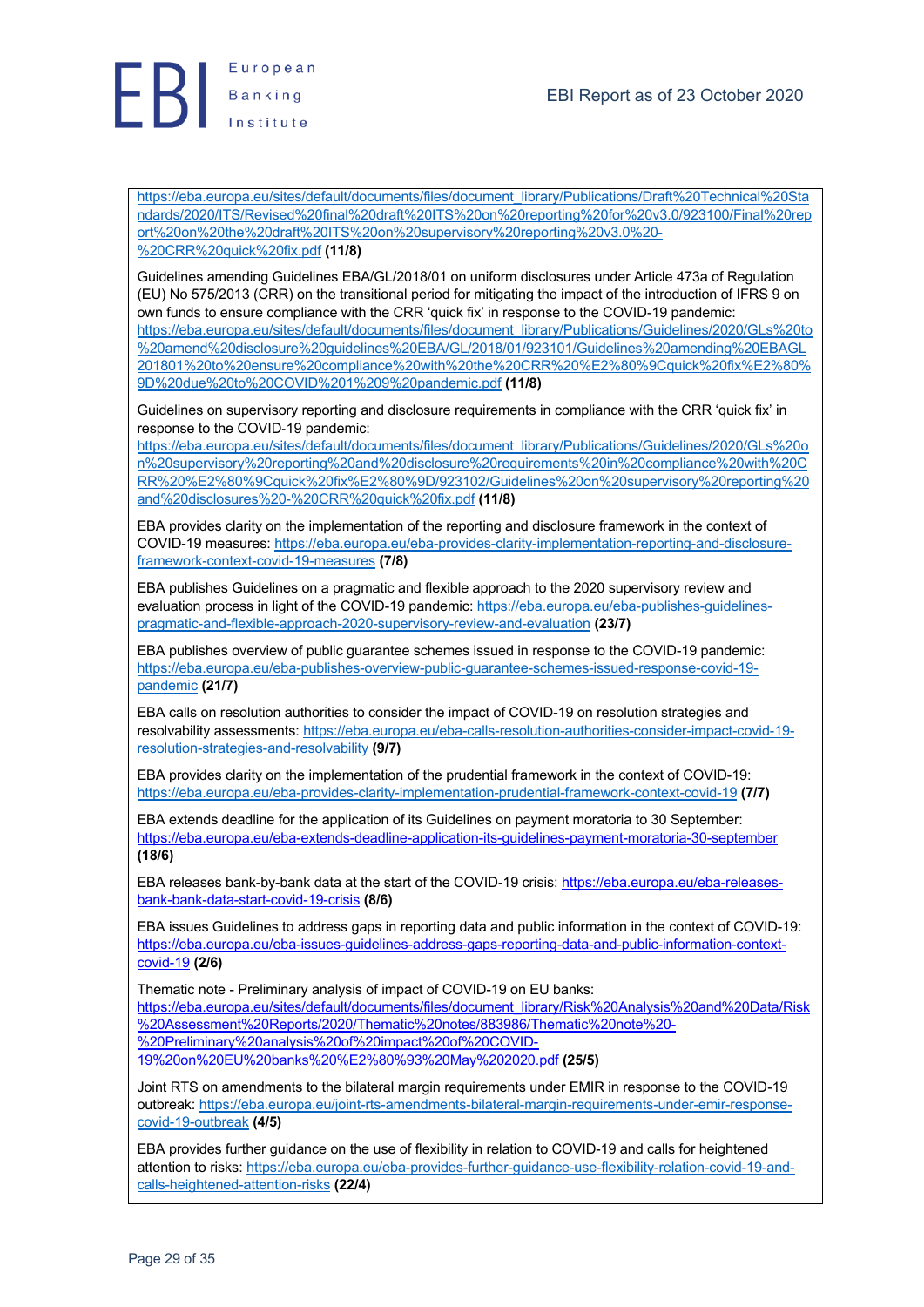

European Banking

> EU banks sail through the Corona crisis with sound capital ratios: https://eba.europa.eu/eu-banks-sailthrough-corona-crisis-sound-capital-ratios **(14/4)**

Guidelines on legislative and non-legislative moratoria on loan repayments applied in the light of the COVID-19 crisis (EBA/GL/2020/02):

https://eba.europa.eu/sites/default/documents/files/document\_library/Publications/Guidelines/2020/Guidelines %20on%20legislative%20and%20non-

legislative%20moratoria%20on%20loan%20repayments%20applied%20in%20the%20light%20of%20the%20 COVID-19%20crisis/EBA-GL-2020-02%20Guidelines%20on%20payment%20moratoria.pdf **(2/4)**

EBA provides additional clarity on measures to mitigate the impact of COVID-19 on the EU banking sector: https://eba.europa.eu/eba-provides-additional-clarity-on-measures-mitigate-impact-covid-19-eu-bankingsector **(31/3)**

EBA provides clarity to banks and consumers on the application of the prudential framework in light of COVID-19 measures: https://eba.europa.eu/eba-provides-clarity-banks-consumers-application-prudentialframework-light-covid-19-measures **(25/3)**

EBA statement on actions to mitigate the impact of COVID-19 on the EU banking sector: https://eba.europa.eu/eba-statement-actions-mitigate-impact-covid-19-eu-banking-sector **(12/3)**

## **3. Single Resolution Board (SRB)**

Elke König: A sound framework to safeguard financial stability: https://srb.europa.eu/en/node/1051 **(9/9)**

The SRB's fifth anniversary in times of an unprecedented pandemia: https://srb.europa.eu/en/node/1035 **(3/7)**

MREL: the next steps: https://srb.europa.eu/en/node/1028 **(17/6)**

Resolution planning cycle 2020: setting a course for financial stability: https://srb.europa.eu/en/node/981 **(7/5)**

COVID-19 crisis: the SRB's approach to MREL targets: https://srb.europa.eu/en/node/967 **(8/4)**

An extraordinary challenge: SRB actions to support efforts to mitigate the economic impact of the COVID-19 outbreak: https://srb.europa.eu/en/node/965 **(1/4)**

Letter to banks under the SRB's remit on potential operational relief measures related to the COVID-19 outbreak: https://srb.europa.eu/en/node/965 **(1/4)**

#### **4. European Systemic Risk Board (ESRB)**

Recommendation of the European Systemic Risk Board of 27 May 2020 on monitoring the financial stability implications of debt moratoria, and public guarantee schemes and other measures of a fiscal nature taken to protect the real economy in response to the COVID-19 pandemic (OJ C 249, 29.7.2020, p. 1): https://eurlex.europa.eu/legal-content/EN/TXT/?uri=uriserv:OJ.C\_.2020.249.01.0001.01.ENG&toc=OJ:C:2020:249:TOC **(29/7)**

Recommendation of the European Systemic Risk Board of 25 May 2020 on liquidity risks arising from margin calls (OJ C 238, 20.7.2020, p. 1): https://eur-lex.europa.eu/legal-

content/EN/TXT/?uri=uriserv:OJ.C\_.2020.238.01.0001.01.ENG&toc=OJ:C:2020:238:TOC **(20/7)**

The General Board of the ESRB held its 38th regular meeting on 25 June 2020: https://www.esrb.europa.eu/news/pr/date/2020/html/esrb.pr200702~87d1563eba.en.html **(2/7)**

Recommendation of the ESRB of 2 June 2020 amending Recommendation ESRB/2015/2 on the assessment of cross-border effects of and voluntary reciprocity for macroprudential policy measures (OJ C 217, 1.7.2020, p. 1): https://eur-lex.europa.eu/legal-

content/EN/TXT/?uri=uriserv:OJ.C\_.2020.217.01.0001.01.ENG&toc=OJ:C:2020:217:TOC **(1/7)**

Recommendation of the ESRB of 27 May 2020 on restriction of distributions during the COVID-19 pandemic (OJ C 212, 26.6.2020, p. 1): https://eur-lex.europa.eu/legalcontent/EN/TXT/?uri=uriserv%3AOJ.C\_.2020.212.01.0001.01.ELL&toc=OJ%3AC%3A2020%3A212%3ATOC **(26/6)**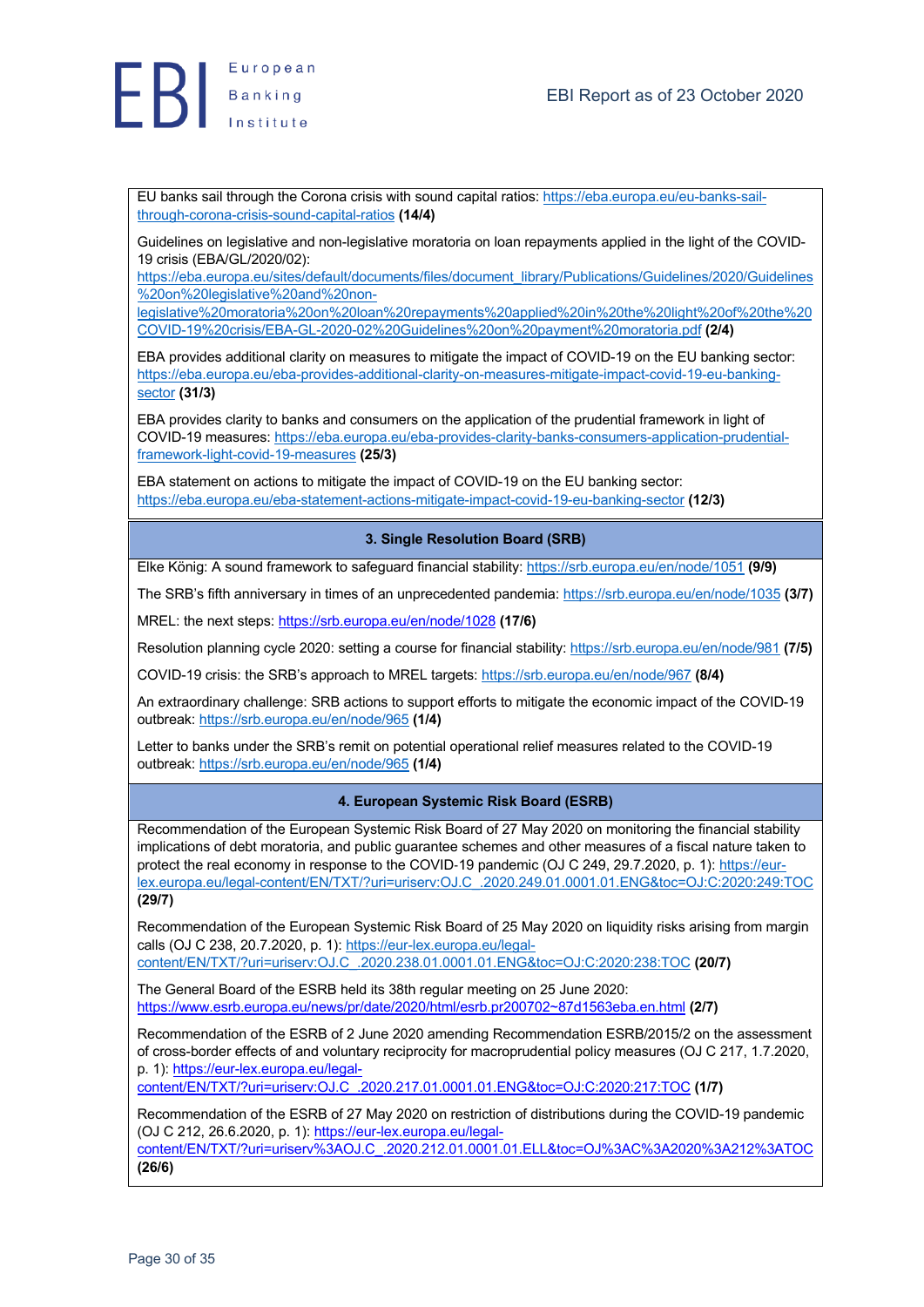

Decision of the ESRB of 2 June 2020 on the cancellation of certain reports on actions and measures taken pursuant to Recommendation ESRB/2014/1 and Recommendation ESRB/2015/2 of the European Systemic Risk Board (OJ C 205, 19.6.2020, p. 13): https://eur-

lex.europa.eu/legalcontent/EN/TXT/?uri=uriserv:OJ.C\_.2020.205.01.0013.01.ENG&toc=OJ:C:2020:205:TOC **(19/6)**

Recommendation of the ESRB of 6 May 2020 on liquidity risks in investment funds (ESRB/2020/4, OJ C 200, 15.6.2020, p. 1): https://eur-lex.europa.eu/legal-

content/EN/TXT/?uri=uriserv:OJ.C\_.2020.200.01.0001.01.ENG&toc=OJ:C:2020:200:TOC **(15/6)**

The General Board of the ESRB takes second set of actions in response to the coronavirus emergency at its extraordinary meeting on 27 May 2020:

https://www.esrb.europa.eu/news/pr/date/2020/html/esrb.pr200608~c9d71f035a.en.html **(8/6)**

ESRB letter to Governments on the financial stability impact of the national guarantee schemes and other fiscal measures:

https://www.esrb.europa.eu/pub/pdf/other/esrb.letter200514\_ESRB\_work\_on\_implications\_to\_protect\_the\_re al\_economy~e67a9f48ca.en.pdf **(23/7)**

The General Board of the ESRB takes first set of actions to address the coronavirus emergency at its extraordinary meeting on 6 May 2020:

https://www.esrb.europa.eu/news/pr/date/2020/html/esrb.pr200514~bb1f96a327.en.html **(14/5)**

Policy measures in response to the COVID-19 pandemic: https://www.esrb.europa.eu/home/coronavirus/html/index.en.html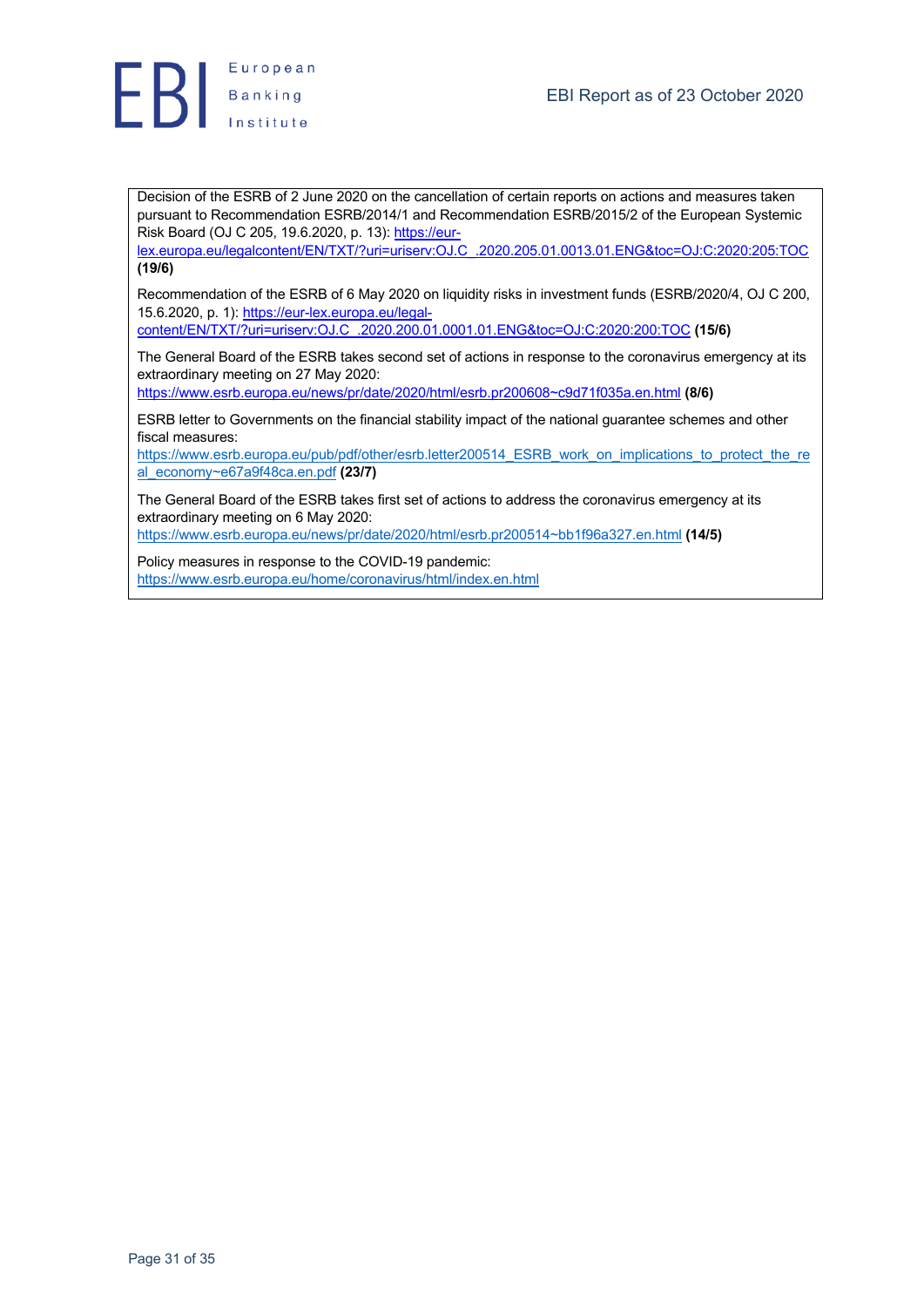

## **III. Capital Markets Regulation**

#### **A. International Level: International Organization of Securities Commissions (IOSCO)**

IOSCO encourages issuers' fair disclosure about COVID-19 related impacts: https://www.iosco.org/news/pdf/IOSCONEWS568.pdf **(29/5)**

Financial policymakers discuss responses to COVID-19 with the private sector: https://www.iosco.org/news/pdf/IOSCONEWS566.pdf **(26/5)**

IOSCO reprioritizes its work program to address impact of COVID-19: https://www.iosco.org/news/pdf/IOSCONEWS562.pdf **(8/4)**

IOSCO Statement on Application of Accounting Standards during the COVID-19 Outbreak: https://www.iosco.org/news/pdf/IOSCONEWS561.pdf **(3/4)**

Basel Committee and IOSCO announce deferral of final implementation phases of the margin requirements for noncentrally cleared derivatives: https://www.iosco.org/news/pdf/IOSCONEWS560.pdf **(3/4)**

Securities regulators coordinate responses to COVID-19 through IOSCO: https://www.iosco.org/news/pdf/IOSCONEWS559.pdf **(25/3)**

## **B. EU Level**

#### **1. Council of the EU**

Capital Markets Recovery Package: Council agrees its position: https://www.consilium.europa.eu/en/press/press-releases/2020/10/21/capital-markets-recovery-packagecouncil-agrees-its-position/?utm\_source=dsms-

auto&utm\_medium=email&utm\_campaign=Capital+Markets+Recovery+Package%3a+Council+agrees+its+p osition **(21/10)**

#### **2. European Securities and Markets Authority (ESMA)**

EU financial regulators assess risks to the financial sector after the outbreak of COVID-19 and call for enhanced cooperation: https://www.esma.europa.eu/press-news/esma-news/eu-financial-regulators-assessrisks-financial-sector-after-outbreak-covid-19 **(22/9)**

ESMA renews its decision requiring net short position holders to report positions of 0.1% and above: https://www.esma.europa.eu/press-news/esma-news/esma-renews-its-decision-requiring-net-short-positionholders-report-position-0 **(17/9)**

ESMA sees high risk of decoupling of financial market performance and underlying economic activity: https://www.esma.europa.eu/press-news/esma-news/esma-sees-high-risk-decoupling-financial-marketperformance-and-underlying **(2/9)**

European Securities and Markets Authority Decision (EU) 2020/1123 of 10 June 2020 renewing the temporary requirement to natural or legal persons who have net short positions to temporarily lower the notification thresholds of net short positions in relation to the issued share capital of companies whose shares are admitted to trading on a regulated market to notify the competent authorities above a certain threshold in accordance with point (a) of Article 28(1) of Regulation (EU) No 236/2012 of the European Parliament and of the Council (OJ L 245, 30.7.2020, p. 17): https://eur-lex.europa.eu/legal-

content/EN/TXT/?uri=uriserv:OJ.L\_.2020.245.01.0017.01.ENG&toc=OJ:L:2020:245:TOC **(30/7)**

ESMA is preparing a new RTS to further postpone CSDR settlement discipline: https://www.esma.europa.eu/press-news/esma-news/esma-preparing-new-rts-further-postpone-csdrsettlement-discipline **(28/7)**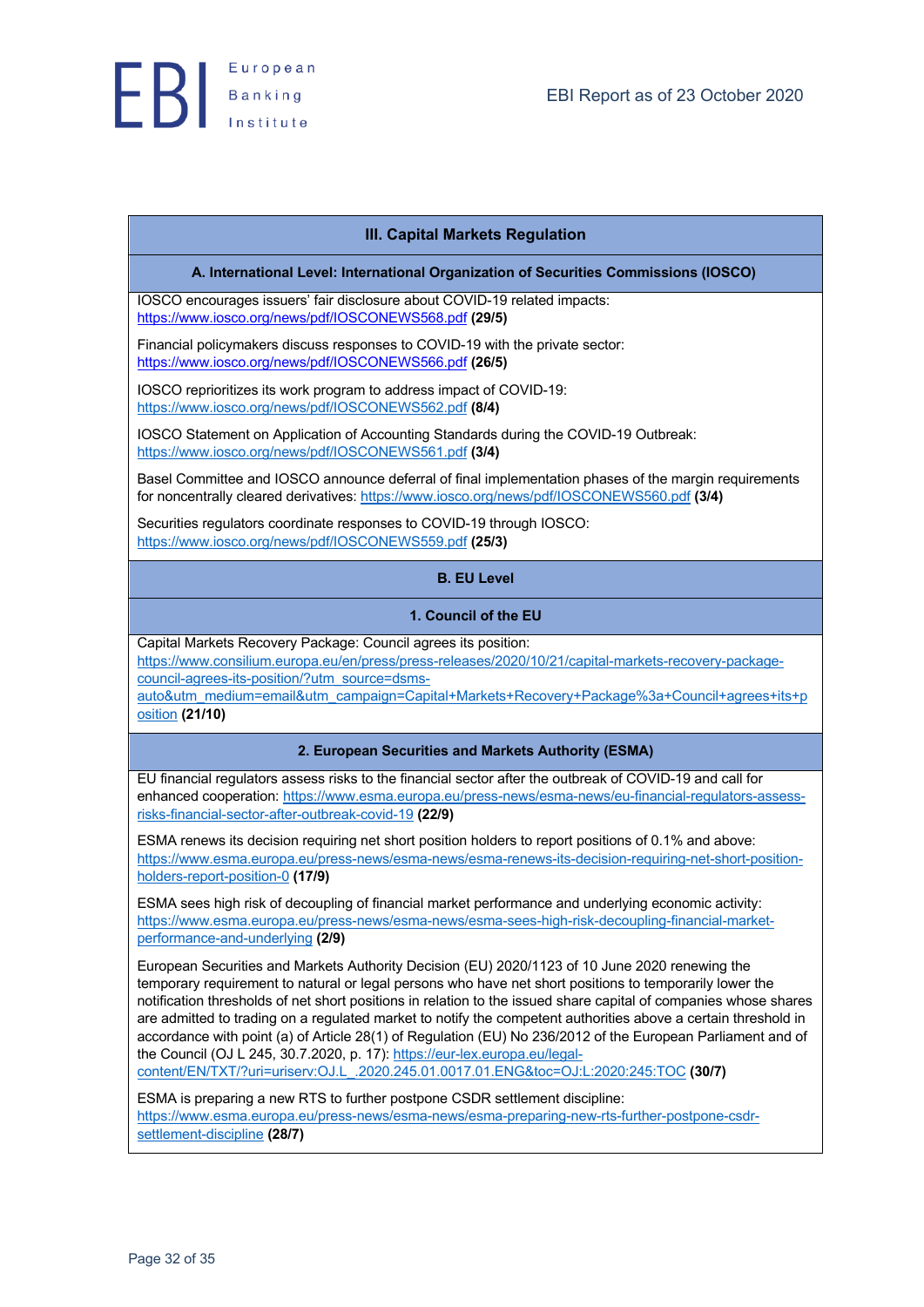

ESMA recommends supervisory coordination on accounting for COVID-19-related rent concessions: https://www.esma.europa.eu/press-news/esma-news/esma-recommends-supervisory-coordinationaccounting-covid-19-related-rent **(21/7)**

ESMA renews its Decision requiring net short position holders to report positions of 0.1% and above: https://www.esma.europa.eu/press-news/esma-news/esma-renews-its-decision-requiring-net-short-positionholders-report-positions **(11/6)**

ESMA publishes statement on MiFIR open access and COVID-19: https://www.esma.europa.eu/pressnews/esma-news/esma-publishes-statement-mifir-open-access-and-covid-19 **(11/6)**

ESMA calls for transparency on COVID-19 effects in half-yearly financial reports: https://www.esma.europa.eu/press-news/esma-news/esma-calls-transparency-covid-19-effects-in-half-yearlyfinancial-reports **(20/5)**

ESMA – non-renewal and termination of short selling bans by Austrian FMA, Belgian FSMA, French AMF, Greek HCMC, Italian CONSOB and Spanish CNMV: https://www.esma.europa.eu/press-news/esmanews/esma-%E2%80%93-non-renewal-and-termination-short-selling-bans-austrian-fma-belgian-fsma **(18/5)**

ESMA supports ESRB actions to address COVID-related systemic vulnerabilities: https://www.esma.europa.eu/press-news/esma-news/esma-supports-esrb-actions-address-covid-relatedsystemic-vulnerabilities **(14/5)**

ESMA highlights challenges for rating Collateralised Loan Obligations: https://www.esma.europa.eu/pressnews/esma-news/esma-highlights-challenges-rating-collateralised-loan-obligations **(13/5)**

ESMA reminds firms of conduct of business obligations under MiFID II: https://www.esma.europa.eu/pressnews/esma-news/esma-reminds-firms-conduct-business-obligations-under-mifid-ii **(6/5)**

Joint RTS on amendments to the bilateral margin requirements under EMIR in response to the COVID-19 outbreak: https://eba.europa.eu/joint-rts-amendments-bilateral-margin-requirements-under-emir-responsecovid-19-outbreak **(4/5)**

ESMA issues new Q&A on Alternative Performance Measures in the context of COVID-19: https://www.esma.europa.eu/press-news/esma-news/esma-issues-new-qa-alternative-performancemeasures-in-context-covid-19 **(17/4)**

ESMA Decision (EU) 2020/525 of 16 March 2020 to require natural or legal persons who have net short positions to temporarily lower the notification thresholds of net short positions in relation to the issued shares capital of companies whose shares are admitted to trading on a regulated market above a certain threshold to notify the competent authorities in accordance with point (a) of Article 28(1) of Regulation (EU) No 236/2012 of the European Parliament and of the Council (OJ L 116, 15.4.2020, p. 5): https://eur-lex.europa.eu/legalcontent/EN/TXT/?uri=uriserv:OJ.L\_.2020.116.01.0005.01.ENG&toc=OJ:L:2020:116:FULL **(15/4)**

ESMA issues positive opinions on short selling bans by Austrian FMA, Belgian FSMA, French AMF, Greek HCMC and Spanish CNMV: https://www.esma.europa.eu/press-news/esma-news/esma-issues-positiveopinions-short-selling-bans-austrian-fma-belgian-fsma **(15/4)**

ESMA postpones publication dates for annual non-equity transparency calculations and quarterly SI data: https://www.esma.europa.eu/press-news/esma-news/esma-postpones-publication-dates-annual-non-equitytransparency-calculations **(9/4)**

ESMA promotes coordinated action regarding benchmarks external audit requirements: https://www.esma.europa.eu/press-news/esma-news/esma-promotes-coordinated-action-regardingbenchmarks-external-audit **(9/4)**

ESMA sets out supervisory expectations on publication of investment funds' periodic reports: https://www.esma.europa.eu/press-news/esma-news/esma-sets-out-supervisory-expectations-publicationinvestment-funds-periodic **(9/4)**

ESMA updates its risk assessment in light of the COVID-19 pandemic: https://www.esma.europa.eu/pressnews/esma-news/esma-updates-its-risk-assessment-in-light-covid-19-pandemic **(2/4)**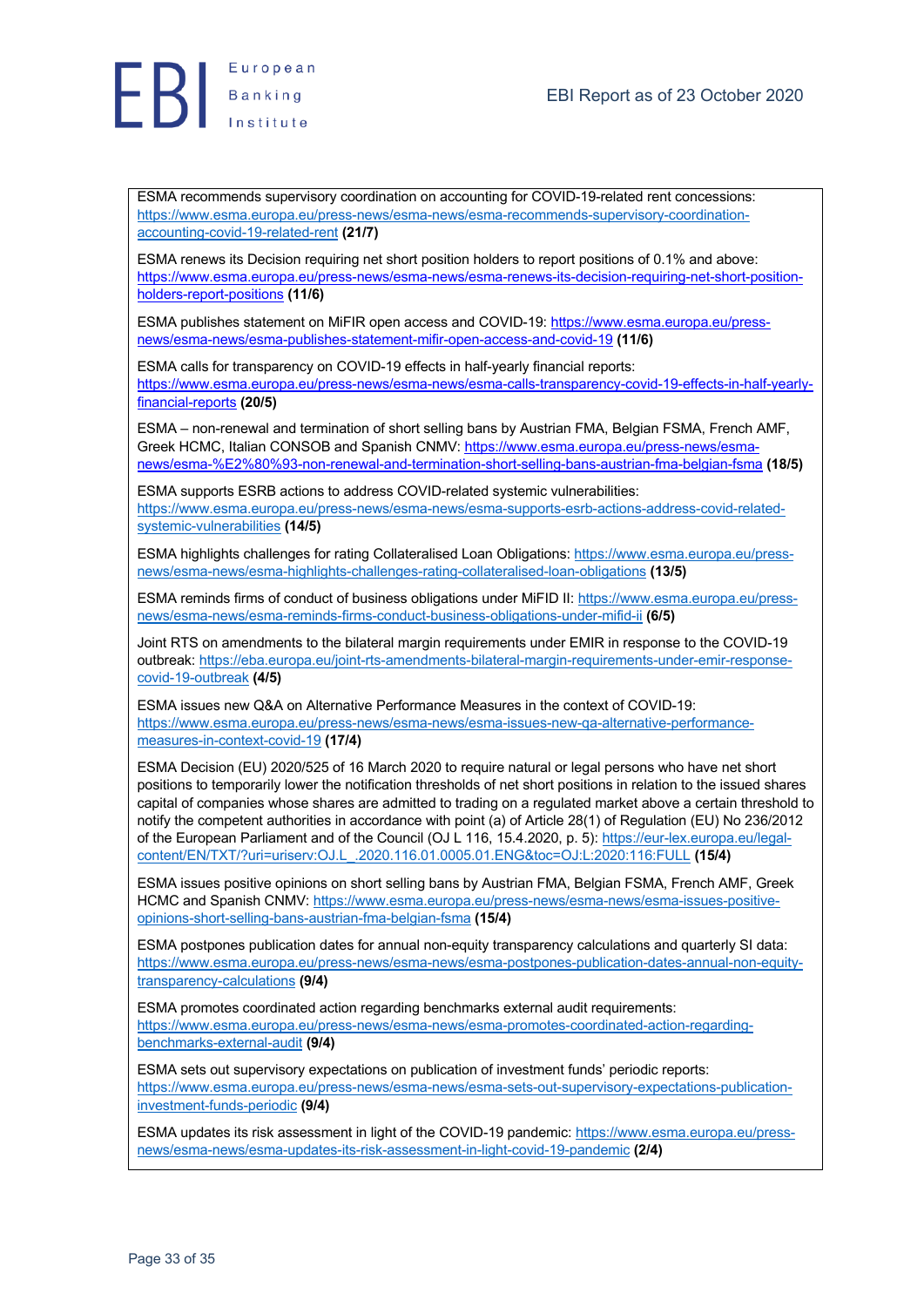



ESMA provides clarifications for best execution reports under MiFID II: https://www.esma.europa.eu/pressnews/esma-news/esma-provides-clarifications-best-execution-reports-under-mifid-ii **(31/3)**

ESMA issues guidance on financial reporting deadlines in light of COVID-19: https://www.esma.europa.eu/press-news/esma-news/esma-issues-guidance-financial-reporting-deadlines-inlight-covid-19 **(27/3)**

ESMA confirms application date of equity transparency calculations: https://www.esma.europa.eu/pressnews/esma-news/esma-confirms-application-date-equity-transparency-calculations **(27/3)**

ESMA clarifies position on SFTR Backloading: https://www.esma.europa.eu/press-news/esma-news/esmaclarifies-position-sftr-backloading **(26/3)**

ESMA issues guidance on accounting implications of COVID-19: https://www.esma.europa.eu/pressnews/esma-news/esma-issues-guidance-accounting-implications-covid-19 **(25/3)**

ESMA sets out approach on MiFIR Tick-Size Regime for Systematic Internalisers: https://www.esma.europa.eu/press-news/esma-news/esma-sets-out-approach-mifir-tick-size-regimesystematic-internalisers **(20/3)**

ESMA clarifies position on call taping under MIFID II: https://www.esma.europa.eu/press-news/esmanews/esma-clarifies-position-call-taping-under-mifid-ii **(20/3)**

ESMA issues positive opinions on bans on net short positions by Belgian FSMA and Greek HCMC: https://www.esma.europa.eu/press-news/esma-news/esma-issues-positive-opinions-bans-net-shortpositions-belgian-fsma-and-greek **(19/3)**

ESMA sets out approach to SFTR implementation: https://www.esma.europa.eu/press-news/esmanews/esma-sets-out-approach-sftr-implementation **(19/3)**

ESMA issues positive opinion on short selling ban by French AMF and Spanish CNMV: https://www.esma.europa.eu/press-news/esma-news/esma-issues-positive-opinion-short-selling-ban-frenchamf **(18/3)**

ESMA issues positive opinion on short selling ban by Italian CONSOB: https://www.esma.europa.eu/pressnews/esma-news/esma-issues-positive-opinion-short-selling-ban-italian-consob-1 **(17/3)**

ESMA requires net short position holders to report positions of 0.1% and above: https://www.esma.europa.eu/press-news/esma-news/esma-requires-net-short-position-holders-reportpositions-01-and-above **(16/3)**

ESMA recommends action by financial market participants for COVID-19 impact: https://www.esma.europa.eu/press-news/esma-news/esma-recommends-action-financial-market-participantscovid-19-impact **(11/3)**